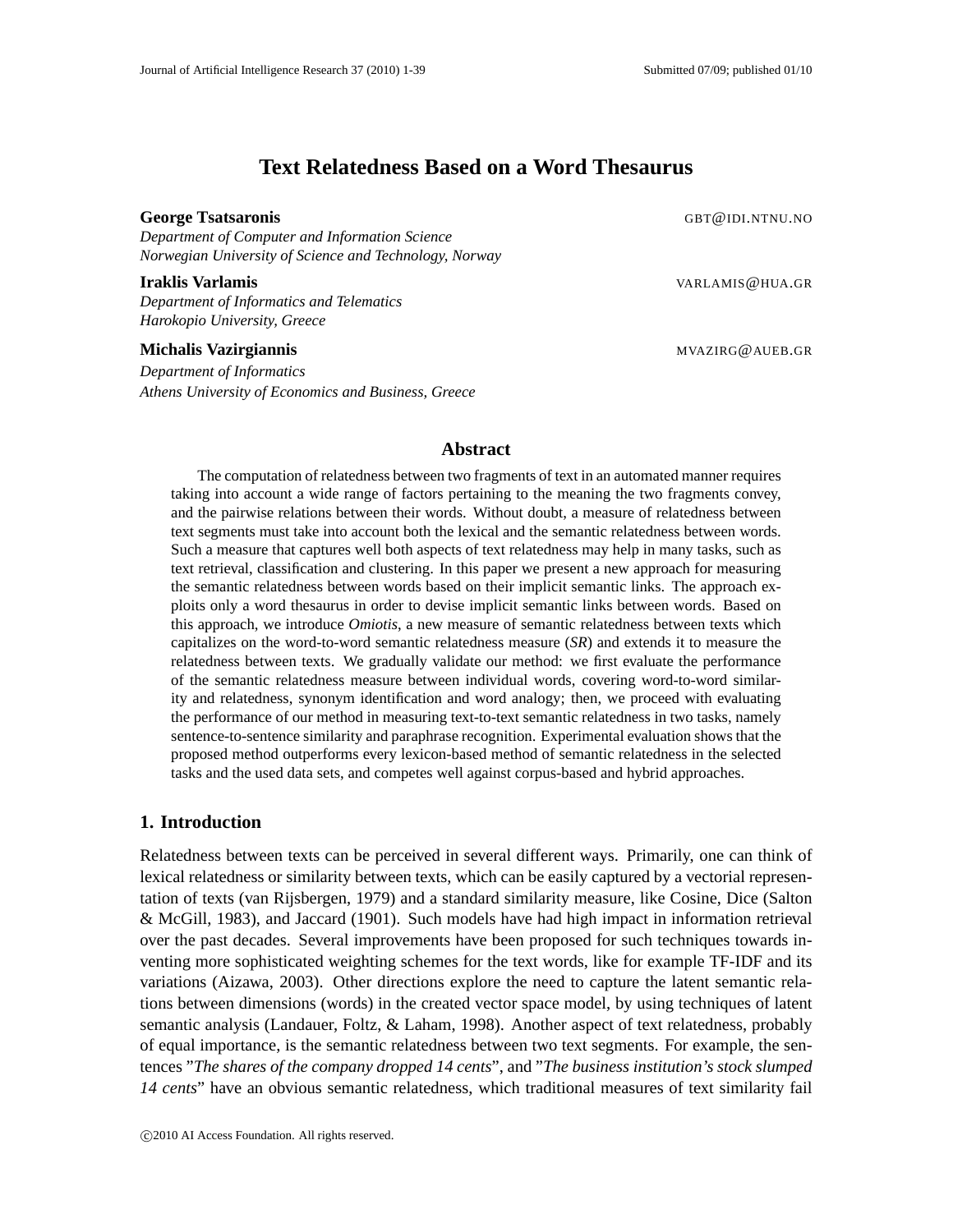to recognize. The motivation of this work is to show that a measure of relatedness between texts, which takes into account both the lexical and the semantic relatedness of word elements, performs better than the traditional lexical matching models, and can handle cases like the one above.

In this paper we propose  $Omiotis<sup>1</sup>$ , a new measure of semantic relatedness between texts, which extends *SR*, a measure of semantic relatedness between words. The word-to-word relatedness measure, in its turn, is based on the construction of semantic links between individual words, according to a word thesaurus, which in our case is WordNet (Fellbaum, 1998). Each pair of words is potentially connected via one or more semantic paths, each one comprising one or more semantic relations (edges) that connect intermediate thesaurus concepts (nodes). For weighting the semantic path we consider three key factors: (a) the semantic path length, (b) the intermediate nodes' specificity denoted by the node depth in the thesaurus' hierarchy, and (c) the types of the semantic edges that compose the path. This triptych allows our measure to perform well in complex linguistic tasks, that require more than simple similarity, such as the SAT Analogy Test<sup>2</sup> that is demonstrated in the experiments. To the best of our knowledge, *Omiotis* is the first measure of semantic relatedness between texts that considers in tandem all three factors for measuring the pairwise word-to-word semantic relatedness scores. *Omiotis* integrates the semantic relatedness in word level with words' statistical information in the text level to provide the final semantic relatedness score between texts.

The contributions of this work can be summarized in the following: 1) a new measure for computing semantic relatedness between words, namely *SR*, which exploits all of the semantic information a thesaurus can offer, including semantic relations crossing parts of speech (POS), while taking into account the relation weights and the depth of the thesaurus' nodes; 2) a new measure for computing semantic relatedness between texts, namely *Omiotis*, that does not require the use of external corpora or learning methods, supervised or unsupervised, 3) thorough experimental evaluation on benchmark data sets for measuring the performance on word-to-word similarity and relatedness tasks, as well as on word analogy; in addition, experimental evaluation on two text related tasks (sentence-to-sentence similarity and paraphrase recognition) for measuring the performance of our text-to-text relatedness measure. Additional contributions of this work are: a) the use of all semantic relations offered by WordNet, which increases the chances of finding a semantic path between any two words, b) the availability of pre-computed semantic relatedness scores between every pair of WordNet senses, which accelerates computation of semantic relatedness between texts and facilitates the incorporation of semantic relatedness in several applications (Tsatsaronis, Varlamis, Nørvåg, & Vazirgiannis, 2009; Tsatsaronis & Panagiotopoulou, 2009).

The rest of the paper is organized as follows: Section 2 discusses preliminary concepts regarding word thesauri, semantic network construction, and semantic relatedness or similarity measures, and summarizes related work on these fields. Section 3 presents the key contributions of our work. Section 4 provides the experimental evaluation and the analysis of the results. Finally, Section 5 presents our conclusions and the next steps of our work.

## **2. Preliminaries and Related Work**

Our approach capitalizes on a word thesaurus in order to define a measure of semantic relatedness between words, and expands this measure to compute text relatedness using both semantic and

<sup>1.</sup> *Omiotis* is the Greek word for relatedness or similarity.

<sup>2.</sup> http://www.aclweb.org/aclwiki/index.php?title=SAT\_Analogy\_Questions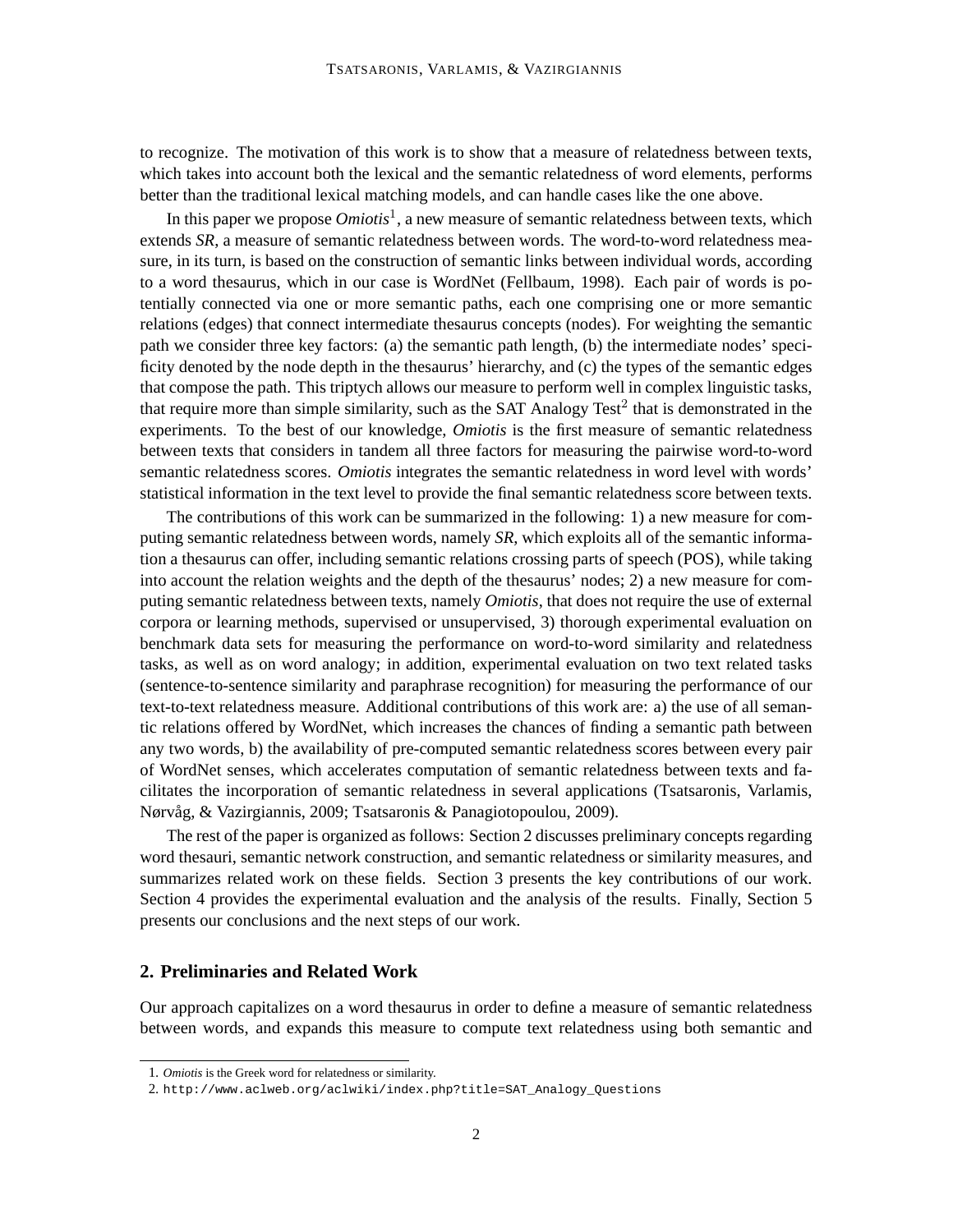lexical information. In order to facilitate the understanding of our methodology we elaborate on preliminary concepts in this section and present related research approaches.

#### **2.1 Word Thesauri and their use in Text Applications**

Word thesauri, like WordNet (Fellbaum, 1998) or Roget's International Thesaurus (Morris & Hirst, 1991), constitute the knowledge base for several text-related research tasks. WordNet has been used successfully as a knowledge base in the construction of Generalized Vector Space Models (GVSM) and semantic kernels for document similarity with application to text classification, such as the works of Mavroeidis, Tsatsaronis, Vazirgiannis, Theobald and Weikum (2005), and Basili, Cammisa and Moschitti (2005), and text retrieval, such as the works of Voorhees (1993), Stokoe, Oakes and Tait (2003), and our previous work regarding the definition of a new GVSM that uses word-to-word semantic relatedness (Tsatsaronis & Panagiotopoulou, 2009). Furthermore, the idea of using a thesaurus as a knowledge base in text retrieval has also been proven successful in the case of cross language information retrieval, like for example in the case of the *CLIR* system introduced by Clough and Stevenson (2004). Finally, the exploitation of word thesauri in linguistic tasks, such as Word Sense Disambiguation (WSD) (Ide & Veronis, 1998) has yielded interesting results (Mihalcea & Moldovan, 1999; Tsatsaronis, Vazirgiannis, & Androutsopoulos, 2007; Tsatsaronis, Varlamis, & Vazirgiannis, 2008).

The application of a text relatedness measure to text classification and retrieval tasks should first consider the impact of lexical ambiguity and WSD in the overall performance in these tasks. Sanderson (1994, 2008) concludes that ambiguity in words can take many forms, but new test collections are needed to realize the true importance of resolving ambiguity and embedding semantic relatedness and sense disambiguation in the text retrieval task. In the analysis of Barzilay and Elhadad (1997), and Barzilay, Elhadad and McKeown (2002) the impact of WSD in the performance of text summarization tasks is addressed by considering all possible interpretations of the lexical chains created from text. Similar to this methodology, we tackle word ambiguity by taking into account every possible type of semantic information that the thesaurus can offer, for any given sense of a text word.

From the aforementioned approaches, it is clear that the use of a word thesaurus can offer much potential in the design of models that capture the semantic relatedness between texts, and consequently, it may improve the performance of existing retrieval and classification models under certain circumstances that are discussed in the respective research works (Mavroeidis et al., 2005; Basili et al., 2005; Stokoe et al., 2003; Clough & Stevenson, 2004). The word thesaurus employed in the development of *Omiotis* is WordNet. Its lexical database contains English nouns, verbs, adjectives and adverbs, organized in sets of synonym senses (synsets). Hereafter, the terms *senses*, *synsets* and *concepts* are used interchangeably. Synsets are connected with various links that represent semantic relations between them (i.e., hypernymy / hyponymy, meronymy / holonymy, synonymy / antonymy, entailment / causality, troponymy, domain / domain terms, derivationally related forms, coordinate terms, attributes, stem adjectives, etc.). Several relations cross parts of speech, like the *domain terms* relation, which connects senses pertaining to the same domain (e.g., *light*, as a noun meaning electromagnetic radiation producing a visual sensation, belongs to the domain of *physics*). To the best of our knowledge, the proposed approach is the first that utilizes all of the aforementioned semantic relations that exist in WordNet for the construction of a semantic relatedness measure.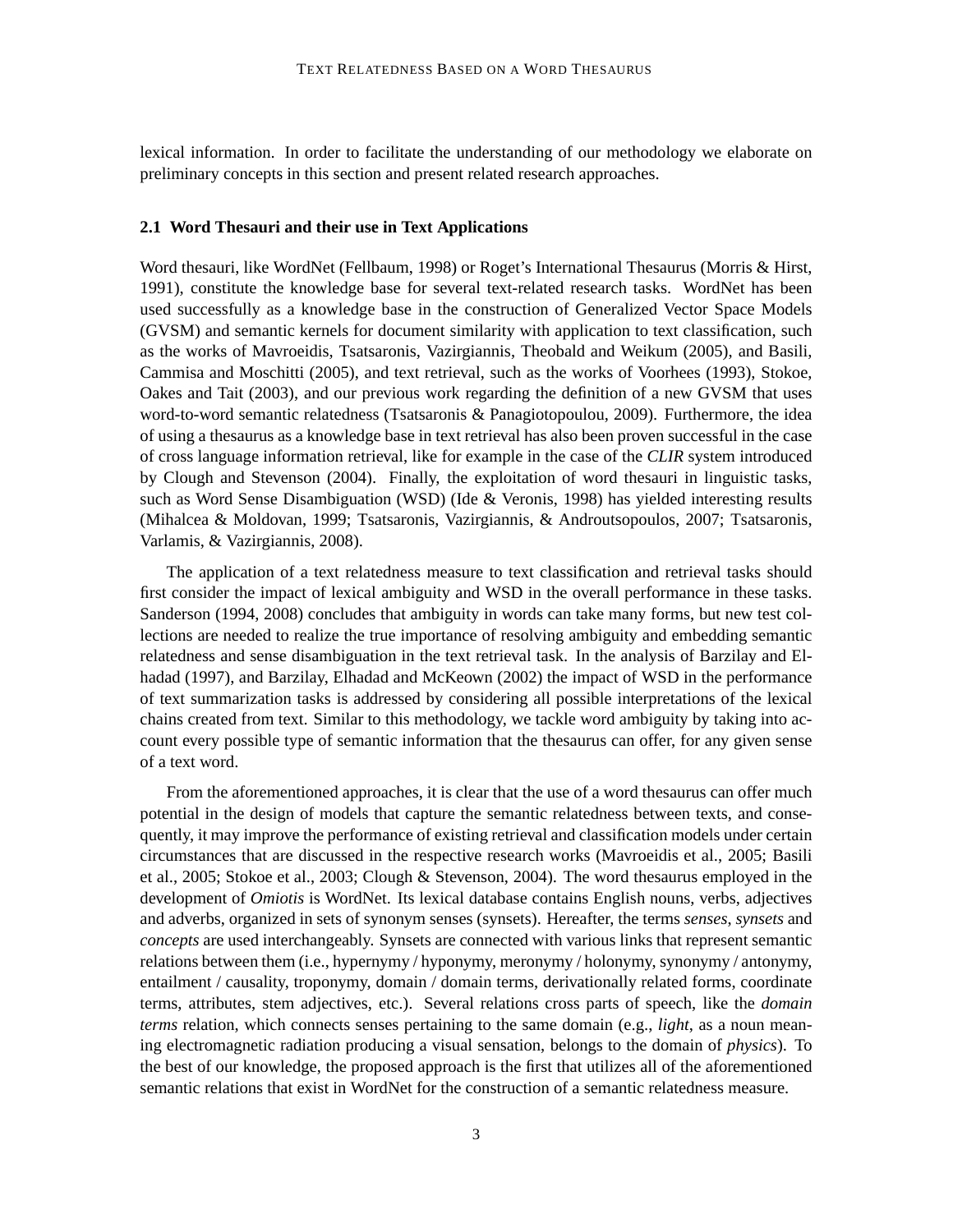### **2.2 Creating Semantic Networks from Word Thesauri**

*Omiotis* is based on the creation of semantic paths between words in a text using the thesaurus' concepts and relations. Early approaches in this field, used gloss words from the respective word definitions in order to build semantic networks from text (Veronis & Ide, 1990). The idea of representing text as a semantic network was initially introduced by Quilian (1969). The expansion of WordNet with semantic relations that cross parts of speech has added more possibilities of semantic network construction from text. More recent approaches to semantic network construction from word thesauri, by Mihalcea, Tarau and Figa (2004) and Navigli (2008), utilize a wide range of WordNet semantic relations instead of the gloss words. These methods outperformed previous methods that used semantic networks in the *all words* WSD tasks of Senseval 2 and 3 for the English language (Palmer, Fellbaum, & Cotton, 2001; Snyder & Palmer, 2004). In this work we adopt the semantic network construction method that we introduced in the past (Tsatsaronis et al., 2007). The method utilizes all of the available semantic relations in WordNet. In the WSD task, the respective method outperformed or matched previous methods that used semantic networks in the *all words* WSD tasks of Senseval 2 and 3 for the English language, and this was largely due to the rich representation that the semantic networks offered. Section 3.1 introduces our semantic relatedness measure.

#### **2.3 Measures of Semantic Relatedness**

Semantic relatedness between words or concepts has been exploited, in the past, in text summarization (Barzilay et al., 2002), text retrieval (Stokoe et al., 2003; Smeaton, Kelledy, & O'Donnell, 1995; Richardson & Smeaton, 1995) and WSD (Patwardhan, Banerjee, & Pedersen, 2003) tasks. Semantic relatedness measures can be widely classified to dictionary-based<sup>3</sup>, corpus-based and hybrid.

Among dictionary-based measures, the measure of Agirre and Rigau (1995) was one of the first measures developed to compute semantic relatedness between two or more concepts (i.e., for a set of concepts). Their measure was based on the density and depth of concepts in the set and on the length of the shortest path that connects them. However, they assume that all edges in the path are equally important.

The measure proposed by Leacock, Miller and Chodorow (1998) for computing the semantic similarity between a pair of concepts takes into account the length of the shortest path connecting them, measured as the number of nodes participating in the path, and the maximum depth of the taxonomy. The measure for two concepts  $s_1$  and  $s_2$  can be computed as follows:

$$
Sim(s_1, s_2) = -log \frac{length}{2 \cdot D} \tag{1}
$$

where *length* is the length of the shortest path connecting  $s_1$  and  $s_2$  and *D* is the maximum depth of the taxonomy used.

Regarding hybrid measures, Resnik's (1995, 1999) measure for pairs of concepts is based on the Information Content (*IC*) of the deepest concept that can subsume both (least common subsumer), and can be considered as a hybrid measure, since it combines both the hierarchy of the used thesaurus, and statistical information for concepts measured in large corpora. More specifically, the

<sup>3.</sup> Also found in the bibliography as knowledge-based, thesaurus-based, or lexicon-based.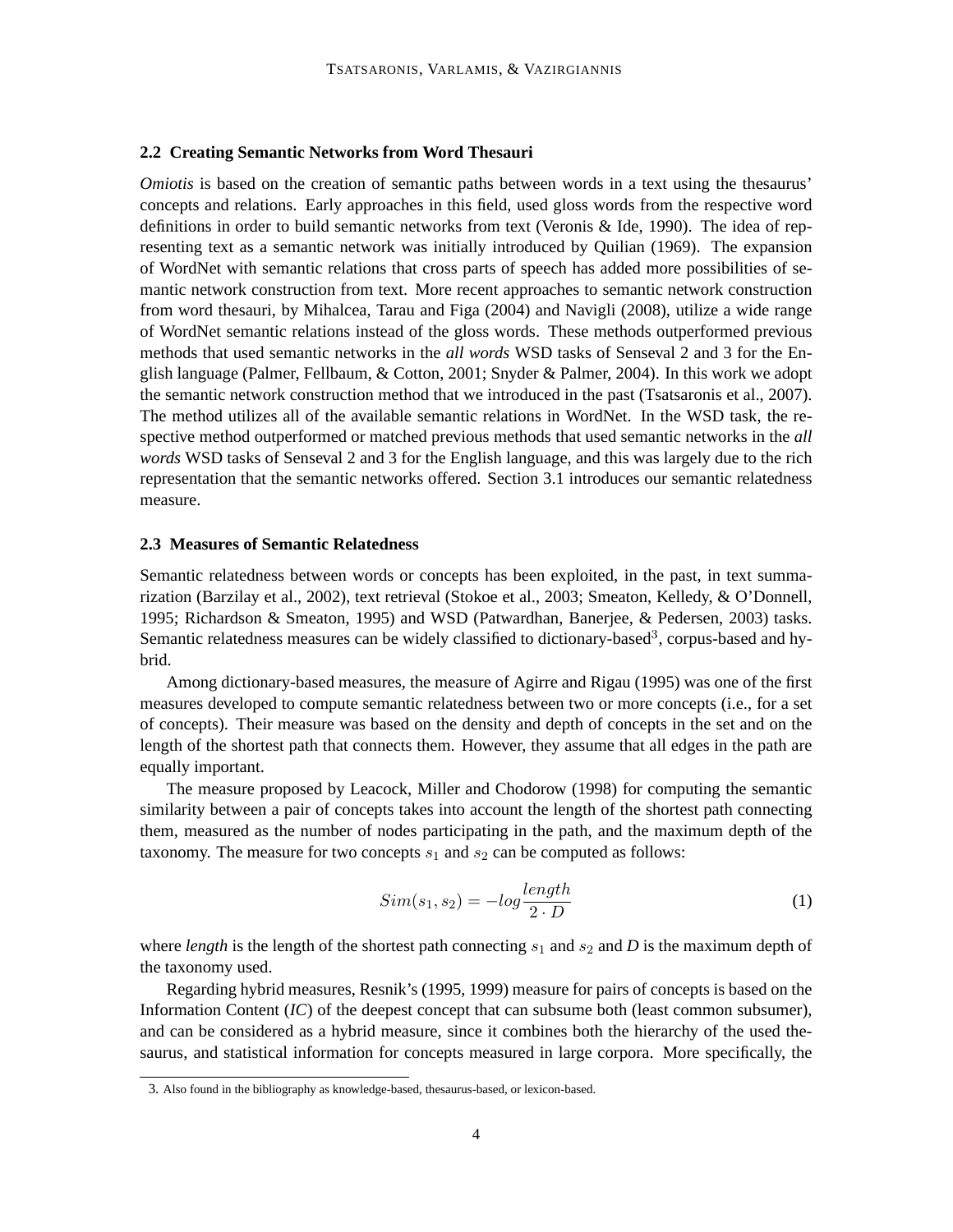semantic similarity for a given pair of concepts  $s_1$  and  $s_2$ , which have  $s_0$  as their least common subsumer (i.e., least common ancestor), is defined in the following equation:

$$
Sim(s_1, s_2) = IC(s_0)
$$
\n
$$
(2)
$$

where the Information Content (IC) of a concept (i.e.,  $s_0$ ) is defined as:

$$
IC(s_0) = -logP(s_0)
$$
\n(3)

and  $P(s_0)$  is the probability of occurrence of the concept  $s_0$  in a large corpus.

The measure proposed by Jiang and Conrath (1997), is also based on the concept of *IC*. Given two concepts  $s_1$  and  $s_2$ , and their least common subsumer  $s_0$ , their semantic similarity is defined as follows:

$$
Sim(s_1, s_2) = \frac{1}{IC(s_1) + IC(s_2) - 2 \cdot IC(s_0)}
$$
\n(4)

The measure of Lin (1998) is also based on *IC*. Given, again,  $s_1$ ,  $s_2$ , and  $s_0$ , as before, the similarity between  $s_1$  and  $s_2$  is defined as follows:

$$
Sim(s_1, s_2) = \frac{2 \cdot IC(s_0)}{IC(s_1) + IC(s_2)}\tag{5}
$$

Hirst and St-Onge (1998) reexamine the idea of constructing lexical chains between words, based on their synsets and the respective semantic edges that connect them in WordNet. The initial idea of lexical chains was first introduced by Morris and Hirst (1991), who defined the lexical cohesion of a passage, based on the cohesion of the lexical chains between the passage's elements, which acted as an indicator for the continuity of the passage's lexical meaning.

We encourage the reader to consult the analysis of Budanitsky and Hirst (2006) for a detailed discussion on most of the aforementioned measures, as well as for more measures proposed prior to the aforementioned. While all these measures use only the noun hierarchy (except from the measure of Hirst and St-Onge), the implementation of several of those measures provided by Patwardhan, Banerjee and Pedersen (2003) in the publicly available *WordNet::Similarity* package can also utilize the verb hierarchy. Still, the relations that cross parts of speech are not considered, as well as other factors discussed in detail in Section 3. In contrast, our measure defines the semantic relatedness between any two concepts, independently of their Part of Speech (POS), utilizing all of the available semantic links offered by WordNet.

More recent works of interest on semantic relatedness, include: the measures of Jarmasz and Szpakowicz (2003), who use Roget's thesaurus to compute semantic similarity, by replicating a number of WordNet-based approaches, the LSA-based measure of Finkelstein et al. (2002), who perform Latent Semantic Analysis (Landauer et al., 1998) to capture text relatedness and can be considered as a corpus-based method, the measure of Patwardhan and Pedersen (2006), who utilize the gloss words found from the words' definitions to create WordNet-based context vectors, the methods of Strube and Ponzetto (2006, 2007a), Gabrilovich and Markovitch (2007), and Milne and Witten (2008) who use Wikipedia to compute semantic relatedness and can also be considered as corpus-based approaches, and the method of Mihalcea, Corley and Strappavara (2006), which is a hybrid method that combines knowledge-based and corpus-based measures of text relatedness. Other recent hybrid measures of semantic similarity are: the measure proposed by Li et al. (2006), who use information from WordNet and corpus statistics collected from the Brown Corpus (Kucera,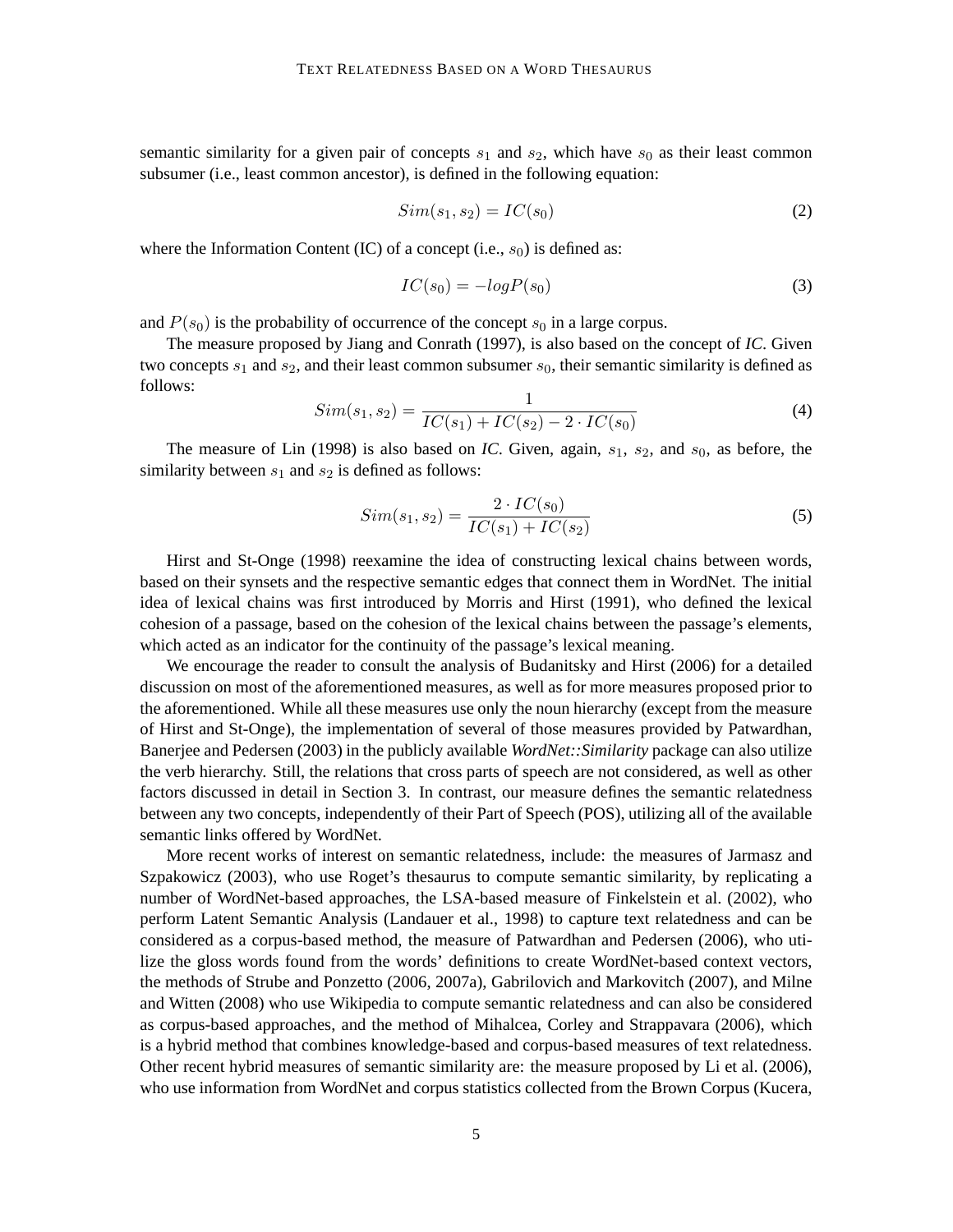Francis, & Caroll, 1967) to compute similarity between very short texts, and the measure for text distance proposed by Tsang (2008), that uses both distributional similarity and ontological/knowledge information to compute the distance between text fragments. Distributional similarity is also used in a supervised combination with WordNet-based approaches (Agirre, Alfonseca, Hall, Kravalova, Pasca, & Soroa, 2009), to produce a supervised measure of semantic relatedness. Li et al. (2006) have created a new data set for their experimental evaluation, which we also use in Section 4 to evaluate our *Omiotis* measure and compare against their approach.

In the following section we formally define *Omiotis* and provide its details, from the creation of the semantic links to the computation of relatedness between words and texts. We give evidence on the measure's complexity and justify our design choices. Finally, we discuss potential applications of the measure on text related tasks.

#### **3. Measuring Word-to-Word and Text-to-Text Semantic Relatedness**

This section presents the details of *Omiotis*, our measure of text semantic relatedness. The measure capitalizes on the idea of semantic relatedness between WordNet senses, extends it to compute relatedness between words and finally between texts. Since the definition of semantic relatedness ranges from pairs of keyword senses to pairs of texts, *Omiotis* is defined in a way that captures relatedness in every granularity. As a result, it can be applied in a wide range of linguistic and text related tasks such as WSD, word similarity and word analogy, text similarity, and keyword ranking. The key points of the proposed measure are: (a) it constructs semantic links between all word senses in WordNet and pre-computes a relatedness score between every pair of WordNet senses, (b) it computes the semantic relatedness for a pair of words by taking into account the relatedness of their corresponding WordNet senses, and (c) it computes a semantic relatedness score for any two given text segments by extending word-to-word relatedness. Depending on the task, the computation of semantic relatedness can be modified to take into account all or some of the senses of each word, all or some of the words in each text, or to apply additional weights depending on the word importance or sense importance in context. This allows *Omiotis* to be adapted in various text related tasks, without modifying the main process of computing relatedness. In Section 3.1 that follows, we formally define our semantic relatedness measure and in Section 3.2 we provide a detailed justification of our design decisions.

#### **3.1 Construct Semantic Links between Words**

The first step in measuring the semantic relatedness between two text fragments, is to find the implicit semantic links between the words of the two fragments. Thus, we present a definition of semantic relatedness for a pair of thesaurus concepts, which takes into account the semantic path connecting the concepts, and expands it to measure the relatedness between words. In order to solve the problem of constructing semantic paths between words, we base our approach on our previous method on how to construct semantic networks between words (Tsatsaronis et al., 2007).

## 3.1.1 SEMANTIC NETWORK CONSTRUCTION FROM WORD THESAURI

Figure 1 gives an example of the construction of a semantic network for two words  $t_i$  and  $t_j$ . For simplicity reasons, we assume the construction of a semantic path between senses  $S.i.2$  and  $S.j.1$ only (Initial Phase), though we could do the same for every possible combination of the two words'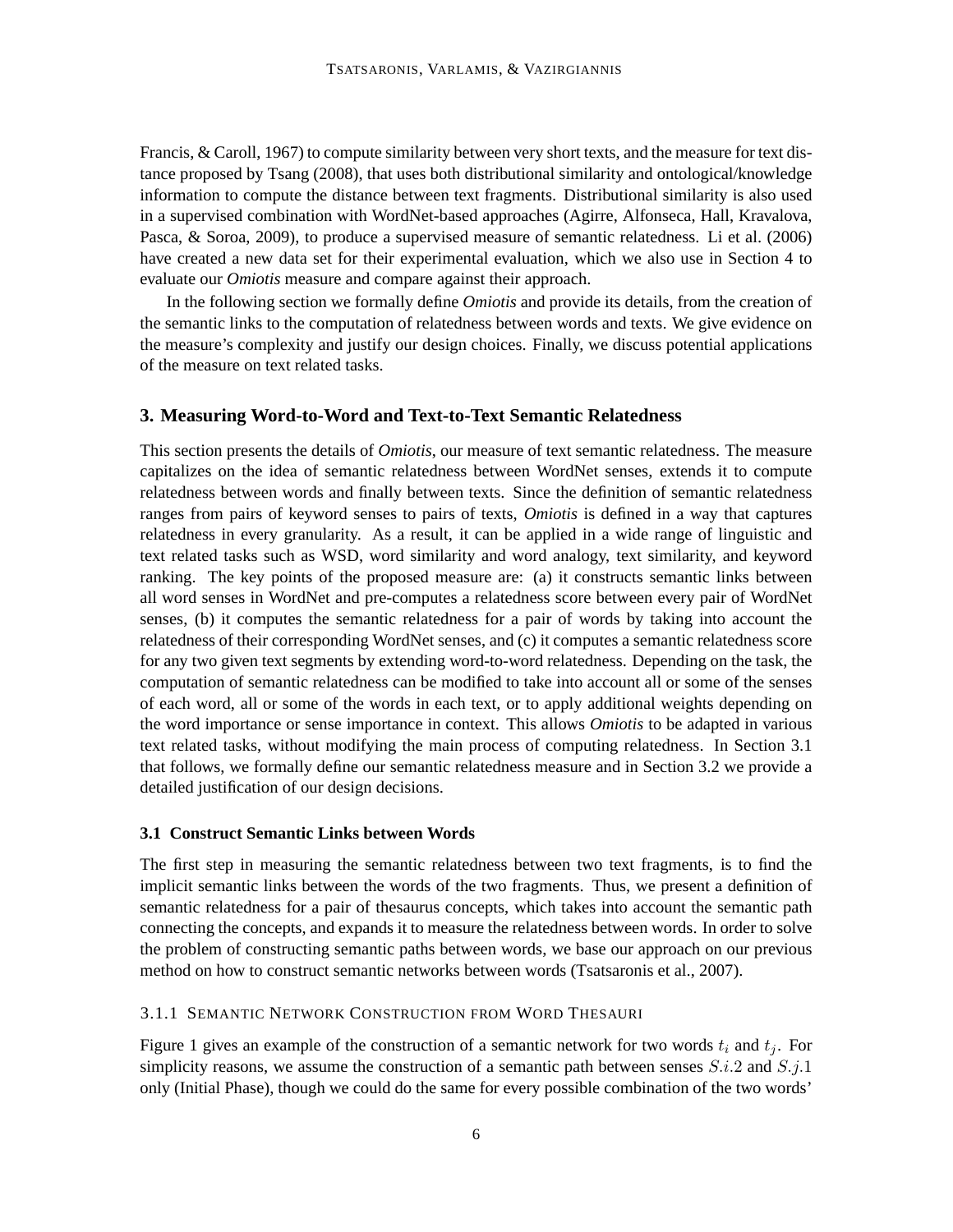

Figure 1: Constructing semantic networks from word thesauri.

senses. Initially, the two sense nodes are expanded using all the semantic links offered by WordNet. The semantic links of the senses, as found in the thesaurus, become the edges and the pointed senses the nodes of the network (Network Expansion). The expansion process is repeated recursively until the shortest <sup>4</sup> path between S.i.2 and S.j.1 is found. When no path is found from S.i.2 to S.j.1 then the senses and consequently the words are not semantically related.

#### 3.1.2 SEMANTIC RELATEDNESS BETWEEN A PAIR OF CONCEPTS

The semantic relatedness for a pair of concepts is measured over the constructed semantic network. It considers the path length, captured by *compactness*, and the path depth, captured by *semantic path elaboration*, which are defined in the following. A measure for WSD based on the idea of *compactness* was initially proposed by Mavroeidis et al. (2005). The original measure used only nouns and the hypernym relation, and is extended in the current work to support all of WordNet's relations and the noun, verb and adjective parts of speech. Here we define a new *compactness* measure (Definition 1) as the core of the *Omiotis* measure.

**Definition 1** *Given a word thesaurus* O*, a weighting scheme for the edges that assigns a weight*  $w \in (0, 1)$  *for each edge, a pair of senses*  $S = (s_1, s_2)$ *, and a path* P *of length* l *connecting the two* senses, the semantic compactness of  $S$  (  $SCM(S, O, P)$  ) is defined as:  $SCM(S, O, P) = \prod_{i=1}^{l} w_i$ , *where*  $w_1, w_2, ..., w_l$  *are the path's edges' weights. If*  $s_1 = s_2$  *then*  $SCM(S, O, P) = 1$ *. If there is no path between*  $s_1$  *and*  $s_2$  *then*  $SCM(S, O, P) = 0$ *.* 

Note that *compactness* takes the path length into account and is bound in [0, 1]. Higher *compactness* between senses implies higher semantic relatedness. The intuition behind edge types' weighting is that certain types provide stronger semantic connections than others. Considering that the lexicographers of WordNet tend to use some relation types more often than others (we assume that the most used relation types are stronger than the types less used), a straightforward solution is to define edge types' weights in proportion to their frequency of occurrence in WordNet 2.0. The weights assigned to each type using this solution are shown in Table 1 and are in accordance to those found by Song et al. (2004). The table shows the probability of occurrence in WordNet 2.0 for every possible edge type in the thesaurus, in descending order of probability values. A detailed analysis of the choices we made in Definition 1 and in the definitions that follow is performed in Section 3.2.

The depth of nodes that belong to the path also affects term relatedness. A standard means of measuring depth in a word thesaurus is the hypernym/hyponym hierarchical relation for the noun and adjective POS and hypernym/troponym for the verb POS. For the adverb POS the related *stem*

<sup>4.</sup> The details are presented in Algorithm 1.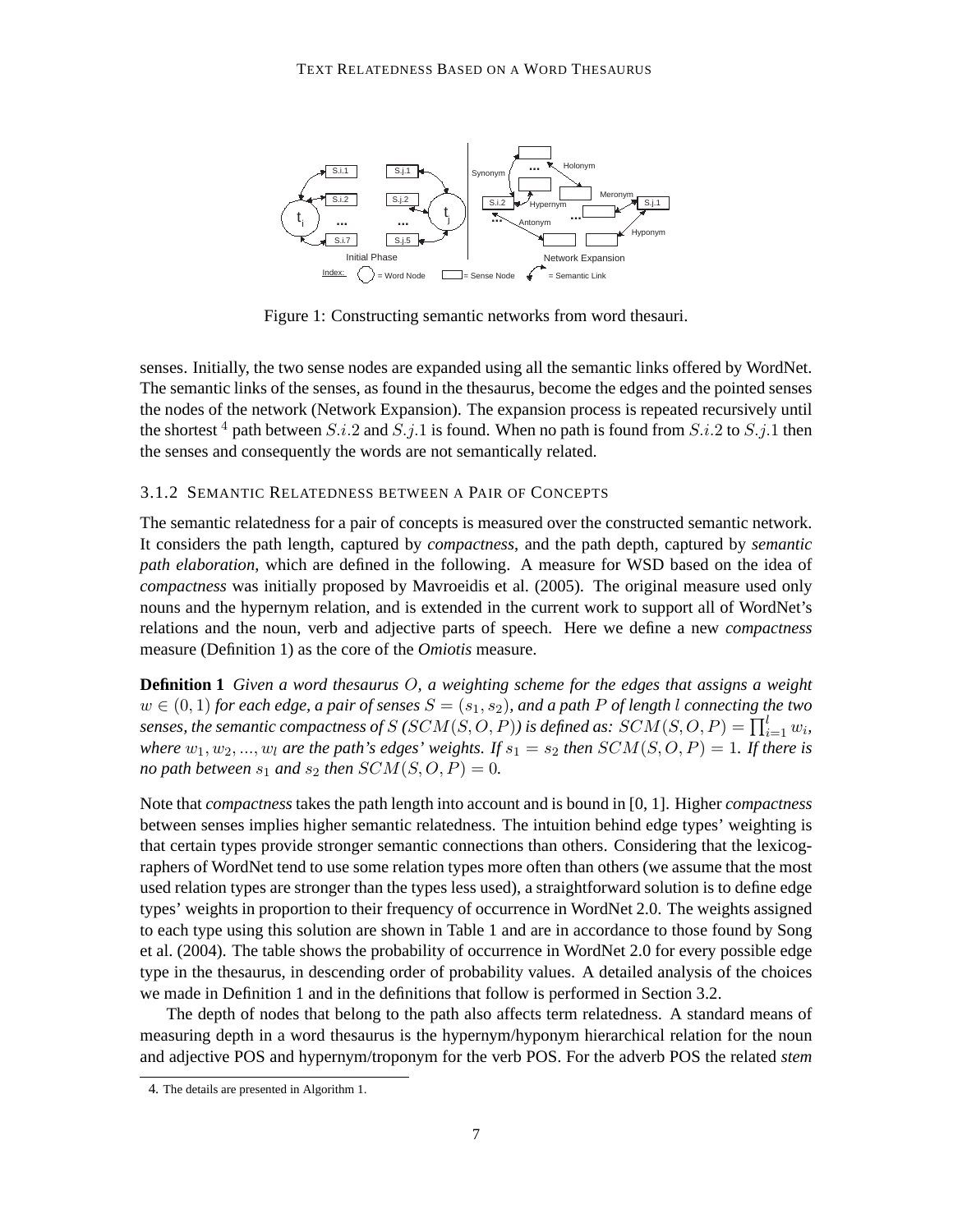| WordNet 2.0 Edge Type     | <b>Probability of Occurrence</b> |
|---------------------------|----------------------------------|
| hypernym/hyponym          | 0.61                             |
| nominalization            | 0.147                            |
| category domain           | 0.094                            |
| part meronym/holonym      | 0.0367                           |
| region domain             | 0.0238                           |
| similar                   | 0.02                             |
| usage domain              | 0.016                            |
| member meronym/holonym    | 0.014                            |
| antonym                   | 0.0105                           |
| verb group                | 0.01                             |
| also see                  | 0.0091                           |
| attribute                 | 0.00414                          |
| entailment                | 0.00195                          |
| cause                     | 0.00158                          |
| substance meronym/holonym | 0.00089                          |
| derived                   | 0.0003                           |
| participle of             | $3.4E - 06$                      |

Table 1: Probability of occurrence for every edge type in WordNet 2.0.

*adjective* sense can be used to measure its depth. A path with shallow sense nodes is more general compared to a path with deep nodes. This parameter of semantic relatedness between terms is captured by the measure of *semantic path elaboration* introduced in the following definition.

**Definition 2** *Given a word thesaurus* O, a pair of senses  $S = (s_1, s_2)$ , where  $s_1, s_2 \in O$  and  $s1 \neq s2$ , and a path  $P = \langle p_1, p_2, ..., p_l \rangle$  of length l, where either  $s_1 = p_1$  and  $s_2 = p_l$  or  $s_1 = p_l$  and  $s_2 = p_l$ , the semantic path elaboration of the path  $(SPE(S, O, P))$  is defined as:  $SPE(S, O, P) = \prod_{i=1}^{l}$  $2d_id_{i+1}$  $\frac{2d_id_{i+1}}{d_i+d_{i+1}} \cdot \frac{1}{d_{max}}$ , where  $d_i$  is the depth of sense  $p_i$  according to O, and  $d_{max}$ the maximum depth of O. If  $s_1 = s_2$ , then  $d_1 = d_2 = d$  and  $SPE(S, O, P) = \frac{d}{d_{max}}$ . If there is no *path from*  $s_1$  *to*  $s_2$  *then*  $SPE(S, O, P) = 0$ *.* 

It is obvious in Definition 2 that a path of length *l* comprises  $l+1$  nodes, thus when  $i = l$ ,  $d_{i+1}$  is the last node in the path. Essentially, SPE is the harmonic mean of the two depths normalized to the maximum thesaurus depth. The harmonic mean is preferred over the average of depths, since it offers a lower upper bound and gives a more realistic estimation of the path's depth. *Compactness* and *Semantic Path Elaboration* measures capture the two most important parameters of measuring semantic relatedness between terms (Budanitsky & Hirst, 2006), namely *path length* and *senses depth* in the used thesaurus. We combine these two measures following the definition of the *Semantic Relatedness* between two terms:

**Definition 3** *Given a word thesaurus O, and a pair of senses*  $S = (s_1, s_2)$  *the semantic relatedness of*  $S(SR(S, O))$  is defined as  $max_{P} \{SCM(S, O, P) \cdot SPE(S, O, P)\}.$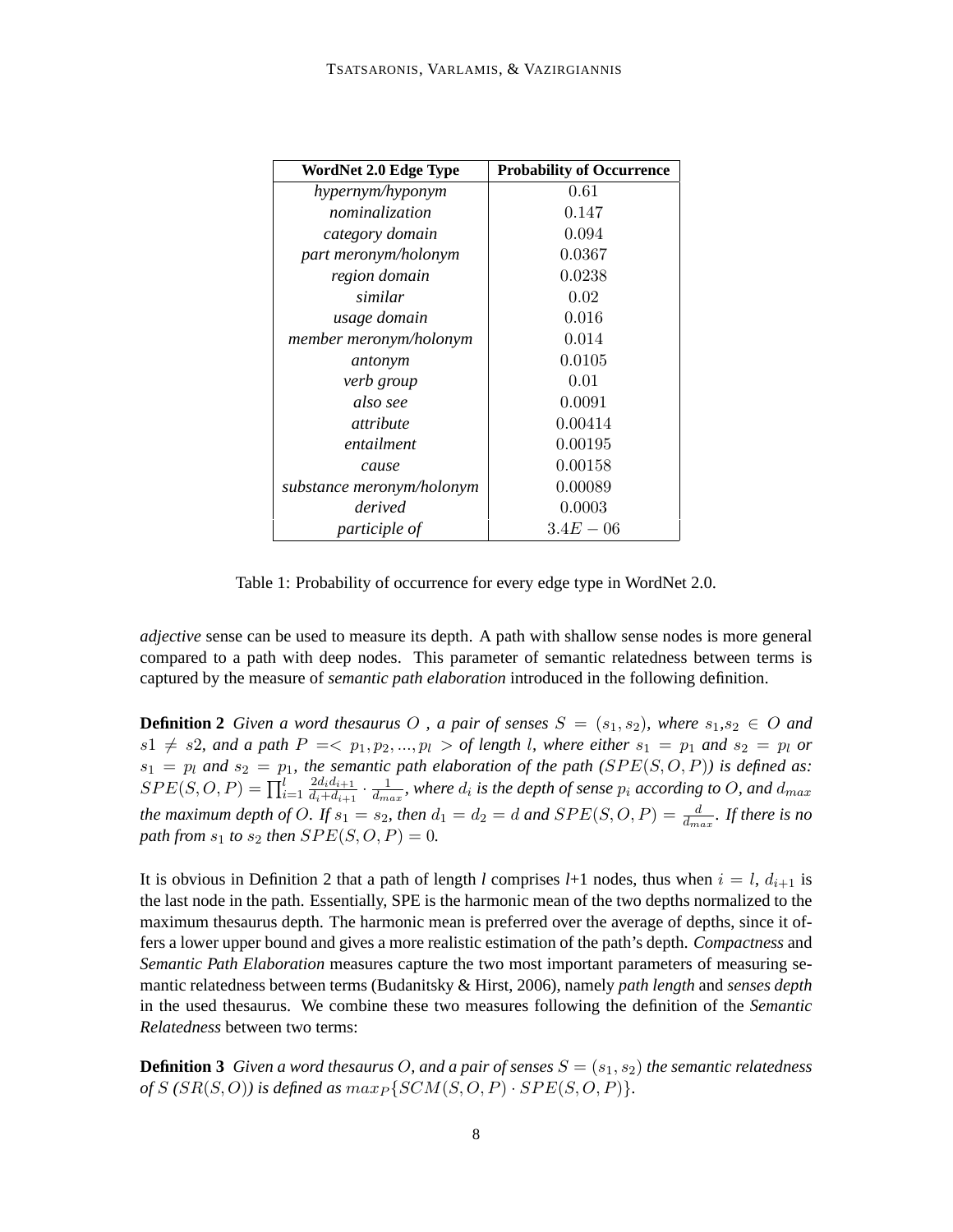**Algorithm 1** Maximum-Semantic-Relatedness $(G, u, v, w)$ 

- 1: **INPUT:** A directed weighted graph G, two nodes u, v and a weighting scheme  $w : E \to (0..1)$ .
- 2: **OUTPUT:** The path from  $u$  to  $v$  with the maximum product of the edges weights.

```
Initialize-Single-Source(G, u)
```

```
3: for all vertices v \in V_G do
 4: d[v] = -\infty5: \pi[v] = NULL6: end for
7: d[u] = 1Relax(u, v, w)8: if d[v] < d[u] \cdot w(u, v) then
9: d[v] = d[u] \cdot w(u, v)10: \pi[v] = u11: end if
   Maximum-Relatedness(G, u, v, w)
12: Initialize-Single-Source(G, u)13: S = \emptyset14: Q = V_G15: while v \in Q do
16: s = Extract from Q the vertex with the maximum d17: S = S \cup s18: for all vertices k \in Adjacency List of s do
19: Relax(s, k, w)20: end for
21: end while
22: return the path following all the ancestors \pi of v back to u
```
Given a word thesaurus, there can be more than one semantic path connecting two senses. The senses' *compactness* can take different values for all the different paths. In these cases, we use the path that maximizes the semantic relatedness. For its computation we introduce Algorithm 1, which is a modification of Dijkstra's algorithm (Cormen, Leiserson, & Rivest, 1990) for finding the shortest path between two nodes in a weighted directed graph. In the algorithm,  $G$  is the representation of the directed weighted graph given as input (e.g., using adjacency lists), and  $V_G$  is the set of all the vertices of  $G$ . Also, two more sets are used;  $S$ , which contains all the vertices for which the maximum semantic relatedness has been computed from the source vertex (i.e., from  $u$ ), and  $Q$ , which contains all the vertices for which the algorithm has not computed yet the maximum relatedness from the source vertex. Furthermore, three tables are used;  $d$ , which, for any vertex  $v$  stores the maximum semantic relatedness found at any given time of the algorithm execution from the source vertex, i.e., u in  $d[v]$ ;  $\pi$ , which for any vertex v stores its predecessor in  $\pi[v]$ ; and w, which stores the edge weights of the graph (e.g.,  $w[k, m]$  stores the edge weight of the edge that starts from k and goes to m).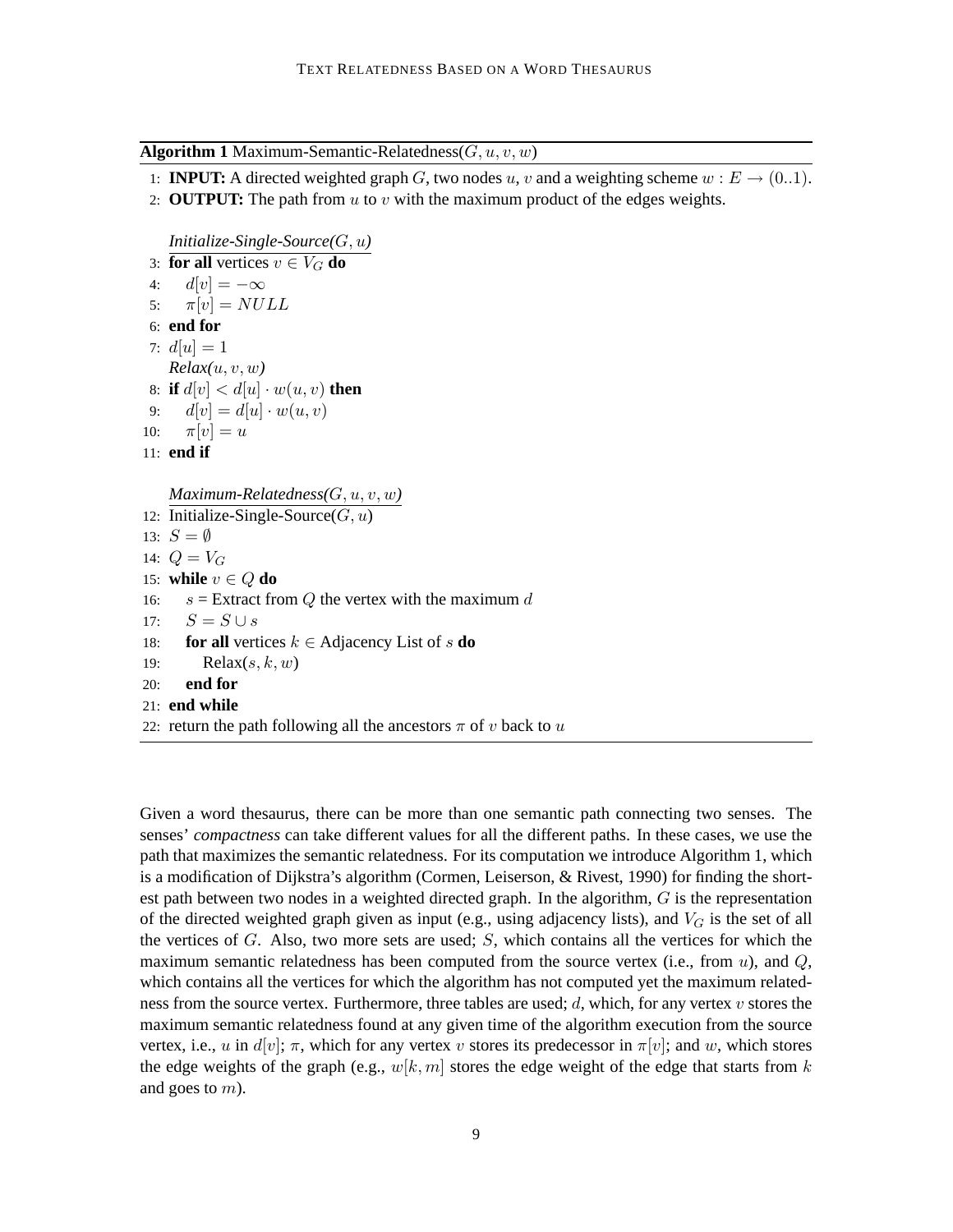The algorithm comprises three functions: (a) *Initialize-Single-Source*( $G, u$ ), which initializes tables d and  $\pi$ , for every vertex v of the graph. More precisely, it sets  $d[v] = -\infty$ , since the semantic relatedness from the source is unknown at the beginning, and because the algorithm seeks for the maximum semantic relatedness this is initially set to the minimum value (i.e.,  $-\infty$ ). It also sets  $\pi[v] = NULL$ , since at the beginning of the algorithm execution we are not aware yet of the predecessor of any vertex v following the path from the source vertex u to v that results to the maximum semantic relatedness; (b)  $Relax(u, v, w)$ , which given two vertices, u and v that are directly connected with an edge of weight  $w[u, v]$ , it updates the value  $d[v]$ , in case that if we follow the edge  $(u, v)$  this results to a higher semantic relatedness for vertex v from the source, compared to the value we have computed up to that time of the algorithm execution; and (c) *Maximum-Relatedness(G, u, v, w)*, which uses the aforementioned functions and executes the Dijkstra's algorithm. The proof of the algorithm's correctness follows in the next theorem.

**Theorem 1** *Given a word thesaurus O, an edges weighting function*  $w : E \to (0,1)$ *, where a higher value declares a stronger edge, and a pair of senses*  $S(s_s, s_f)$  *declaring source*  $(s_s)$  *and destination* ( $s_f$ ) vertices, then the  $SCM(S, O, P) \cdot SPE(S, O, P)$  is maximized for the path returned by Algorithm 1, by using the weighting scheme  $w'_{ij} = w_{ij} \cdot \frac{2 \cdot d_i \cdot d_j}{d_{max} \cdot (d_i + 1)}$  $\frac{2 \cdot d_i \cdot d_j}{d_{max} \cdot (d_i+d_j)},$  where  $w'_{ij}$  is the new weight *of the edge connecting senses*  $s_i$  *and*  $s_j$ *.* 

**Proof 1** We will show that for each vertex  $s_f \in V_G$ ,  $d[s_f]$  is the maximum product of edges' weight *through the selected path, starting from*  $s_s$ , at the time when  $s_f$  is inserted into S. From now on, *the notation*  $\delta(s_s, s_f)$  *will represent this product. Path p connects a vertex in* S, namely  $s_s$ , to a *vertex in*  $V_G - S$ , namely  $s_f$ . Consider the first vertex  $s_y$  along p such that  $s_y \in V_G - S$  and let  $s_x$  *be* y's predecessor. Now, path p can be decomposed as  $s_s \rightarrow s_x \rightarrow s_y \rightarrow s_f$ . We claim that  $d[s_y] = \delta(s_s, s_y)$  when  $s_f$  is inserted into S. Observe that  $s_x \in S$ . Then, because  $s_f$  is chosen *as the first vertex for which*  $d[s_f] \neq \delta(s_s, s_f)$  *when it is inserted into* S, we had  $d[s_x] = \delta(s_s, s_x)$ *when*  $s_x$  *was inserted into S.* 

*Because*  $s_y$  *occurs before*  $s_f$  *on the path from*  $s_s$  *to*  $s_f$  *and all edge weights are nonnegative and in*  $(0, 1)$  *we have*  $\delta(s_s, s_y) \geq \delta(s_s, s_f)$ *, and thus*  $d[s_y] = \delta(s_s, s_y) \geq \delta(s_s, s_f) \geq d[s_f]$ *. But both*  $s_y$  *and*  $s_f$  *were in*  $V - S$  *when*  $s_f$  *was chosen, so we have*  $d[s_f] \geq d[s_y]$ *. Thus,*  $d[s_y] =$  $\delta(s_s, s_y) = \delta(s_s, s_f) = d[s_f]$ . Consequently,  $d[s_f] = \delta(s_s, s_f)$  which contradicts our choice of  $s_f$ . *We conclude that at the time each vertex*  $s_f$  *is inserted into*  $S$ *,*  $d[s_f] = \delta(s_s, s_f)$ *.* 

*Next, to prove that the returned maximum product is the*  $SCM(S, O, P) \cdot SPE(S, O, P)$ *, let the path between*  $s_s$  *and*  $s_f$  *with the maximum edge weight product have k edges. Then, Algorithm 1* returns the maximum  $\prod_{i=1}^k w'_{i(i+1)} = w_{s2} \cdot \frac{2 \cdot d_s \cdot d_2}{d_{max} \cdot (d_s + 1)}$  $\frac{2 \cdot d_3 \cdot d_2}{d_{max} \cdot (d_s + d_2)} \cdot w_{23} \cdot \frac{2 \cdot d_2 \cdot d_3}{d_{max} \cdot (d_2 +)}$  $\frac{2 \cdot d_2 \cdot d_3}{d_{max} \cdot (d_2 + d_3)} \cdot ... \cdot w_{kf} \cdot \frac{2 \cdot d_k \cdot d_f}{d_{max} \cdot (d_k + d_f)} =$  $\prod_{i=1}^{k} w_{i(i+1)} \cdot \prod_{i=1}^{k}$  $2d_id_{i+1}$  $\frac{2d_id_{i+1}}{d_i+d_{i+1}} \cdot \frac{1}{d_{max}} = SCM(S, O, P) \cdot SPE(S, O, P).$ 

#### 3.1.3 SEMANTIC RELATEDNESS FOR A PAIR OF TERMS

Based on Definition 3, which measures the semantic relatedness between a pair of senses S, we can define the semantic relatedness between a pair of terms  $T(t_1, t_2)$  as follows.

**Definition 4** *Let a word thesaurus O, let*  $T = (t_1, t_2)$  *be a pair of terms for which there are entries in* O, let  $X_1$  *be the set of senses of*  $t_1$  *and*  $X_2$  *be the set of senses of*  $t_2$  *in* O. Let  $S_1, S_2, ..., S_{|X_1| \cdot |X_2|}$ *be the set of pairs of senses,*  $S_k = (s_i, s_j)$ *, with*  $s_i \in X_1$  *and*  $s_j \in X_2$ *. Now the semantic relatedness of*  $T(SR(T, S, O))$  *is defined as:*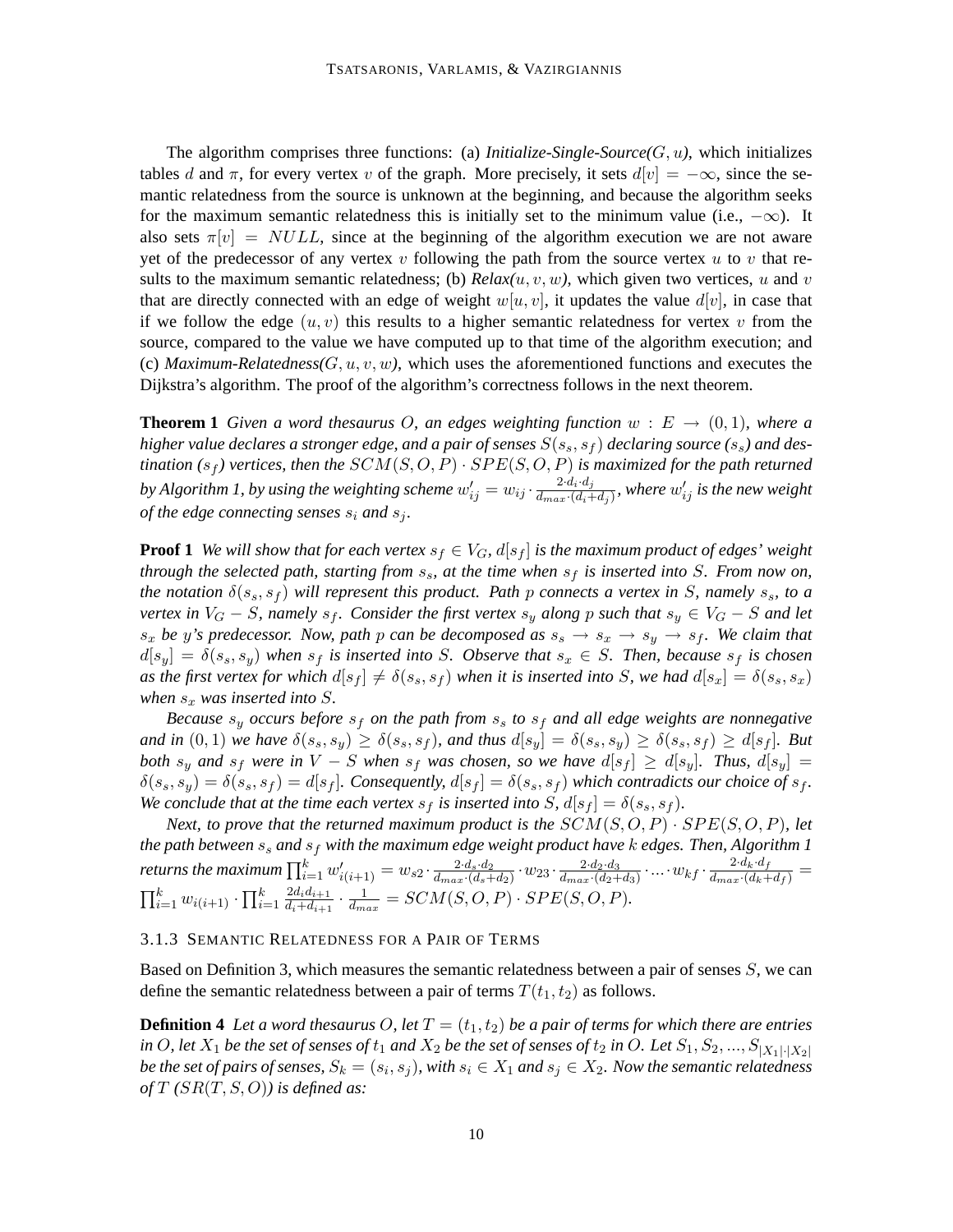$max_{S_k} \{ max_P \{SCM(S_k, O, P) \cdot SPE(S_k, O, P) \} \} = max_{S_k} \{ SR(S_k, O) \}$ *for all*  $k = 1..|X_1| \cdot |X_2|$ *. Semantic relatedness between two terms*  $t_1, t_2$  *where*  $t_1 \equiv t_2 \equiv t$  *and t*  $\notin$  *O is defined as* 1*. Semantic relatedness between*  $t_1$ ,  $t_2$  *when*  $t_1$  ∈ *O and*  $t_2$  ∉ *O*, *or vice versa*, *is considered* 0*.*

For the remaining of the paper, the  $SR(T, S, O)$  for a pair of terms will be denoted as  $SR(T)$ , to ease readability.

#### **3.2 Analysis of the SR Measure**

In this section we present the rationale behind the Definitions 1, 2, and 3, by providing theoretical and/or experimental evidence for the decisions made on the design of the measure. We illustrate the advantages and disadvantages of the different alternatives using simple examples and argue for our decisions. Finally, we discuss on the advantages of *SR* against previous measures of semantic relatedness.

The list of decisions made for the design of our semantic relatedness measure comprises: a) use of senses in all POS, instead of noun senses only, b) use of all semantic edge types found in WordNet, instead of the IS-A relation only, c) use of edge weights, and d) use of senses' depth as a scaling factor. It is important to mention that measures of semantic relatedness differ from the measures of semantic similarity, which traditionally use hierarchical relations only and ignore all other type of semantic relations. In addition, both concepts differentiate from semantic distance, in the sense that the latter is a metric.

### 3.2.1 USE ALL POS INFORMATION

Firstly, we shall argue on the fact that the use of all POS in designing a semantic relatedness measure is important, and can increase the coverage of such a measure. The rationale supporting this decision is fairly simple. Current data sets for evaluating semantic relatedness or even semantic similarity measures are restricted to nouns, like for example the Rubenstein and Goodenough 65 word pairs (1965), the Miller and Charles 30 word pairs (1991), and the Word-Similarity-353 collection (Finkelstein et al., 2002). Thus, the experimental evaluation in those data sets cannot pinpoint the caveat of omitting the remaining parts of speech. However, text similarity tasks and their benchmark data sets comprise more than nouns. Throughout the following analysis, the reader must consider that the resulting measure of semantic relatedness among words is destined to be embedded in a text-to-text semantic relatedness, as shown in the next section.

The following two sentences are a paraphrase example taken from the Microsoft Paraphrase Corpus (Dolan, Quirk, & Brockett, 2004) and show the importance of using other POS as well, such as verbs:

"The **charges** of **espionage** and **aiding** the **enemy** can **carry** the **death penalty**."

"If **convicted** of the **spying charges** he could **face** the **death penalty**."

Words that appear in WordNet are written in bold and stopwords have been omitted for simplicity<sup>5</sup>. The two sentences have many nouns in common (charges, death, penalty), but there are also pairs of words between these two sentences that can contribute the evidence that these two sentences are

<sup>5.</sup> The stopwords list that we used is available at http://www.db-net.aueb.gr/gbt/resources/stopwords.txt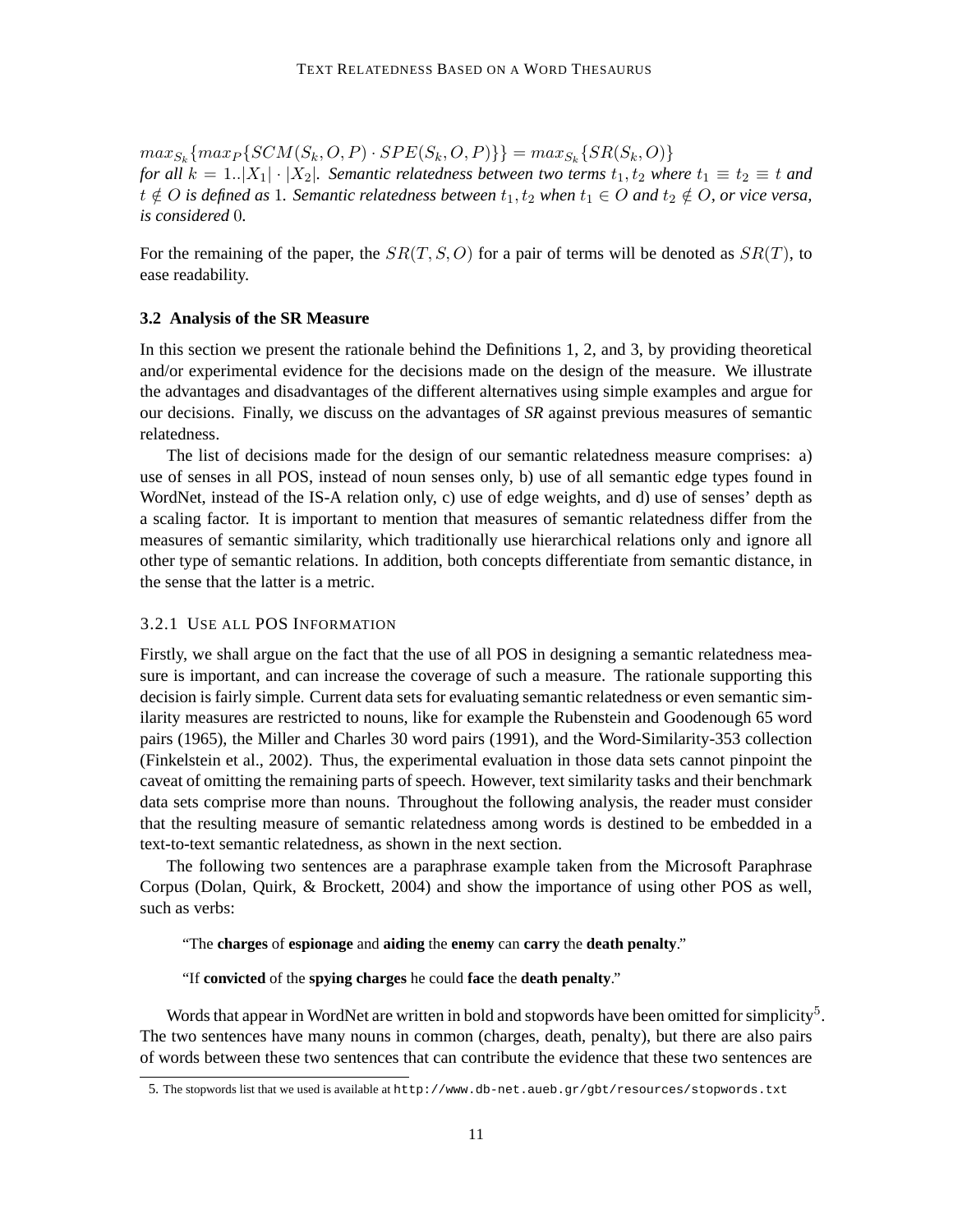a paraphrase. For example **espionage** and **spying** have an obvious semantic relatedness, as well as **enemy** and **spying**. Also, **convicted** and **charges**, as well as **convicted** and **penalty**. This type of evidence would have been disregarded by any measure of semantic relatedness or similarity that uses only the noun POS hierarchy of WordNet. Examples of such measures are: the measure of Sussna (1993), Wu and Palmer (1994), Jiang and Conrath (1997), Resnik (1995, 1999), and the WordNet-based component of the measure proposed by Finkelstein et al. (2002). From this point of view, the decision to use all POS information expands the potential matches found by the measure and allows the use of the measure in more complicated tasks, like paraphrase recognition, text retrieval, and text classification.

### 3.2.2 USE EVERY TYPE OF SEMANTIC RELATIONS

The decision to use all parts of speech in the construction of the semantic graphs, as it was introduced in our previous work (Tsatsaronis et al., 2007), imposes the involvement of all semantic relations instead of merely taxonomic (IS-A) ones. Moreover, this decision was based on evidence from related literature. The work of Smeaton et al. (1995) provides experimental evidence that measuring semantic similarity by incorporating non-hierarchical link types (i.e. part meronym/holonym, member meronym/holonym, substance meronym/holonym) improves much the performance of such a measure. The experimental evaluation was conducted by adopting a small variation of the Resnik's measure (1995).

Hirst and St-Onge (1998) reported that they have discovered several limitations and missing connections in the set of WordNet relations during the construction of lexical chains from sentences for the detection and correction of malapropisms. They provided the following example using the pair of words in bold to report this caveat:

"School administrators say these same taxpayers expect the schools to provide **child care** and **school** lunches, to integrate immigrants into the community, to offer special classes for adult students,."

The intrinsic connection between the nouns **child care** and **school**, which both exist in WordNet, cannot be discovered by considering only hierarchical edge types. This connection is depicted in Figure 2, which shows the path in WordNet. Our rich semantic representation is able to detect such connections and address problems of the aforementioned type.

### 3.2.3 USE WEIGHTS ON EDGES

The work of Resnik (1999) reports that simple edge counting, which implicitly assumes that links in the taxonomy represent uniform distances, is problematic and is not the best semantic distance measure for WordNet. In a similar direction lie the findings of Sussna (1993), who has performed thorough experimental evaluation by varying edge weights in order to measure semantic distance between concepts. Sussna's findings, revealed that weights on semantic edges are a non-negligible factor in the application of his measure for WSD, and that the best results were reported when an edge weighting scheme was used, instead of assigning each edge the same weight. For all these reasons, we decided to assign a weight on every edge type, and we chose the simple probability of occurrence for each edge type in WordNet, as our edge weighting scheme (see Table 1). This very important factor is absent in several similarity measures proposed in the past, such as in the measures of Leacock et al. (1998), Jarmasz and Szpakowicz (2003) and Banerjee and Pedersen (2003), which are outperformed in experimental evaluation by our measure.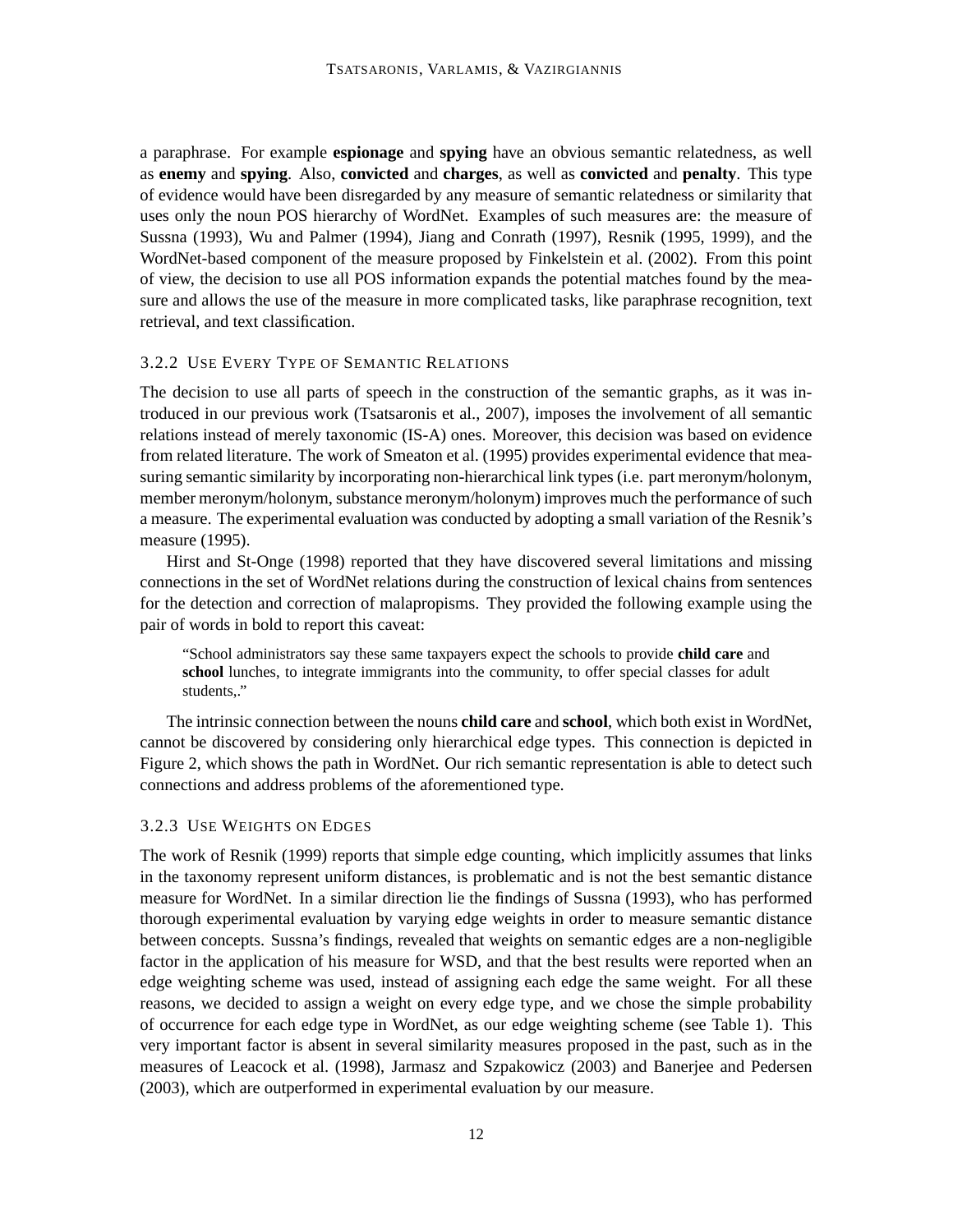

Figure 2: Semantic path from **child care** to **school** following WordNet edges.



Figure 3: Product Relatedness (PR) and Normalized Weighted Path Length (NWPL) paths for pairs: *car* and *accelerator* (left), *car* and *autobus* (right).

## 3.2.4 USE DEPTH SCALING FACTOR

Our decision to incorporate the depth scaling factor (SPE in Definition 2) in the edge weighting mechanism has been inspired by the thorough experimental evaluation conducted by Sussna (1993),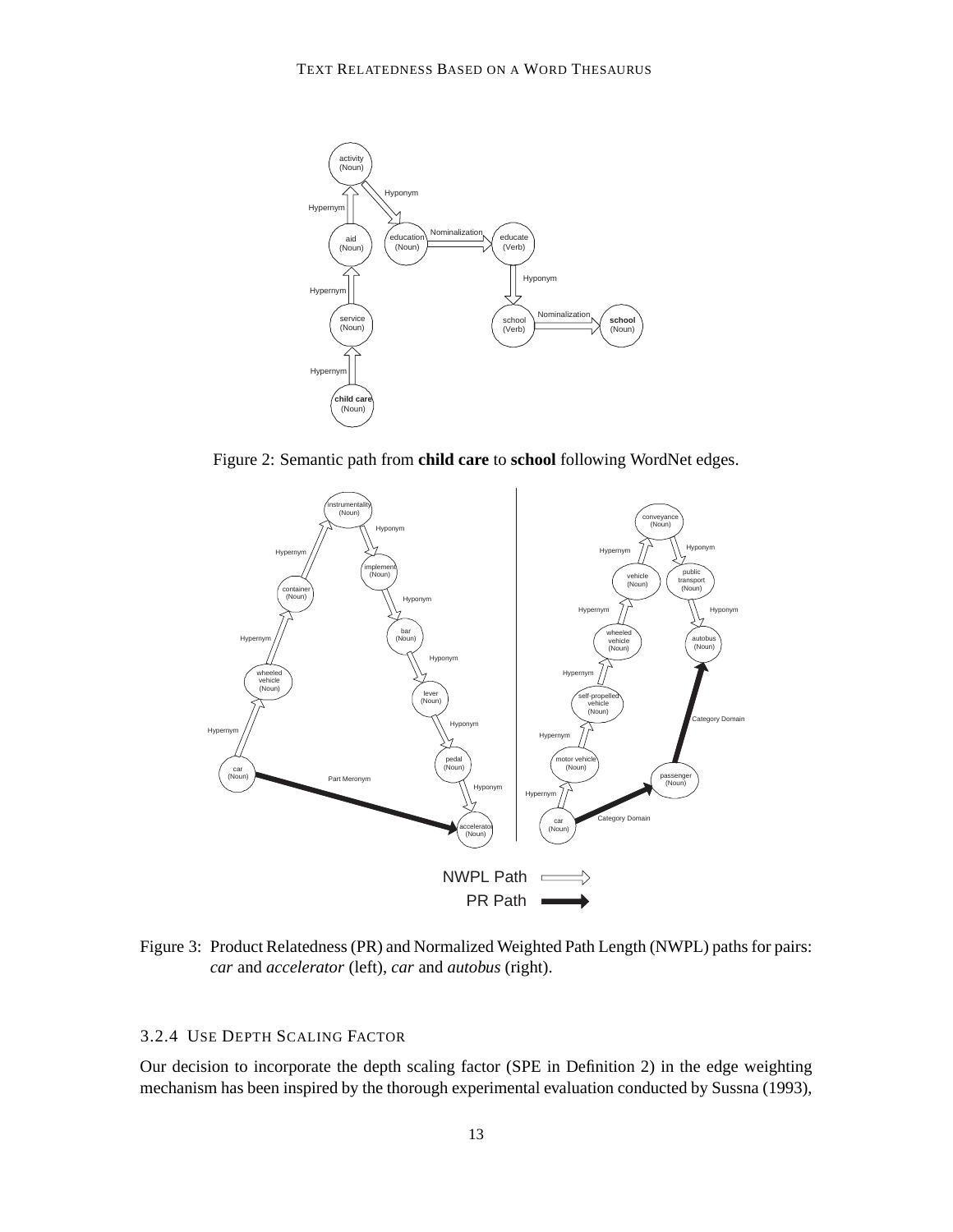which has provided evidence on the importance of the edge weighting factor in semantic network based measures. According to our experiments on the Miller and Charles data set the Spearman correlation with human judgements was much lower (7 percentage points) when omitting the depth scaling factor than when adopting the SPE factor (see Definition 3).

### 3.2.5 JUSTIFICATION OF *SR* DEFINITIONS

According to Definition 1, the semantic compactness for a pair of concepts is the product of depthscaled weights of the edges connecting the two concepts. The use of product instead of sum or normalized sum of edges' weights is explained in the following.

Since there might be several paths connecting the two concepts, Definition 3 clearly selects the path that maximizes the product of semantic compactness (SC) and semantic path elaboration (SPE). For simplicity, we ignore the effect of the depth scaling factor (SPE in Definition 2) and consequently, our aim is to find the path that maximizes  $\prod_{i=1}^{l} e_i$ , where  $e_1, e_2, ..., e_l$  are the (non depth-scaled) weights of edges in the path connecting two given concepts. Let us name this less elaborate version of our semantic relatedness measure after *product relatedness* (PR), where  $PR(S, O) = max_{P} \{SCM(S, O, P)\}.$  An alternative would have been to define semantic compactness as the normalized sum of the weights in the path, which is:  $\frac{\sum_{i=1}^{l} e_i}{l}$ . In this case, the semantic relatedness would be measured on the path that maximizes the latter formula, since by nature, semantic relatedness always seeks to find the path that maximizes the connectivity between two concepts. Let us name this alternative after *normalized weighted path length* (NWPL).

In the example of Figure 3, we show how PR and NWPL compute the semantic relatedness for the term pair *car* and *accelerator* (left) and *car* and *autobus* (right). The path that maximizes the respective formulas of PR and NWPL using Algorithm 1 and edge weights in Table 1, is illustrated in Figure 3 using black and white arrows respectively. For the pair *car* and *accelerator* the sum-based formula, normalized against the path length, selects a very large path in this example, with a final computed relatedness of 0.61, which is the weight of the hypernym/hyponym edges. PR finds that the path maximizing the product is the immediate part meronym relation from *car* to *accelerator*, with a computed relatedness of 0.0367, which is the weight of the part meronym edges. The main problem arising with NWPL is the fact that it cannot distinguish among the relatedness between any pair of concepts in the hypernym/hyponym hierarchy of WordNet. In this example, NWPL computes the same relatedness (0.61) between every possible concept pair shown in the top figure. In contrast, PR is able to distinguish most of these pairs in terms of relatedness. More precisely, this behavior of PR is due to the fact that it embeds the notion of the path length, since the computed relatedness decays by a factor in the range  $(0, 1)$  for every hop made following any type of semantic relation. Another example, that also shows the importance of considering all WordNet relations, is the one shown on the right part of Figure 3, where NWPL and PR paths have been computed for the term pair *car* and *autobus*. Again, NWPL selects a very large path, and does not incline from the hypernym/hyponym tree.

Clearly, NWPL would rather traverse through a huge path of hypernym/hyponym edges, than following any other less important edge type, which would decrease its average path importance. This behavior creates serious drawbacks: (a) lack of ability to distinguish relatedness among any pair of concepts in the same hierarchy, and (b) large increase of the actual computational cost of Algorithm 1, due to the fact that it will tend not to incline from the hypernym/hyponym hierarchy, even if there is a direct semantic edge (other than hypernym/hyponym) connecting the two concepts,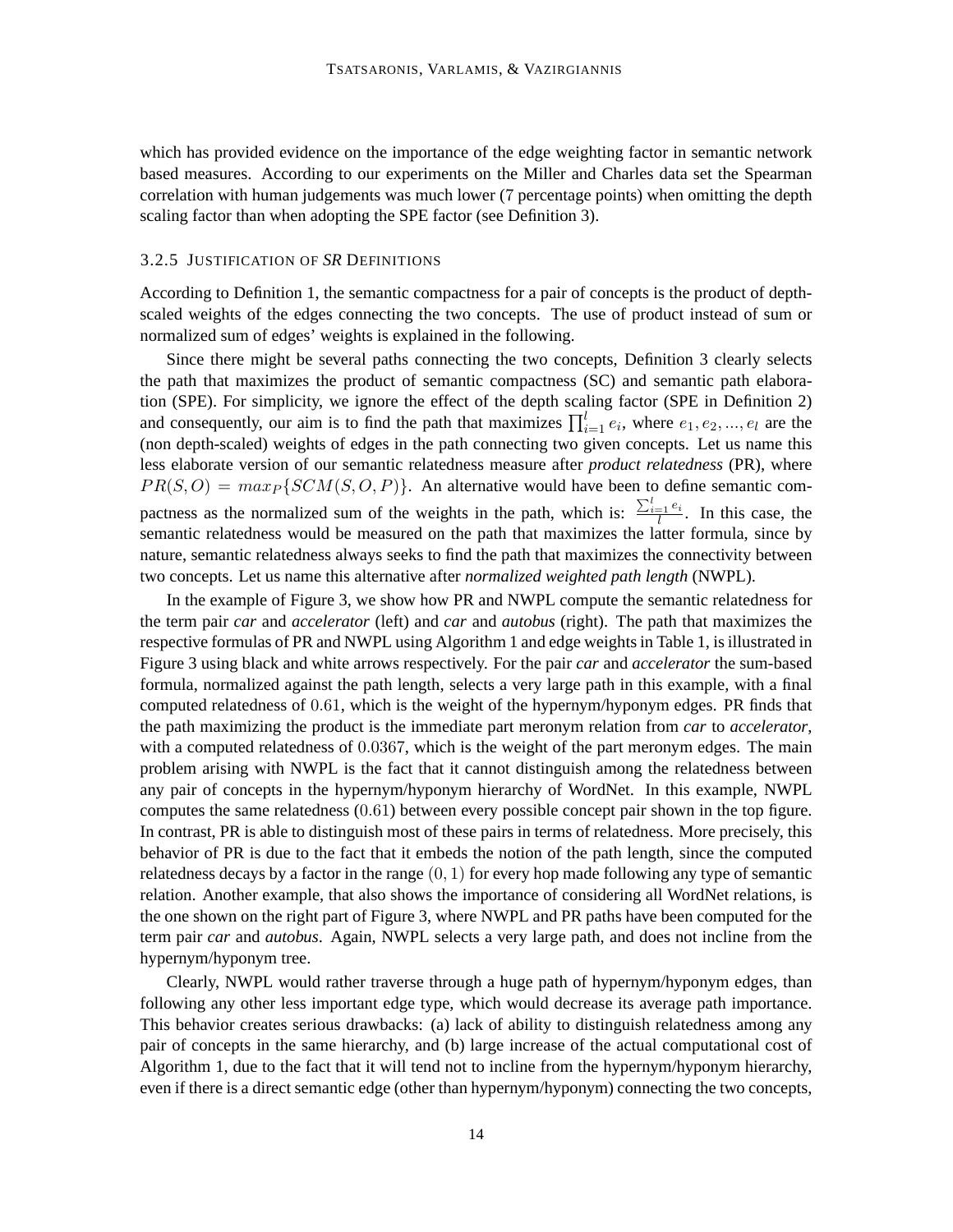like shown in Figure 3. Furthermore, by conducting experiments with NWPL in the 30 word pairs of Miller and Charles, we discovered that in almost  $40\%$  of the cases, NWPL produces the same value of semantic relatedness, equal to 0.61, being unable to distinguish them and creating many ties. Thus, PR is a better option to use in our measure, as the semantic compactness factor.

Last, but not least, regarding the overall design of *SR*, we should mention that the proposed measure is solely based on the use of WordNet, in contrast to measures of semantic relatedness that use large corpora, such as Wikipedia. Although, such measures, like the ones proposed by Gabrilovich and Markovitch (2007), and Ponzetto and Strube (2007a), provide a larger coverage regarding concepts that do not reside in WordNet, they require the processing of a very large corpora (Wikipedia), which also changes very fast and very frequently. Experimental evaluation in Section 4 shows that our measure competes well against the aforementioned word-to-word relatedness measures in the used data sets. In the following section, we introduce *Omiotis*, the extension of *SR* for measuring text-to-text relatedness.

### **3.3 Omiotis**

To quantify the degree to which two text segments semantically relate to each other, we build upon the *SR* measure, which we significantly extend in order to account not only for the terms' semantic relatedness but also for their lexical similarity. This is because texts may contain overly-specialized terms (e.g., an algorithm's name) that are not represented in WordNet. Therefore, relying entirely on the term semantics for identifying the degree to which texts relate to each other would hamper the performance of our approach. On the other hand, semantics serve as complement to our relevance estimations given that different text terms might refer to (nearly-) identical concepts.

To quantify the lexical similarity between two texts, e.g., text A and B, we begin with the estimation of the terms' importance weights as these are determined by the standard TF-IDF weighting scheme (Salton, Buckley, & Yu, 1982).

Thereafter, we estimate the lexical relevance, denoted as  $\lambda_{a,b}$  between terms  $a \in A$  and  $b \in B$ based on the harmonic mean of the respective terms' TF-IDF values, given by:

$$
\lambda_{a,b} = \frac{2 \cdot TF \cdot IDF(a,A) \cdot TF \cdot IDF(b,B)}{TF \cdot IDF(a,A) + TF \cdot IDF(b,B)} \tag{6}
$$

Harmonic mean is preferred instead of average, since it provides a more tight upper bound (Li, 2008). This decision is based on the fact that  $TF\_IDF(a, A)$  and  $TF\_IDF(b, B)$  are two different quantities measuring the qualitative strength of  $a$  and  $b$  in the respective texts.

Having computed the lexical relevance between text terms  $a$  and  $b$ , we estimate their semantic relatedness, i.e.  $SR(a, b)$  as described previously. Based on the estimated lexical relevance and semantic relatedness between pairs of text terms, our next step is to find for every word  $\alpha$  in text  $A$ the corresponding word  $b$  in text  $B$  that maximizes the product of semantic relatedness and lexical similarity values as given by Equation 7.

$$
b_* = \underset{b \in B}{\arg \max} (\lambda_{a,b} \cdot SR(a, b)) \tag{7}
$$

Where  $b_*$  corresponds to that term in text B, which entails the maximum lexical similarity and semantic relatedness with term a from text  $A<sup>6</sup>$  In a similar manner, we define  $a_*$ , which corresponds

<sup>6.</sup> The function argmax selects the case from the examined ones, that maximizes the input formula of the function.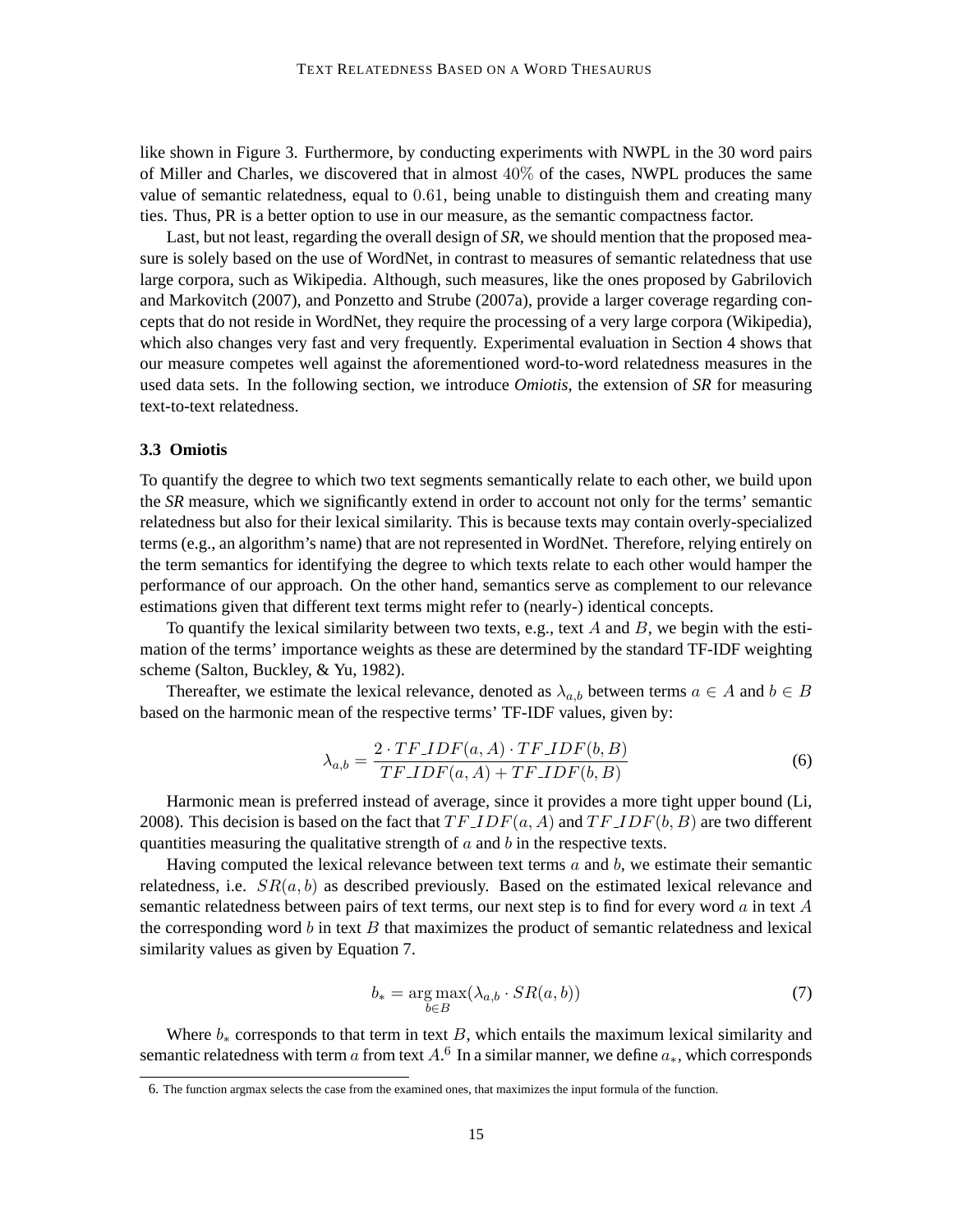to that term in text  $A$ , which entails the maximum lexical similarity and semantic relatedness with term b from text B.

$$
a_* = \underset{a \in A}{\arg \max} (\lambda_{a,b} \cdot SR(a,b))
$$
\n(8)

Consequently, we aggregate the lexical and semantic relevance scores for all terms in text A, with reference to their best match in text  $B$  denoted as shown in Equation 9.

$$
\zeta(A,B) = \frac{1}{|A|} \left( \sum_{a \in A} \lambda_{a,b_*} \cdot SR(a,b_*) \right)
$$
\n(9)

We do the same for the opposite direction (i.e. from the words of  $B$  to the words of  $A$ ) to cover the cases where the two texts do not have an equal number of terms.

Finally, we derive the degree of relevance between texts  $A$  and  $B$  by combining the values estimated for their terms that entail the maximum lexical and semantic relevance to one another, given by:

$$
Omiotis(A, B) = \frac{[\zeta(A, B) + \zeta(B, A)]}{2}
$$
\n(10)

Algorithm 2 summarizes the computation of *Omiotis*. Its computation entails a series of steps, the complexity of which is discussed in Section 3.5.

#### **3.4 Applications of Semantic Relatedness**

In this section we describe the methodology of incorporating semantic relatedness between pairs of words or pairs of text segments, into several applications.

#### 3.4.1 WORD-TO-WORD SIMILARITY

Rubenstein and Goodenough (1965) obtained synonymy judgements from 51 human subjects on 65 pairs of words, in an effort to investigate the relationship between similarity of context and similarity of meaning (synonymy). Since then, the idea of evaluating computational measures of semantic relatedness by comparing against human judgments on a given set of word pairs, has been widely used, and even more data sets were developed. The proposed measure of semantic relatedness between words (*SR*), introduced in Definition 4, can be used directly in such a task, in order to evaluate the basis of *Omiotis* measure, which is the measurement of word-to-word semantic relatedness. The application is straightforward: Let  $n$  be all pairs of words in the used word similarity data set. Then, the semantic relatedness for every pair is computed, using  $SR(T, S, O)$  as defined in 4. The computed values are sorted in a descending order, and the produced ranking of similarities is compared against the "gold standard" ranking of humans, using Spearman correlation. The scores can be used to compute Pearson's product moment correlation. Additional measures of semantic relatedness can be compared against each other by examining the respective correlation values with human judgements.

## 3.4.2 SAT ANALOGY TESTS

The problem of identifying similarities in word analogies among pairs of words is a difficult problem and it has been standardized as a test for assessing the human ability for language understanding,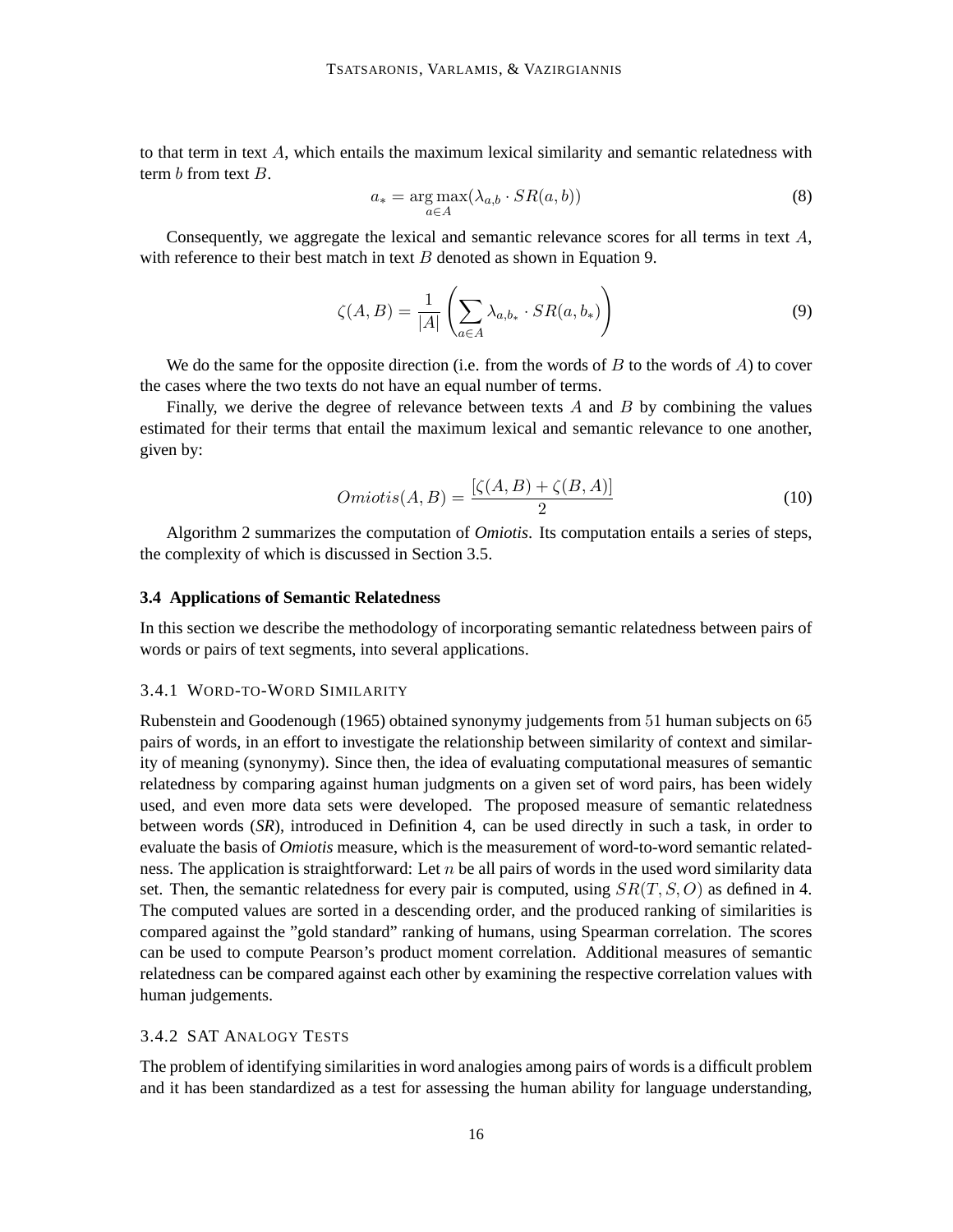**Algorithm 2** Omiotis(A,B, Sem, Lex )

- 1: **INPUT:** Two texts A and B, comprising m and n terms each (a and b are terms from A and B respectively), a semantic relatedness measure  $Sem : SR(a, b) \rightarrow (0..1),$
- a weighting scheme of term importance in a text  $Lex : TF\_IDF(a, A) \rightarrow (0..1)$
- 2: **OUTPUT:** Find the pair of terms that maximizes the product of Sem and Lex values.

```
Compute-Zeta(A,B)
 3: sum(A) := 04: for all terms a \in A do
 5: b_* := NULL6: TempZeta := 07: for all terms b \in B do
 8: \lambda_{a,b} = \frac{2 \cdot Lex(a,A) \cdot Lex(b,B)}{Lex(a,A) + Lex(b,B)}Lex(a,A)+Lex(b,B)9: if TempZeta < \lambda_{a,b} \cdot Sem(a,b) then
10: TempZeta = \lambda_{i,j} \cdot Sem(a, b)11: b_* = b12: end if
13: end for
14: sum(A) := sum(A) + TempZeta15: end for
16: Zeta(A, B) := sum(A)/|A|Compute-Omiotis(A,B)
17: Omiotis(A, B) := \frac{Zeta(A, B) + Zeta(B, A)}{2}
```
under the scope of the well known SAT analogy tests (Scholastic Aptitude Tests). SAT tests are used as admission tests by universities and colleges in the United States. The participants' aim is to locate out of the five given word pairs the one that presents the most similar analogy to the target pair.

Although it is difficult for machines to model the human cognition of word analogy, several approaches exist in the bibliography that attempt to tackle this problem. Previous approaches can be widely categorized into: corpus-based, lexicon-based and hybrid. Some examples of corpus-based are the approaches of Turney (2008b) and Bicici and Yuret (2006). Examples of lexicon-based approaches, are those of Veale (2004) and the application of the lexicon-based measure by Hirst and St-Onge (1998) in SAT, that can be found in the work of Turney (2006). Hybrid approaches are applied in SAT, through the application of the measures of Resnik (1995) and Lin (1998) that can also be found in the work of Turney (2006).

In order for the reader to understand the difficulty of answering SAT questions, we must point out that the average US college applicant scores  $57\%$  (Turney & Littman, 2005), while the top corpus-based approach scores 56.1% (Turney, 2006), the top lexicon-based scores 42% (Veale,  $2004$ ) and the top hybrid scores  $33.2\%$  (Resnik, 1995).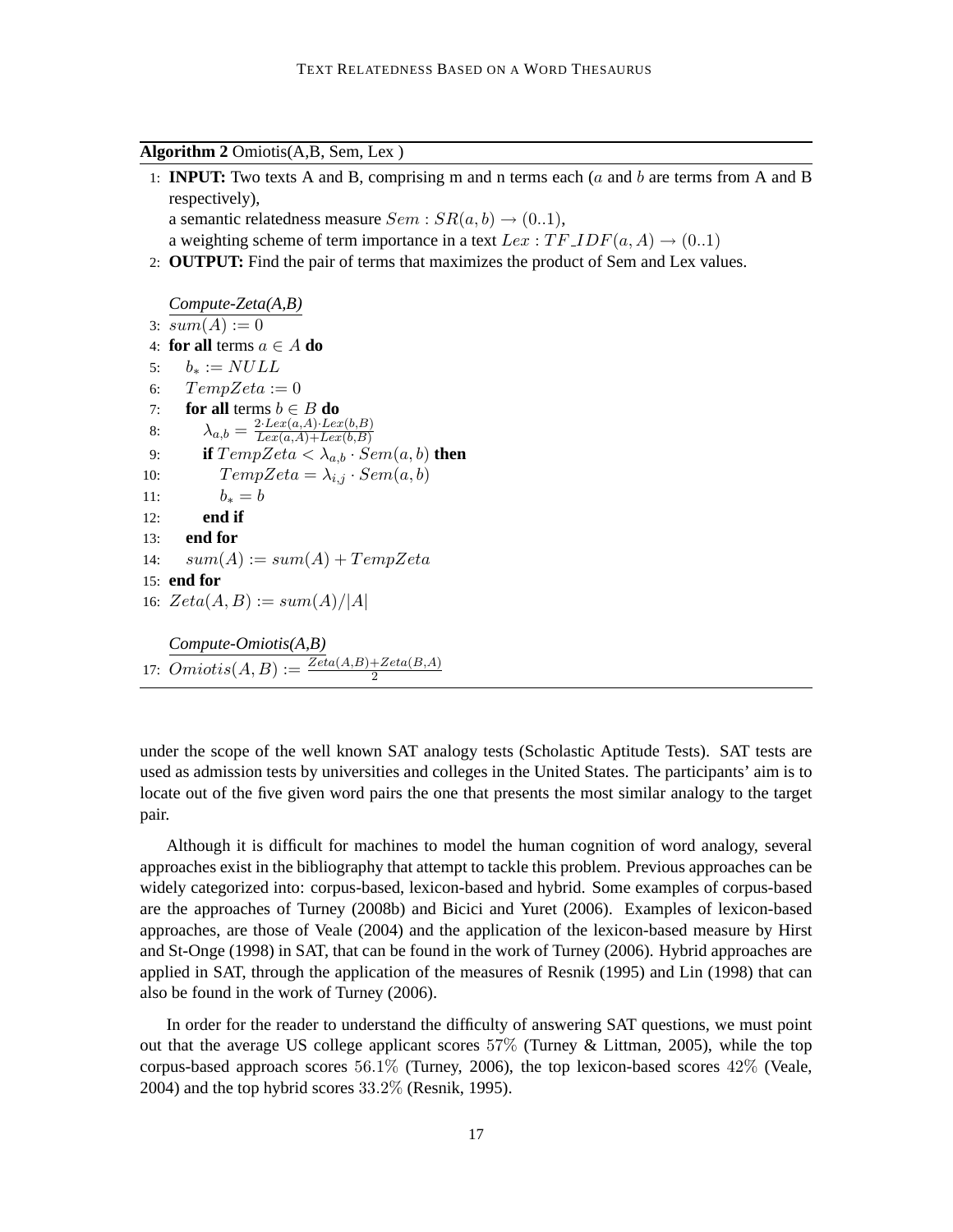Another way of categorizing the approaches that measure semantic similarity in analogy tasks is to distinguish among attributional and relational similarity measures (Gentner, 1983).<sup>7</sup> Representative approaches of the first category are lexicon-based approaches, while paradigms of relational similarity measures can be found in approaches based on Latent Relational Analysis (LRA) (Turney, 2006). It is of great interest to point out that LRA-based approaches, like the LRME algorithm proposed recently by Turney (2008a), are superior to attributional similarity approaches in discovering word analogies. This fact is also supported by the experimental findings of Turney (2006). Without doubt, relational similarity approaches may perform better in the SAT analogy task, but still, as shown later in the experiments we conducted in other applications, like paraphrase recognition, the lexicon-based measures can outperform LRA-based approaches in such tasks.

Semantic relatedness (*SR*) between words, as applied in *Omiotis*, can be exploited to solve the word analogy task. The aim of word analogy is, given a pair of words  $w_1$  and  $w_2$ , to identify the series of semantic relations that lead from  $w_1$  to  $w_2$  (semantic path). In the SAT test, the target pair  $(w_1,w_2)$  and candidate word pairs  $(w_{1k},w_{2k})$ , with k usually being from 1 to 5, are processed in order to find each pair's analogy. The aim is to locate the pair  $k$ , which exposes maximum similarity to  $w_1$ and  $w_2$ . A straightforward method to choose among the 5 candidate pairs is to employ two criteria: At first, the  $k$  analogies to the analogy of the target pair can be compared, and then the candidate that shows by far the most similar analogy can be selected. However, when the most similar analogy is not obvious, all the 6 pairs may be examined together in order for the slightest differences that lead to the correct answer to be discovered. We attempt to model human cognition of this task using *SR* in a two fold manner: (a) we measure *SR* to capture the horizontal analogy between the given pair and the possible candidate pairs, and (b) we measure *SR* to capture the vertical analogy between the given pair and the possible candidate pairs. These two aspects are covered by the following Equations 11 to 13. To capture the horizontal analogy between a pair of words and a candidate pair, we measure the difference of the *SR* score between the two words respectively as shown:

$$
s_1(w_{1k}, w_{2k}) = 1 - |SR(w_1, w_2) - SR(w_{1k}, w_{2k})|
$$
\n(11)

Essentially,  $s_1$  expresses the horizontal analogy of the candidate pair  $(w_{1k}, w_{2k})$  with the given pair  $(w_1, w_2)$ . Similarly, we capture the notion of the vertical analogy between the two pairs by computing the difference of the *SR* scores among the two pairs' words, as follows:

$$
s_2(w_{1k}, w_{2k}) = 1 - |SR(w_1, w_{1k}) - SR(w_2, w_{2k})|
$$
\n(12)

Finally, we rank candidates depending on the combined vertical and horizontal analogy they have with the given pair, according to the following equation:

$$
s(w_{1k}, w_{2k}) = \frac{s_1(w_{1k}, w_{2k}) + s_2(w_{1k}, w_{2k})}{2}
$$
\n(13)

Eventually, we select the candidate pair with the maximum combined score, taking into account both aspects (horizontal and vertical) of analogy between the given and the candidate pairs.

The intuition behind the selection of the these two scores for handling the SAT test, is the following. The order of the words in the pairs (both target and candidates) is not random. Usually, given a pair  $(w_1, w_2)$ , and the candidate pairs  $(w_{1k}, w_{2k})$  the test is solved if one can successfully

<sup>7.</sup> Two objects, X and Y, are attributionally similar when the attributes of X are similar to the attributes of Y. Two pairs, A:B and C:D, are relationally similar when the relations between A and B are similar to the relations between C and D.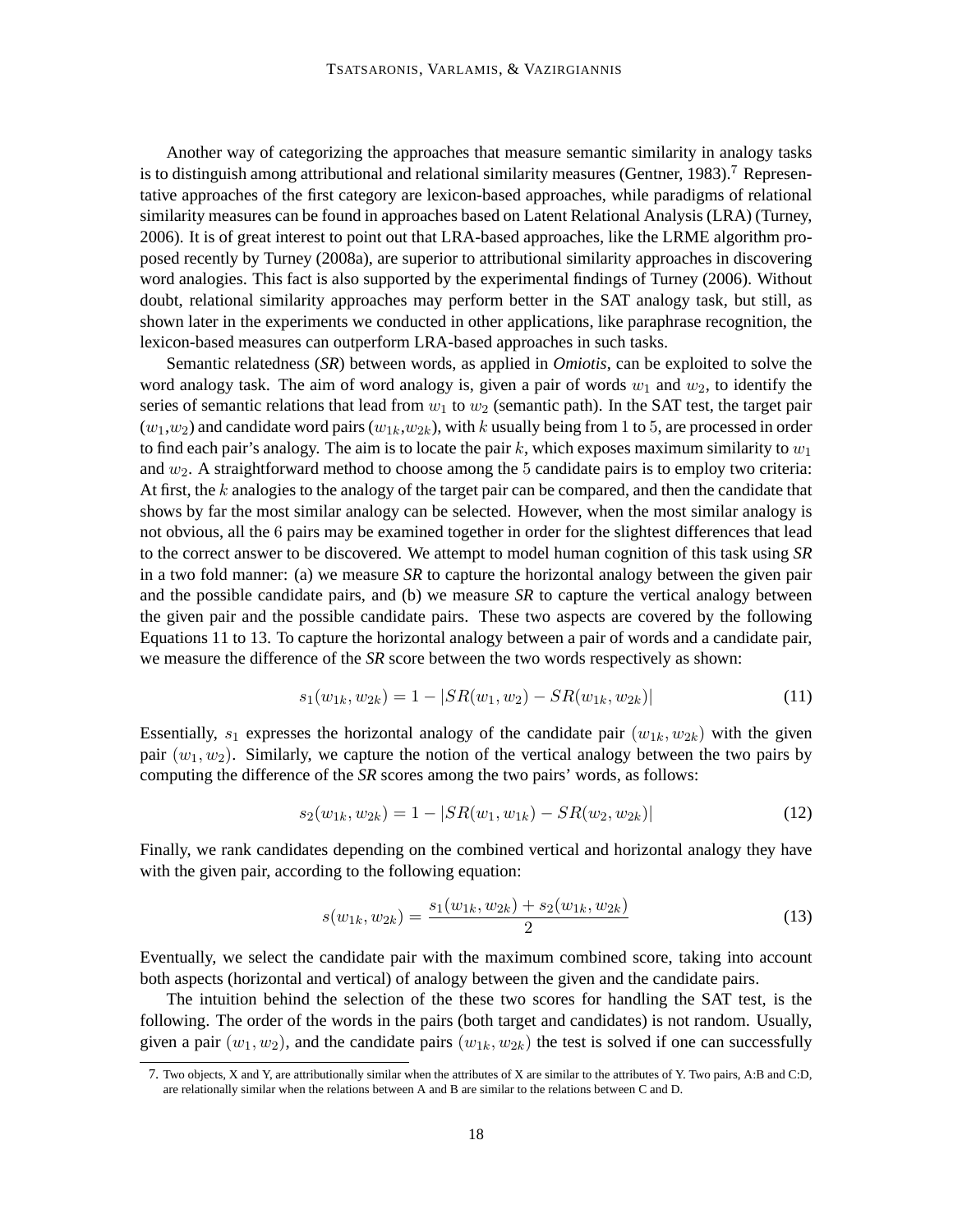

Figure 4: Example of computing the Semantic Relatedness measure (*SR*) in a given Scholastic Aptitude Test (SAT) question.

find the analogy:  $w_{1k}$  is to  $w_{2k}$  what  $w_1$  is to  $w_2$ . From this perspective,  $s_1$  and  $s_2$  try to find the candidate pair that best aligns with the target pair. Figure 4 illustrates these two types of analogies (horizontal and vertical) for an example SAT question.

In order to motivate more our selection of  $s_1$  and  $s_2$  for answering SAT questions, we will discuss in more detail how these two quantities pertain to the concepts of *strength* and *type* of the relations between a pair of SAT words. Turney (2006) describes a method for comparing the relations between candidate word pairs and the stem word pair, in which he utilizes the *type* of the relation connecting the words in each pair and finally selects the pair that best matches the *type* of the relation connecting the words in the stem pair. Though we do not explicitly examine the label of the edges connecting the words in each pair, implicitly we do so by computing *SR* between them. Since our weighting of the WordNet edges is fine grained, and distinguishes every type of semantic relation in WordNet, instead of labels, we are using edge weights. *SR* definition can provide a fine grained distinguishment between two pairs of words, depending on the *types* of the edges connecting the words respectively, which is expressed by their weights, and also taking into account other factors, like the depth of the nodes comprising their connecting path inside the thesaurus. Besides  $s_1$ , which attempts to capture the aforementioned properties between word pairs,  $s_2$  attempts the same between the words of the same order among two word pairs (i.e., the first word from the first pair, with the second word from the second pair). This forms an attempt to capture how aligned are two word pairs, according to their *SR* values between their words.

#### 3.4.3 PARAPHRASE RECOGNITION AND SENTENCE-TO-SENTENCE SIMILARITY

Performance of applications relying on natural language processing may suffer from the fact that the processed documents might contain lexically different, yet semantically related, text segments. The task of recognizing synonym text segments, which is better known as paraphrase recognition, or detection, is challenging and difficult to solve, as shown in the work of Pasca (2005). The task itself is important for many text related applications, like summarization (Hirao, Fukusima, Oku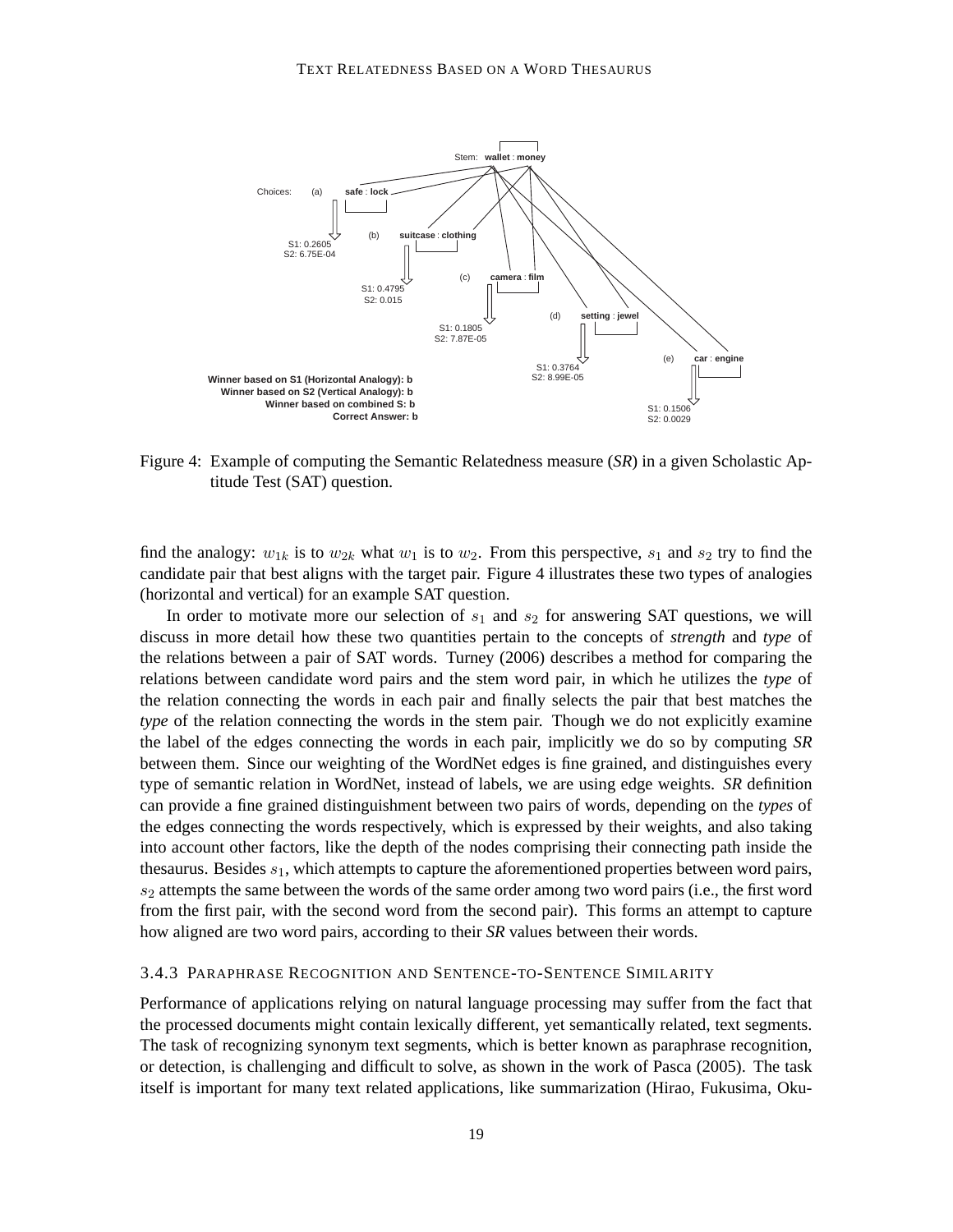mura, Nobata, & Nanba, 2005), information extraction (Shinyama & Sekine, 2003) and question answering (Pasca, 2003). We experimentally evaluate the application of *Omiotis* in the paraphrasing detection task (Section 4.2), using the Microsoft Research Paraphrase Corpus (Dolan et al., 2004). The application of *Omiotis* in paraphrase detection is straightforward: given a pair of text segments, we compute the *Omiotis* score between them, using Equation 10 and Algorithm 2. Higher values of *Omiotis* for a given pair denote stronger semantic relation between the examined text segments. The task is now reduced to define a threshold, above which an *Omiotis* value can be considered as a determining sign of a paraphrasing pair. In the experimental evaluation of *Omiotis*, we explain in detail how we have selected this threshold for the paraphrase recognition task.

In a similar manner, by using Equation 10 and Algorithm 2, the semantic relatedness scores for pairs of sentences can be computed. For this task, we are using the data set of Li et al. (2006) to evaluate *Omiotis*, comprising 30 sentence pairs, for which human scores are provided. In Section 4 we describe in detail the experimental set up.

#### **3.5 Complexity and Implementation Issues**

The computation of *Omiotis* entails a series of steps, the complexity of which is strongly related to its base measure of Semantic Relatedness (*SR*). Primarily, given two words,  $w_1$  and  $w_2$  the construction time of the semantic network used to compute *SR* according to Algorithm 1, has been proven to be  $O(2 \cdot k^{l+1})$  (Tsatsaronis et al., 2007), where k is the maximum branching factor of the used thesaurus nodes and  $l$  is the maximum semantic path length in the thesaurus. Once the semantic network is constructed, the complexity of Algorithm 1 is reduced to the standard time complexity cost of Dijkstra's algorithm. Using Fibonacci heaps, it is possible to alleviate the computational burden of Dijkstra and further improve time complexity. In the semantic network, Dijkstra takes  $O(nL + mD + nE)$ , where *n* is the number of nodes in the network, m the number of edges, L is the time for insert,  $D$  the time for decrease-key and  $E$  the time for extract-min. If Fibonacci heaps are used then  $L = D = O(1)$  and the cost of extract-min is  $O(log n)$ , thus significantly reducing the cost of execution. This whole procedure is repeated  $2 \times n_1 \times n_2$  times for the computation of *Omiotis* between two documents  $d_1$  and  $d_2$  having in total  $n_1$  and  $n_2$  distinct words respectively.

From the aforementioned, it is obvious that the computation of *Omiotis* is not cheap in general. For this purpose, and in order to improve the system's scalability, we have pre-computed and stored all *SR* values between every possible pair of synsets in a RDBMS. This is a one-time computation cost, which dramatically decreases the computational complexity of *Omiotis*. The database schema has three entities, namely *Node*, *Edge* and *Paths*. *Node* contains all WordNet synsets. *Edge* indexes all edges of the WordNet graph adding weight information for each edge computed using the *SR* measure. Finally, *Paths* contains all pairs of WordNet synsets that are directly or indirectly connected in the WordNet graph and the computed relatedness. These pairs were found by running a Breadth First Search (BFS) starting from all WordNet roots for all POS. Table 2 provides statistical information for the RDBMS which exceeds 220 Gbytes in size. Column 1 indicates the number of distinct synsets examined, column 2 shows the total number of the edges, and column 3 depicts the number of the connected synsets (by at least one path following the offered WordNet edges). The current implementation takes advantage of the database structures (indices, stored procedures etc) in order to decrease the computational complexity of *Omiotis*. The following example is indicative of the complexity of *SR* computation. The average number of senses per term is between 5 and 7 (depending on the POS). For a pair of terms of known POS, we perform  $\frac{n^2}{2}$  $\frac{v^2}{2}$  ( $n \simeq 6$ ) combinations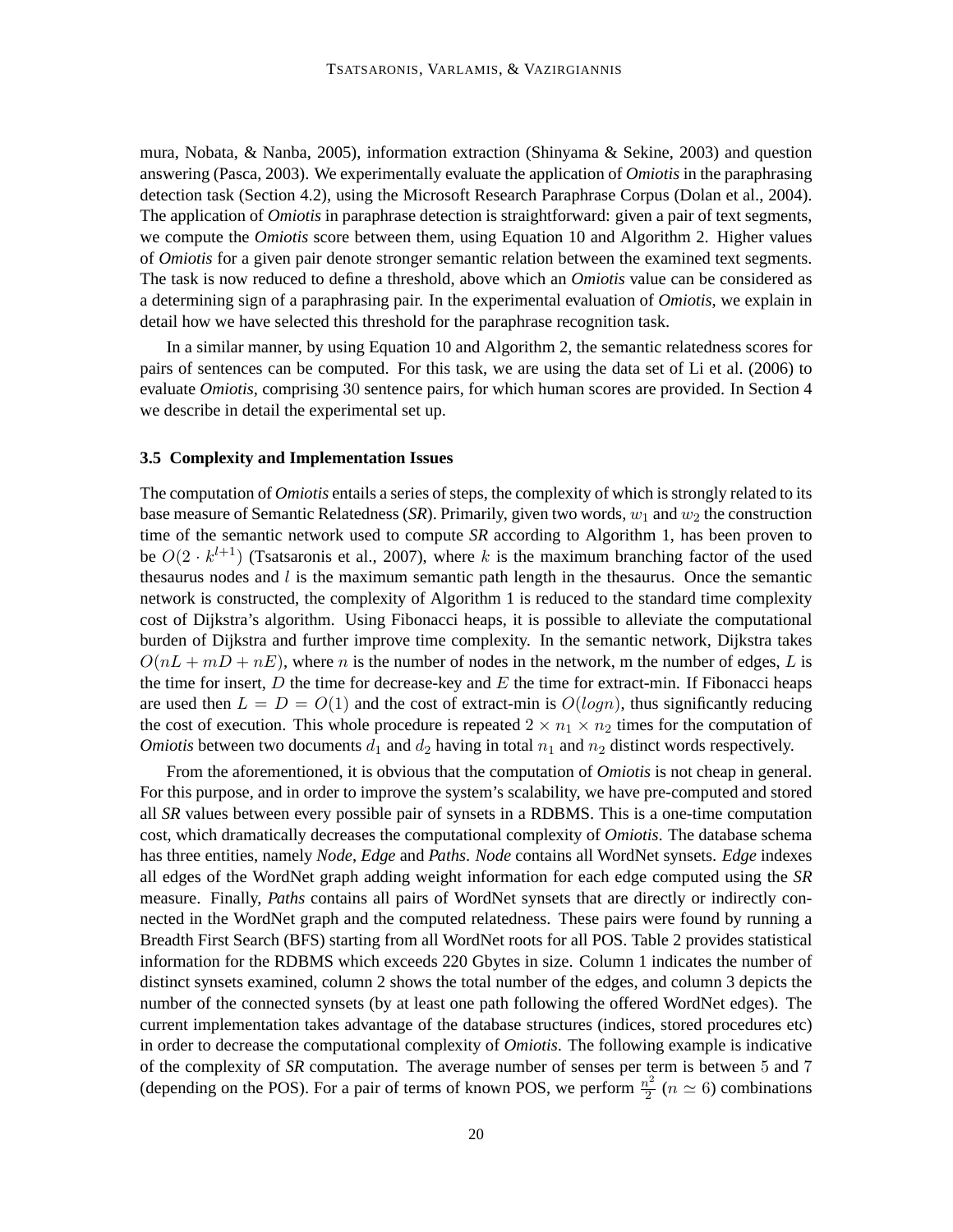| Distinct Synsets   Total Edges   Connected Synset Pairs |         |               |  |  |
|---------------------------------------------------------|---------|---------------|--|--|
| 115.424                                                 | 324,268 | 5,591,162,361 |  |  |

Table 2: Statistics of the WordNet graph in the implemented database.

and for each pair of synsets we compute the similarity as presented in Definition 3. When these similarities are pre-computed, the time required for processing 100 pairs of terms is  $\simeq 1$  sec, which makes the computation of *Omiotis* feasible and scalable. As a proof of concept, we have developed an on-line version of the *SR* and the *Omiotis* measures<sup>8</sup>, where the user can test the term-to-term and sentence-to-sentence semantic relatedness measures (Tsatsaronis et al., 2009).

### **4. Experimental Evaluation**

The experimental evaluation of *Omiotis* is two-fold. First, we test the performance of the wordto-word semantic relatedness measure (*SR*), in which *Omiotis* is based, in three types of tasks: (a) word-to-word similarity and relatedness, (b) synonym identification, and (c) Scholastic Aptitude Test (SAT). Second, we evaluate the performance of *Omiotis* in two tasks: (a) sentence-to-sentence similarity, and (b) the paraphrase recognition task.

### **4.1 Evaluation of the Semantic Relatedness (SR) Measure**

For the evaluation of the proposed semantic relatedness measure between two terms we experimented on three different categories of tests. The first category comprises data sets that contain word pairs, for which human subjects have provided similarity scores or relatedness scores. The provided scores create a ranking of the word pairs, from the most similar to the most irrelevant. We evaluate the performance of measures, by computing the correlation between the list of the human rankings and the list produced by the measures. In this task, we evaluate the performance of *SR* in three benchmark data sets, namely the Rubenstein and Goodenough 65 word pairs (1965) ( $R&G$ ), and the Miller and Charles 30 word pairs (1991) (M&C), for which humans have provided similarity scores, and, also, in the Word-Similarity-353 collection (Finkelstein et al., 2002) (353-C), which comprises 353 word pairs, for which humans have provided relatedness scores.

The second category of experiments comprises synonym identification tests. In these tests, given an initial word, the most appropriate synonym word must be identified among the given options. In this task we evaluate the performance of *SR* in the TOEFL data set, comprising 80 multiple choice synonym questions, and the ESL data set, comprising 50 multiple choice synonym questions questions.<sup>9</sup>

The third category of experiments is based on the Scholastic Aptitude Test (SAT) questions. In SAT, given a pair of words, the most relevant pair among five other given pairs must be selected. This task is based on word analogy identification. The evaluation data set comprises 374 test questions.

<sup>8.</sup> Publicly available at http://omiotis.hua.gr

<sup>9.</sup> http://www.aclweb.org/aclwiki/index.php?title=TOEFL\_Synonym\_Questions

http://www.aclweb.org/aclwiki/index.php?title=ESL\_Synonym\_Questions\_(State\_of\_the\_art)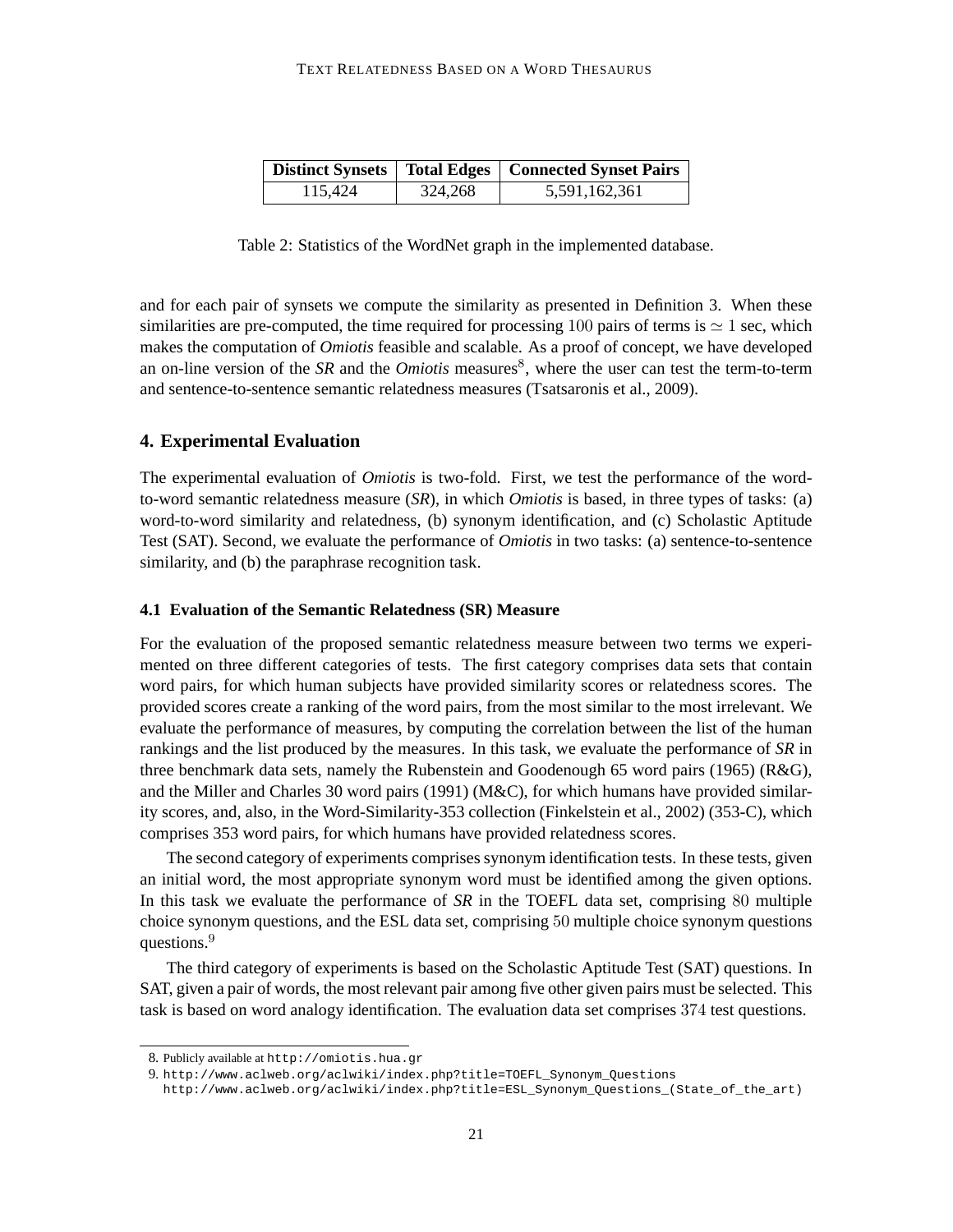| Category             | <b>Method</b>  | R&G                   |                   | M&C                |                    |  |
|----------------------|----------------|-----------------------|-------------------|--------------------|--------------------|--|
|                      |                | Spearman's $\rho$     | Pearson's r       | Spearman's $\rho$  | Pearson's $r$      |  |
|                      | <b>HS</b>      | $0.745^{\S}$          | $0.786\$          | $0.653\$           | $0.744^{\ddagger}$ |  |
| <b>Lexicon-based</b> | LC             | $0.785^{\ddagger}$    | 0.838             | $0.748^{\ddagger}$ | 0.816              |  |
|                      | <b>JS</b>      | N/A                   | $0.818^{\dagger}$ | N/A                | 0.878              |  |
|                      | <b>GM</b>      | $0.816^{\dagger}$     | N/A               | $0.723^{\ddagger}$ | N/A                |  |
| <b>Corpus-based</b>  | WLM            | $0.64^{8}$            | N/A               | $0.70^{8}$         | N/A                |  |
|                      | SP             | N/A                   | $0.52^{8}$        | N/A                | $0.47\%$           |  |
|                      | <b>IS-A SP</b> | N/A                   | $0.70^{8}$        | N/A                | $0.69^{\ddagger}$  |  |
|                      | JC             | $0.709\%$             | $0.781\%$         | 0.805              | 0.85               |  |
| <b>Hybrid</b>        | L              | $0.77^{\ddagger}$     | $0.818^{\dagger}$ | $0.767^{\dagger}$  | 0.829              |  |
|                      | $\bf{R}$       | $0.7485$ <sup>§</sup> | $0.778^{8}$       | $0.737^{\ddagger}$ | $0.774^{\dagger}$  |  |
|                      | <b>HR</b>      | 0.817                 | N/A               | 0.904              | N/A                |  |
|                      | <b>SR</b>      | 0.8614                | 0.876             | 0.856              | 0.864              |  |

Table 3: Spearman's and Pearson's correlations for the Rubenstein and Goodenough (R&G) and Miller and Charles (M&C) data sets. Confidence levels:  $\dagger=0.90$ ,  $\dagger=0.95$ ,  $\dagger=0.99$ 

#### 4.1.1 EVALUATION ON SEMANTIC SIMILARITY AND RELATEDNESS

For the first category of experiments, we compared our measure against ten known measures of semantic relatedness: Hirst and St-Onge (1998) (HS), Jiang and Conrath (1997) (JC), Leacock et al. (1998) (LC), Lin (1998) (L), Resnik (1995, 1999) (R), Jarmasz and Szpakowicz (2003) (JS), Gabrilovich and Markovitch (2007, 2009) (GM), Milne and Witten (2008) (WLM), Finkelstein et al. (2002) (LSA), Hughes and Ramage (2007) (HR), and Strube and Ponzetto (2006, 2007a) (SP). For the measure of Strube and Ponzetto we have also included the results of a version of the measure that is only based on IS-A relations (Ponzetto & Strube, 2007b) (IS-A SP). For each measure, including our own measure (*SR*), we have computed both the Spearman rank order correlation coefficient ( $ρ$ ) and the Pearson product-moment correlation coefficient (r), with  $ρ$  being derived from r, since for the computation of  $\rho$  the relatedness scores are transformed into rankings. Both correlation coefficients are computed based on the relatedness scores and rankings provided by humans in all three data sets (the relatedness scores create a ranking of the pairs of words, based on their similarity). For the measures HS, JC, LC, L and R, the rankings and the relatedness scores of the word pairs for the R&G and the M&C data sets, are given in the work of Budanitsky and Hirst (2006). For the JS measure, the  $r$  value is given in the work of Jarmasz and Szpakowicz (2003) for the R&G and the M&C data sets, and the  $\rho$  value is given in the work of Gabrilovich and Markovitch (2007). For the GM measure the  $\rho$  values are given in the work of Gabrilovich and Markovitch (2007). For the WLM measure the  $\rho$  values are given in the work of Milne and Witten (2008). For the LSA method the  $\rho$  value is given in the work of Gabrilovich and Markovitch (2007), only for the 353-C data set. For the HR measure the  $\rho$  values are given in the work of Hughes and Ramage (2007). Finally, for the SP measure the  $r$  values are given in the work of Ponzetto and Strube (2007a), and for the IS-A SP are given in the work of Ponzetto and Strube (2007b).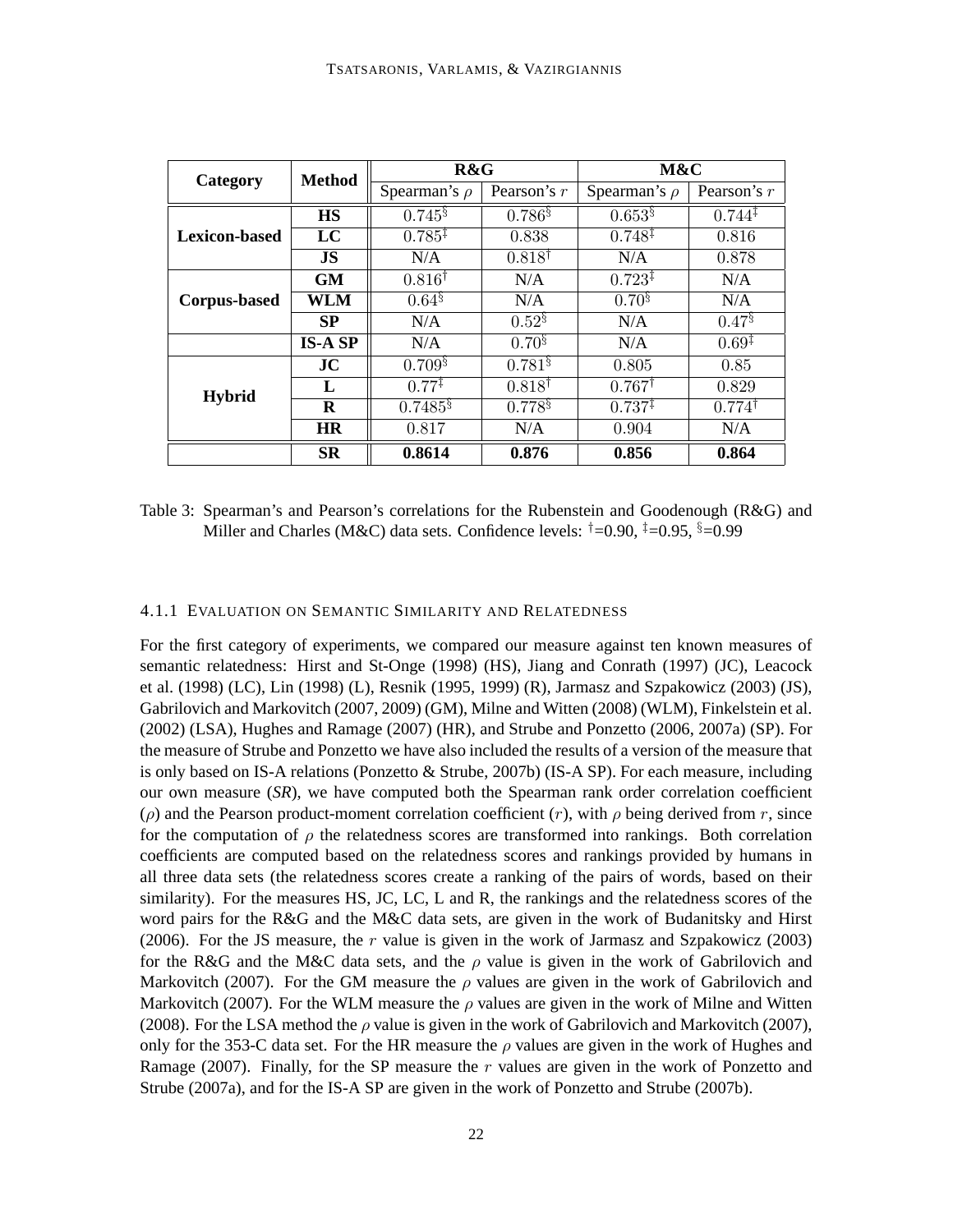In Table 3 we show the values of  $\rho$  and r for the R&G and the M&C data sets and for *SR* and the compared measures. The human scores for all pairs of words for the two data sets can be found in the analysis of Budanitsky and Hirst (2006). Note that the M&C data set is a subset of the R&G data set. In some cases, the computation of  $\rho$  or r was not feasible, due to missing information regarding the detailed rankings or relatedness scores for the respective measures. In these cases the table has the entry  $N/A$ . Also the LSA measure is omitted in this table because  $\rho$ and  $r$  were not reported in the literature for these two data sets. We have also conducted a statistical significance test on the difference between *SR* correlations and the respective correlations of the compared measures, using Fisher's z-transformation (Fisher, 1915). For each reported number, the symbol § indicates that the difference between the correlation produced by *SR* and the respective measure is statistically significant at the 0.99 confidence level ( $p < 0.01$ ). The symbol  $\ddagger$  indicates the same at the 0.95 confidence level ( $p < 0.05$ ) and, finally, the symbol  $\dagger$  indicates statistical significance of the correlations' difference at the 0.90 confidence level ( $p < 0.10$ ). In cases when the difference is not statistically significant in any of those confidence levels, there is no indicating symbol.

In Table 4 we show the values of  $\rho$  and r for the 353-C data set. The reason we present the results of the experiments in the 353-C data set in another table than the respective results of the R&B and M&C data sets is that this collection focuses on the concept of *semantic relatedness*, rather than on the concept of *semantic similarity* (Gabrilovich & Markovitch, 2007). Relatedness is more general concept than similarity, as argued in the analysis of Budanitsky and Hirst (2006). Thus, it can be argued that the humans in the 353-C thought differently when scoring, compared to the case of the R&B and M&C data sets. The detailed human scores for the 353-C data set are made available with the collection<sup>10</sup>. The measures L, JC and HS are omitted, because no information was available for computing  $\rho$  or r values. As a further remark regarding the 353-C collection, we need to add the fact that there are cases where the inter-judge correlations may fall below 65%, while R&B and M&C data sets have inter-judge correlations between 0.88 and 0.95. Again, statistical significance tests have been conducted using the Fisher's z-transformation, regarding the difference of *SR* correlations and the correlations of the compared measures. The used symbols that indicate the level of the statistical significance are the same as previously. With regards to the reported correlations for the R&G and M&C data sets, it is shown that *SR* performs very well, since in the majority of the cases *SR* has higher correlation compared to the other measures of semantic relatedness or similarity of any category (knowledge-based, corpus-based or hybrid). In the R&G data set *SR* reports the highest  $\rho$  and r correlations. In the M&C data set *SR* has the second highest  $\rho$  correlation. The HR measure has the highest ρ correlation, but in the R&G and 353-C *SR* outperforms HR. The differences between *SR* and HR are not statistically significant in any of the two examined data sets. Also, in the M&C data set *SR* has the second r correlation with the JS reporting the highest, but JS is outperformed by *SR* in the R&G and 353-C data sets. In the case of the M&C data set, the difference between *SR* and JS is not statistically significant, but *SR* outperforms JS in the R&G and the 353-C data sets, with statistically significant difference in the reported correlations. Another important conclusion from the results, is the fact that the IS-A SP measure performs better than the SP measure. This is mainly due to the fact that for the computation of the similarity values in such data sets, the inclusion of only IS-A relations is much more reasonable (Ponzetto & Strube, 2007b). The differences in their results (SP and IS-A SP) motivate even more our *SR* measure, since we

<sup>10.</sup> http://www.cs.technion.ac.il/˜gabr/resources/data/wordsim353/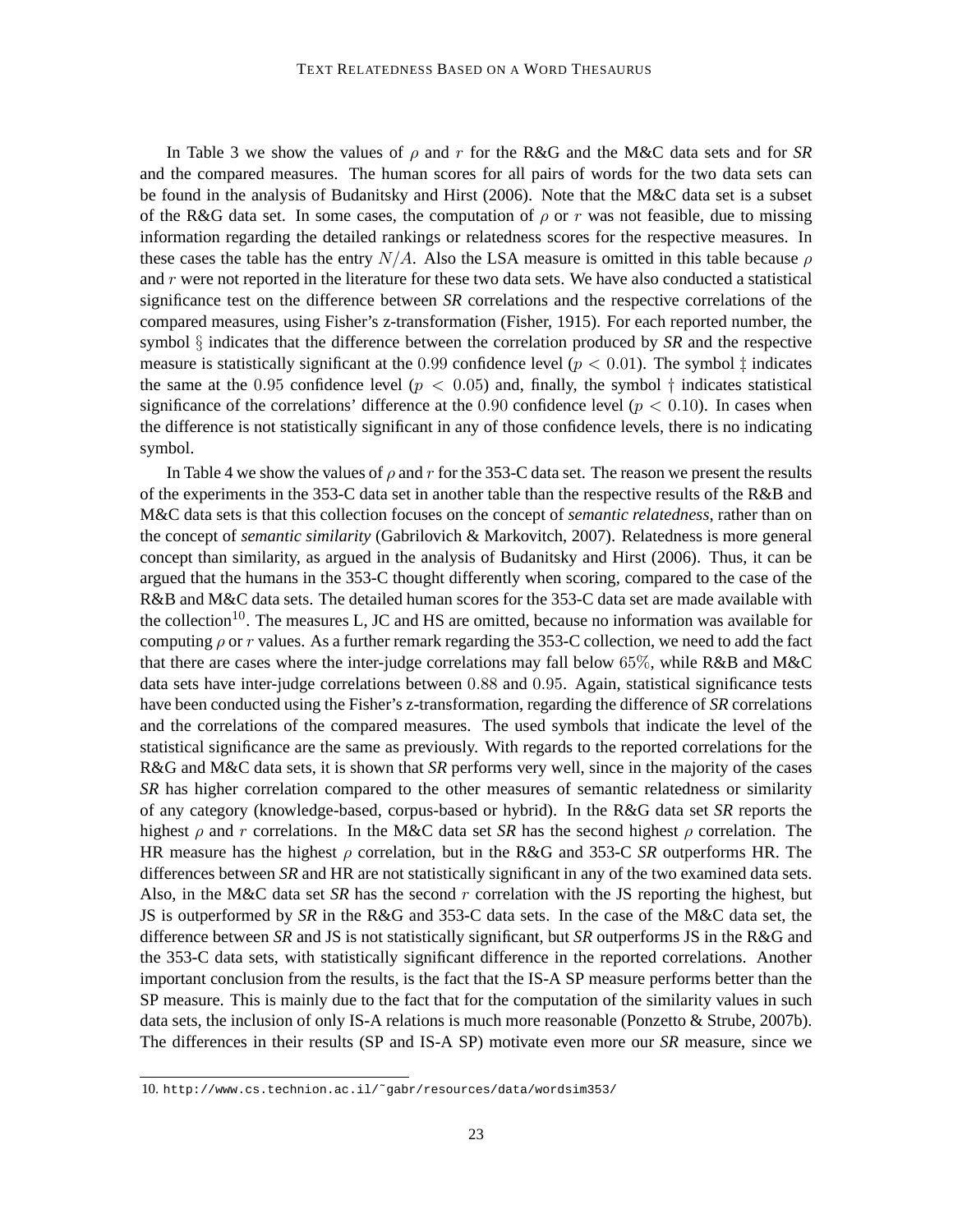| Category             | <b>Method</b> | $353-C$            |                      |  |  |
|----------------------|---------------|--------------------|----------------------|--|--|
|                      |               | Spearman's $\rho$  | Pearson's $r$        |  |  |
| <b>Lexicon-based</b> | LC            | N/A                | $0.34\%$             |  |  |
|                      | <b>JS</b>     | $0.55^{\ddagger}$  | N/A                  |  |  |
| <b>Corpus-based</b>  | <b>GM</b>     | $0.75^{\S}$        | N/A                  |  |  |
|                      | WLM           | $0.69^{\ddagger}$  | N/A                  |  |  |
|                      | <b>LSA</b>    | $0.56^{\dagger}$   | N/A                  |  |  |
|                      | <b>SP</b>     | N/A                | $0.49^{\frac{1}{3}}$ |  |  |
| <b>Hybrid</b>        | R             | N/A                | $0.34\%$             |  |  |
|                      | HR            | $0.552^{\ddagger}$ | N/A                  |  |  |
|                      | SR            | 0.61               | 0.628                |  |  |

Table 4: Spearman's and Pearson's correlations for the 353 word pairs (353-C) data set. Confidence levels:  $\uparrow$  =0.90,  $\uparrow$  =0.95,  $\S$ =0.99

take the best of both worlds, i.e., we weigh IS-A relations high, and fall back to other relations if necessary.

Regarding the 353-C data set, the results in Table 4 show that *SR* again performs well, with the top performers being the Wikipedia-based approaches (Gabrilovich & Markovitch, 2009; Milne & Witten, 2008). The difference between them is statistically significant, but we should note that *SR* outperforms both GM and WLM in the R&G and M&C data sets, with statistically significant difference as well. Partly, this difference in the performance of *SR* compared to GM and WLM can be explained as follows: the GM measure considers words in context (Gabrilovich & Markovitch, 2009), and thus inherently performs word sense disambiguation; in contrast, *SR* takes as input a pair of words, lacks context, and is based only on the information existing in WordNet, which, especially for several of the cases in the 353-C data set, creates a disadvantage (e.g., in the word pair *Arafat* and *Jackson*, there are 11 different entries for the second word in WordNet). The same holds for the WLM measure. Another reason for this difference in performance is the coverage of WordNet. In several cases, one or both of the two words in the 353-C data set comprising a pair, do not exist in WordNet (e.g., the football player *Maradona*). However, as expected, and also shown in the experimental analysis of *Omiotis* that follows, when context is considered, the proposed semantic relatedness measure performs better (the reader may wish to consult Table 9, where for a subset of the R&G data set that contains the full definitions of the words, the correlations of *Omiotis* with the human judgements are the top found among the compared approaches).

To visualize the performance of our measure in a more comprehensible manner, we also present in Figure 5 the relatedness values given by humans for all pairs in the *R&G* and *M&C* data sets, in increasing order of value (left side) and the respective values for these pairs produced using *SR* (right side). Note that the x-axis in both charts begins from the least related pair of terms, according to humans, and continues up to the most related pair of terms. The y-axis in the left chart is the respective humans' rating for each pair of terms. The right figure shows *SR* for each pair. A closer look on Figure 5 reveals that the values produced by *SR* (right figure) follow a pattern similar to that of the human ratings (left figure).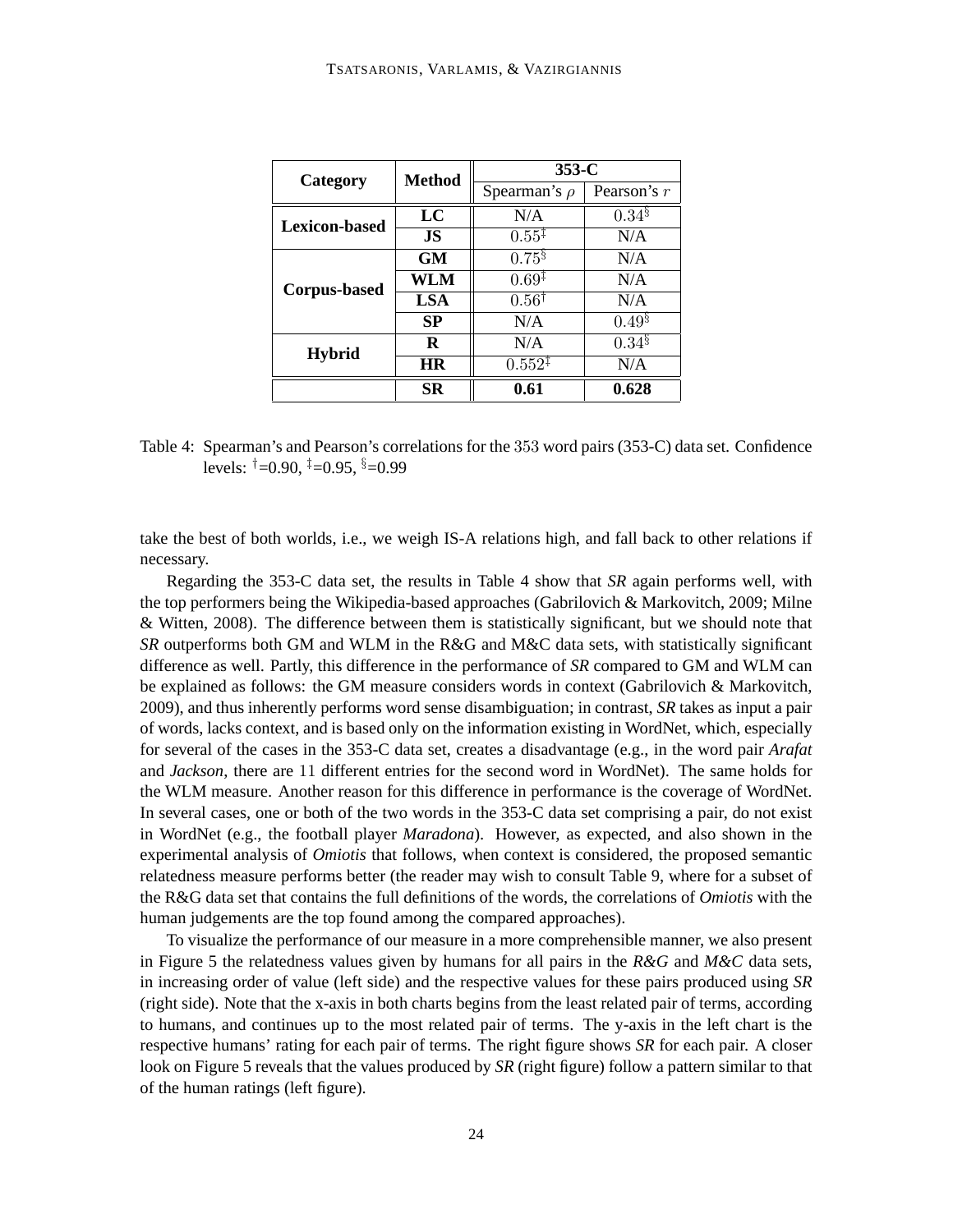

Figure 5: Correlation between human ratings and Semantic Relatedness measure (*SR*) in the Rubenstein and Goodenough (R&G) and Miller and Charles (M&C) data sets.

#### 4.1.2 EVALUATION ON SYNONYM IDENTIFICATION

For the synonym identification task we are using the TOEFL 80 questions data set and the ESL 50 questions data set. For the TOEFL data set we compare with several other methods. More specifically, we examine: the lexicon-based measures of Leacock et al. (1998) (LC), Hirst and St-Onge (1998) (HS), and Jarmasz and Szpakowicz (2003) (JS); the corpus-based measures of Landauer and Dumais (1997) (LD), Pado and Lapata (2007) (PL), Turney (2008b) (T), Terra and Clarke (2003) (TC), and Matveeva et al. (2005) (M); the hybrid measures of Resnik (1995) (R), Lin (1998) (L), Jiang and Conrath (1997) (JC), and Turney et al. (2003) (PR); and a Web-based method by Ruiz-Casado et al. (2005) (RC). We also report the results of random guessing (RG) and the performance of the average college applicant (H). Table 5 shows the results on the 80 TOEFL questions. The table reports the number of the correct and the respective percentage given by all measures. In order to test the statistical significance of the differences in the measures' performance, we conducted Fisher's Exact Test (Agresti, 1990). As in the previous tables, the symbol  $\S$  indicates statistically significant difference at the 0.99 confidence level,  $\ddagger$  at the 0.95 confidence level, and  $\ddagger$  at the 0.90 confidence level. The results of Table 5 show that *SR* ranks second among all reported methods, with the best method being the hybrid PR (Turney et al., 2003). With regards to its comparison with the lexicon-based methods, *SR* reports better results, statistically significant at the confidence levels indicated.

In a similar manner, we have conducted experiments in the ESL 50 questions data set, and compare our results with: the lexicon-based measures of Leacock et al. (1998) (LC), Hirst and St-Onge (1998) (HS), and Jarmasz and Szpakowicz (2003) (JS); the corpus-based measures of Turney (2001) (PMI-IR), and Terra and Clarke (2003) (TC); and the hybrid measures of Resnik (1995) (R),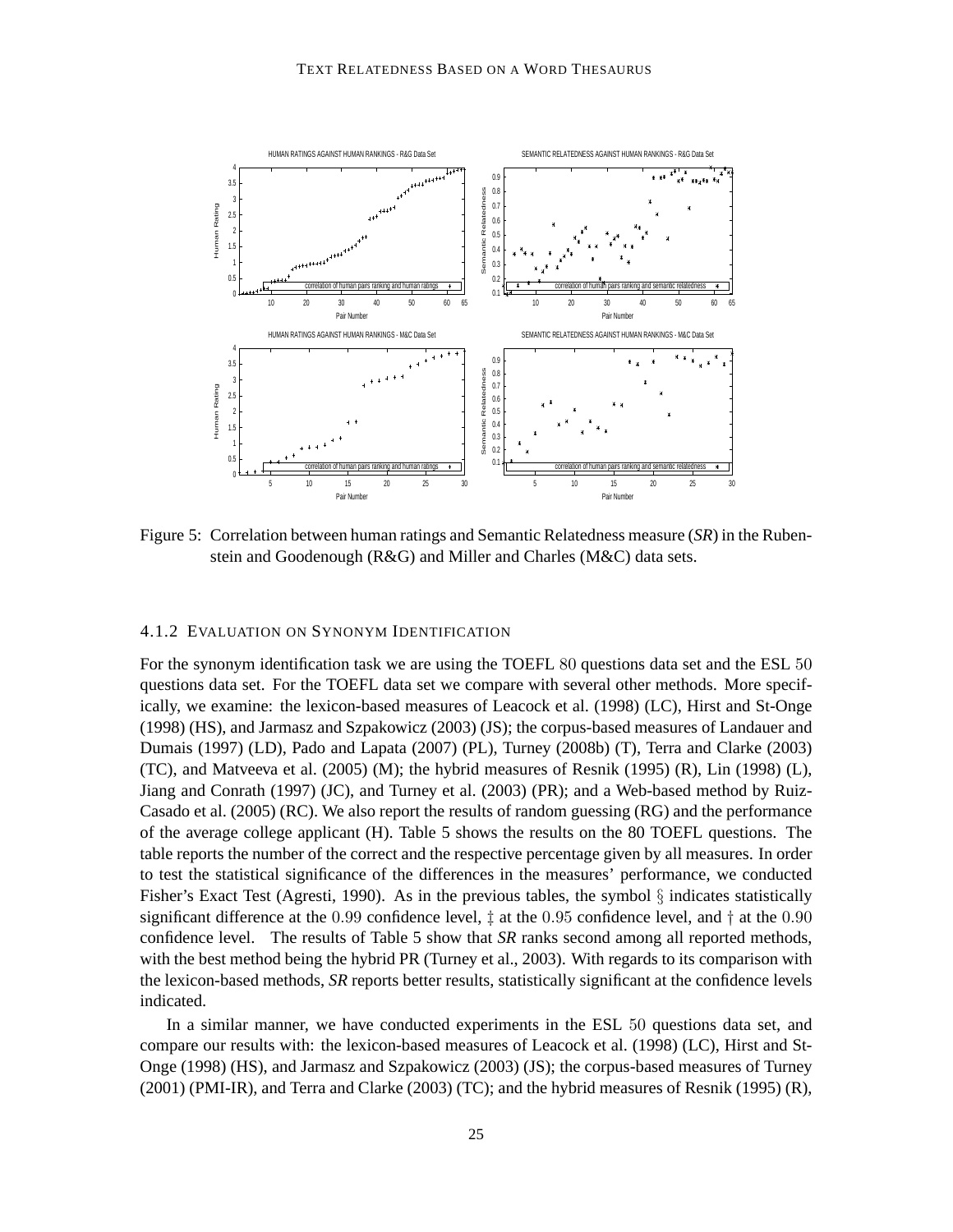| Category             | <b>Method</b>    | <b>#Correct Answers</b> | <b>Percentage of Correct Answers</b> |
|----------------------|------------------|-------------------------|--------------------------------------|
|                      | LC               | 17                      | $0.212\%$                            |
| <b>Lexicon-Based</b> | <b>HS</b>        | 62                      | $0.775^{\ddagger}$                   |
|                      | <b>JS</b>        | 63                      | $0.787^{\dagger}$                    |
|                      | LD               | 52                      | $0.65^{\S}$                          |
|                      | <b>PL</b>        | 58                      | $0.725$ <sup>§</sup>                 |
| <b>Corpus-Based</b>  | T                | 61                      | $0.762$ <sup>§</sup>                 |
|                      | <b>TC</b>        | 65                      | $0.812\%$                            |
|                      | М                | 69                      | 0.862                                |
|                      | R                | 16                      | $0.2^{\S}$                           |
| <b>Hybrid</b>        | L                | 19                      | $0.237^{8}$                          |
|                      | JC               | 20                      | $0.25^{8}$                           |
|                      | <b>PR</b>        | 78                      | $0.975^{\ddagger}$                   |
| <b>Web-Based</b>     | RC               | 66                      | 0.825                                |
| Other                | RG               | 20                      | $0.25^{8}$                           |
|                      | Н                | 52                      | $0.65$ <sup>§</sup>                  |
|                      | $S_{\mathbf{R}}$ | 70                      | 0.875                                |

Table 5: Number and percentage of correct answers in the TOEFL 80 questions test. Confidence levels:  $\uparrow$  =0.90,  $\uparrow$  =0.95,  $\S$ =0.99

| Category             | <b>Method</b> | <b>#Correct Answers</b> | <b>Percentage of Correct Answers</b> |
|----------------------|---------------|-------------------------|--------------------------------------|
|                      | LC            | 18                      | $0.36^{8}$                           |
| <b>Lexicon-Based</b> | <b>HS</b>     | 31                      | $0.62^{\ddagger}$                    |
|                      | <b>JS</b>     | 41                      | 0.82                                 |
| <b>Corpus-Based</b>  | <b>PMI-IR</b> | 37                      | 0.74                                 |
|                      | <b>TC</b>     | 40                      | 0.8                                  |
|                      | R             | 16                      | $0.32^{8}$                           |
| <b>Hybrid</b>        | Т.            | 18                      | $0.36^{8}$                           |
|                      | JC            | 18                      | $0.36^{8}$                           |
| <b>Other</b>         | RG            | 20                      | $0.25^{8}$                           |
|                      | <b>SR</b>     | 41                      | 0.82                                 |

Table 6: Number and percentage of correct answers in the ESL 50 questions test. Confidence levels:  $\uparrow = 0.95$ ,  $\uparrow = 0.99$ 

Lin (1998) (L), and Jiang and Conrath (1997) (JC). We report the results, together with random guessing, in Table 6. The results of Table 6 show that *SR* ranks first, having the same performance with JS in this data set, both outperforming all of the compared corpus-based methods. These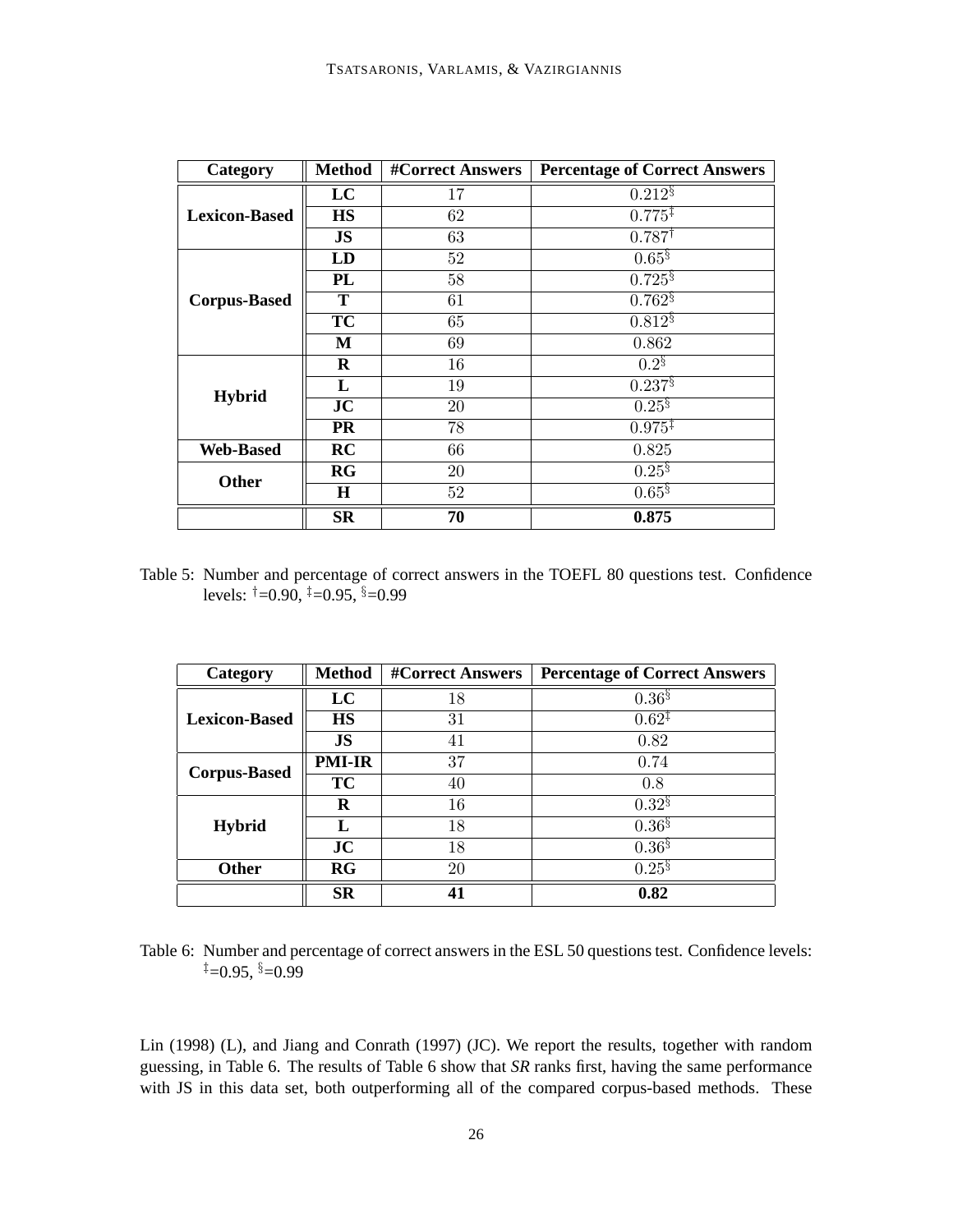| Category             | <b>Method</b>  | <b>#Correct Answers</b> | <b>Percentage of Correct Answers</b> |
|----------------------|----------------|-------------------------|--------------------------------------|
|                      | LC             | 117                     | $0.313^{\ddagger}$                   |
| <b>Lexicon-Based</b> | <b>HS</b>      | 120                     | $0.321^{\dagger}$                    |
|                      | v              | 161                     | $0.43^{\S}$                          |
| <b>Corpus-Based</b>  | <b>LRA</b>     | 210                     | $0.561\$                             |
|                      | <b>PMI-IR</b>  | 131                     | $0.35^{\dagger}$                     |
|                      | R              | 124                     | $0.332^{\dagger}$                    |
| <b>Hybrid</b>        | L              | 102                     | $0.273$ <sup>§</sup>                 |
|                      | JC             | 102                     | $0.273$ <sup>§</sup>                 |
| <b>Web-Based</b>     | B              | 150                     | $0.4^{\ddagger}$                     |
| <b>Other</b>         | RG             | 75                      | $0.2^{\S}$                           |
|                      | S <sub>1</sub> | 106                     | 0.283                                |
|                      | S <sub>2</sub> | 114                     | 0.304                                |
|                      | S              | 128                     | 0.342                                |
|                      | <b>NB</b>      | 142                     | 0.381                                |
|                      | <b>UB</b>      | 196                     | 0.524                                |

Table 7: Number and percentage of correct answers in the 374 Scholastic Aptitude Test (SAT) questions. Confidence levels:  $\dagger = 0.90$ ,  $\dagger = 0.95$ ,  $\S = 0.99$ 

results are very interesting, since they indicate that lexicon-based methods are very promising in the synonym identification tasks.

## 4.1.3 EVALUATION ON SAT ANALOGY QUESTIONS

The approach that we choose to evaluate *SR* in the analogy task is to use the typical benchmark test set employed in the related bibliography, namely the Scholastic Aptitude Test  $(SAT)$ .<sup>11</sup> It comprises of 374 words pairs and for each target pair 5 supplementary pairs of words. The average US college applicant answered correctly only the 57 percent of the questions, and no machine-based approach has yet surpassed the performance of the average college applicant.

In Table 7, we present the number of correct answers and the respective percentage (recall) on the 374 SAT questions, of the following methods: random guessing (RG), Jiang and Conrath (1997) (JC), Lin (1998) (L), Leacock et al. (1998) (LC), Hirst and St-Onge (1998) (HS), Resnik (1995) (R), Bollegala et al. (2008) (B), Veale (2004) (V), PMI-IR (Turney, 2001) and LRA (Turney, 2006). Furthermore, we present the results of  $s_1$  (Equation 11),  $s_2$  (Equation 12) and s (Equation 13). We also present, as before, the statistical significance of the differences in performance, conducting Fisher's exact test.

Towards the direction of combining the answers of  $s_1$  and  $s_2$  in a different manner than the naive average, we also report the upper bound performance of such an attempt. This is computed by simply finding the union of the correct answers that  $s_1$  and  $s_2$  may provide. This is reported in the table as (UB). In an effort to design a learning mechanism that would learn when to select

<sup>11.</sup> Many thanks to Peter Turney, for providing us with a standard set for experimentation, comprising of 374 SAT questions.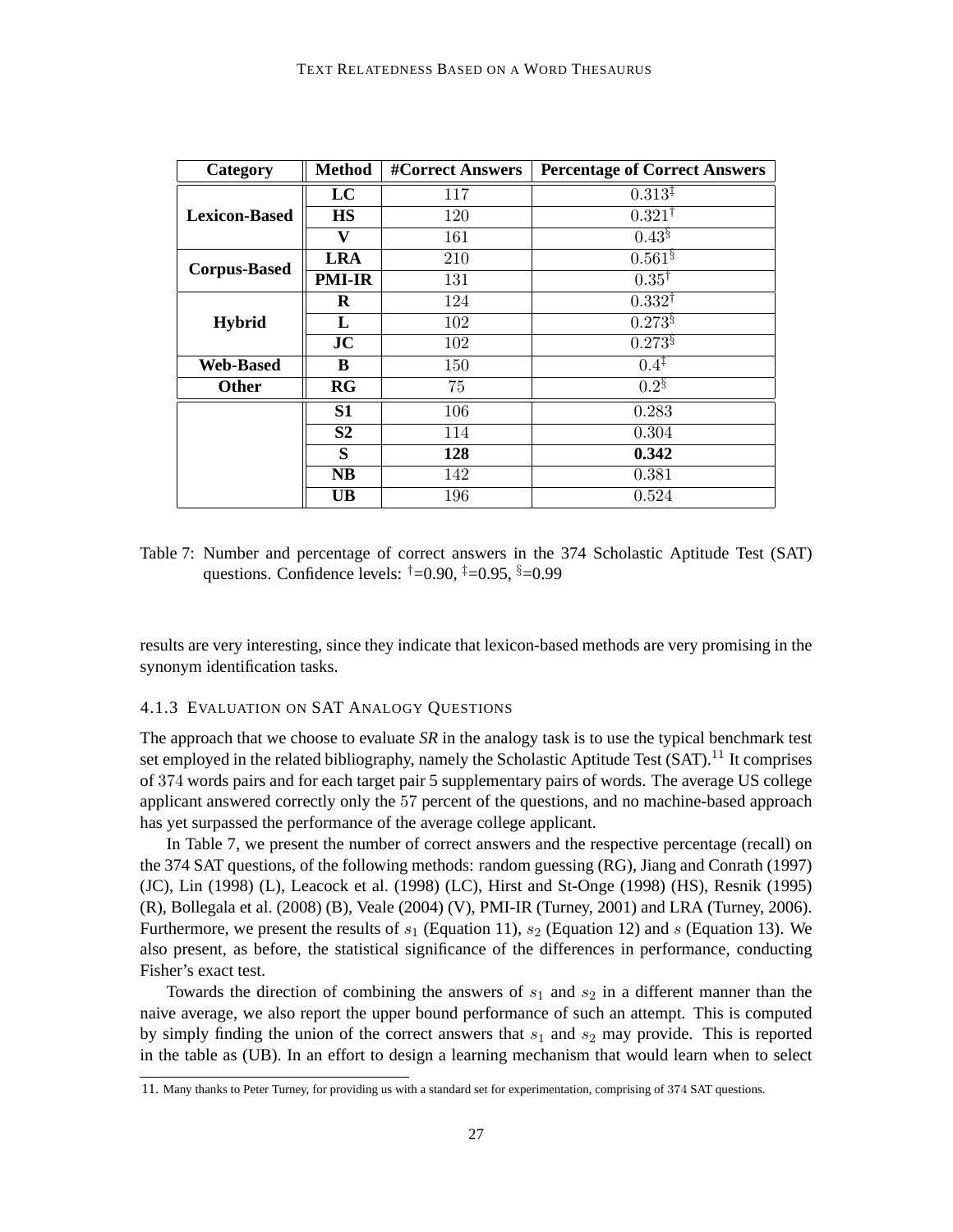$s_1$  or  $s_2$  answers for each SAT question, with the goal to reach our upper-bound, we designed and implemented a simple representation of the SAT questions as training instances. For each SAT question, we created a training instance that has 6 features: the minimum  $s<sub>1</sub>$  value found for this question (among the five computed values for all the possible pairs), the maximum  $s<sub>1</sub>$  value, and their difference. We also added the same features regarding  $s_2$ . We then trained and tested a Naive Bayes classifier using ten-fold cross validation in the 374 SAT questions. The results of this experiment are shown in the table as NB (Naive Bayes). Finally, we also present the top results ever reported in the literature for the specific data set, which is the LRA method by Turney (2006). This is reported in the table as (LRA).

The results presented in Table 7 show that S ranks second among the compared lexicon-based measures with the first being the measure of Veale (2004) (V). The method of Bollegala et al. (2008) (B) achieves higher score than *SR*, but needs training in SAT questions. At this point we have to note that the LRA method needs almost 8 days to process the 374 SAT questions (Turney, 2006), (B) needs around 6 hours (Bollegala et al., 2008), while S needs less than 3 minutes.

Furthermore, the fact that combining  $s_1$  and  $s_2$  can reach 52.4% shows that S can produce very promising results, if a classifier learns successfully how to combine them. The  $NB$  results, which are a simple attempt to construct such a learner with few features, shows an important boost in performance of 4.1%. A proper feature engineering in the task, and more training SAT questions can potentially yield more promising results, as the gap between 38.1% and the upper bound of 52.4% is still large. In all, these results prove that our lexicon-based relatedness measure has a comparable performance to the state of the art measures for the SAT task, while it has smaller execution time than the majority of the methods which outperform it in recall.

#### **4.2 Evaluation of the Omiotis Measure**

In order to evaluate the performance of the *Omiotis* measure, we performed two experiments which test the ability of the measure to capture the similarity between sentences. The first experiment is based on the data set produced by Li et al. (2006). The second experiment is based on the paraphrase recognition task, using the Microsoft Research Paraphrase Corpus (Dolan et al., 2004).

#### 4.2.1 EVALUATION ON SENTENCE SIMILARITY

The data set produced by Li et al. (2006) comprises 65 sentence pairs (each pair consists of two sentences that are the respective dictionary word definitions of the R&G 65 word pairs data set). The used dictionary was the Collins Cobuild dictionary (Sinclair, 2001). For each sentence pair, similarity scores have been provided by 32 human participants, ranging from 0.0 (the sentences are unrelated in meaning), to  $4.0$  (the sentences are identical in meaning).<sup>12</sup>.

From the 65 sentence pairs, Li et al. (2006) decided to keep a subset of 30 sentence pairs, similarly to the process applied by Miller and Charles (1991), in order to retain the sentences whose human ratings create a more even distribution across the similarity range. Thus, we apply *Omiotis* in this same subset of the 65 sentence pairs, described by Li et al. (2006). In this data set, we compare *Omiotis* against the STASIS measure of semantic similarity, proposed by Li et al. (2006), an LSA-based approach described by O'Shea et al. (2008), and the STS measure proposed by Islam and Inkpen (2008). To the best of our knowledge, this data set has only been used by these three

<sup>12.</sup> The data set is publicly available at http://www.docm.mmu.ac.uk/STAFF/J.Oshea/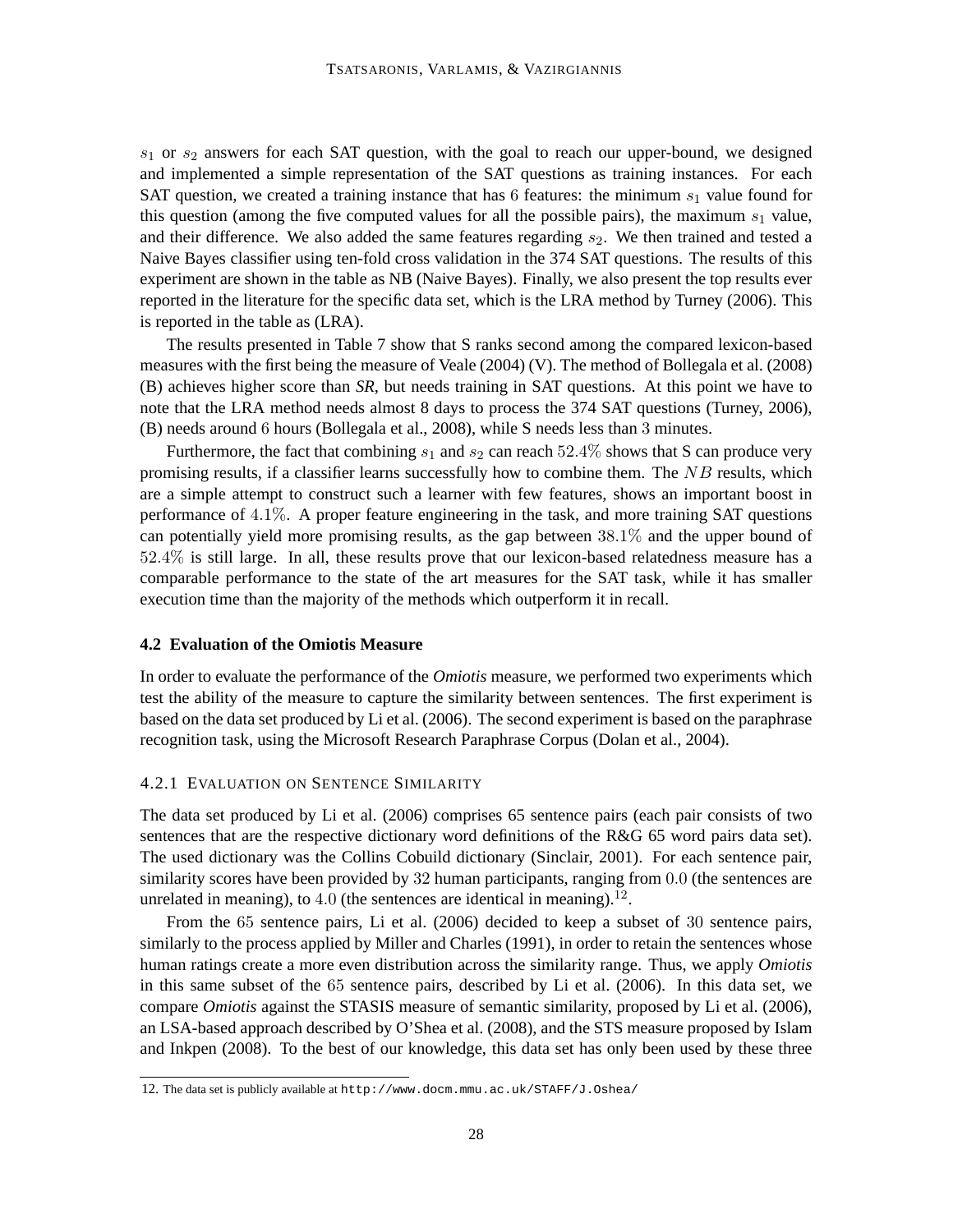| <b>Sentence Pair</b>   | Human             | <b>STASIS</b> | <b>LSA</b>        | <b>STS</b>        | <b>Omiotis</b> |
|------------------------|-------------------|---------------|-------------------|-------------------|----------------|
| 1.cord:smile           | $\overline{0.01}$ | 0.329         | $\overline{0.51}$ | $\overline{0.06}$ | 0.1062         |
| 5.autograph:shore      | 0.005             | 0.287         | 0.53              | 0.11              | 0.1048         |
| 9.asylum: fruit        | 0.005             | 0.209         | 0.505             | 0.07              | 0.1046         |
| 13.boy:rooster         | 0.108             | 0.53          | 0.535             | 0.16              | 0.3028         |
| 17.coast:forest        | 0.063             | 0.356         | 0.575             | 0.26              | 0.2988         |
| 21.boy:sage            | 0.043             | 0.512         | 0.53              | $0.16\,$          | 0.243          |
| 25.forest:graveyard    | 0.065             | 0.546         | 0.595             | 0.33              | 0.2995         |
| 29.bird:woodland       | 0.013             | 0.335         | 0.505             | 0.12              | 0.1074         |
| 33.hill:woodland       | 0.145             | 0.59          | 0.81              | 0.29              | 0.4946         |
| 37.magician:oracle     | 0.13              | 0.438         | 0.58              | 0.20              | 0.1085         |
| 41.oracle:sage         | 0.283             | 0.428         | 0.575             | 0.09              | 0.1082         |
| 47.furnace:stove       | 0.348             | 0.721         | 0.715             | $\overline{0.30}$ | 0.2164         |
| 48.magician: wizard    | 0.355             | 0.641         | 0.615             | 0.34              | 0.5295         |
| 49.hill:mound          | 0.293             | 0.739         | 0.54              | 0.15              | 0.5701         |
| 50.cord:string         | 0.47              | 0.685         | 0.675             | 0.49              | 0.5502         |
| 51.glass:tumbler       | 0.138             | 0.649         | 0.725             | 0.28              | 0.5206         |
| 52.grin:smile          | 0.485             | 0.493         | 0.695             | 0.32              | 0.5987         |
| 53.serf:slave          | 0.483             | 0.394         | 0.83              | 0.44              | 0.4965         |
| 54.journey:voyage      | 0.36              | 0.517         | 0.61              | 0.41              | 0.4255         |
| 55.autograph:signature | 0.405             | 0.55          | $\overline{0.7}$  | 0.19              | 0.4287         |
| 56.coast:shore         | 0.588             | 0.759         | 0.78              | 0.47              | 0.9308         |
| 57.forest:woodland     | 0.628             | 0.7           | 0.75              | $\overline{0.26}$ | 0.612          |
| 58.implement:tool      | 0.59              | 0.753         | 0.83              | $\overline{0.51}$ | 0.7392         |
| 59.cock:rooster        | 0.863             | $\mathbf{1}$  | 0.985             | 0.94              | 0.9982         |
| 60.boy:lad             | 0.58              | 0.663         | 0.83              | 0.60              | 0.9309         |
| 61.cushion:pillow      | 0.523             | 0.662         | 0.63              | 0.29              | 0.3466         |
| 62.cemetery:graveyard  | 0.773             | 0.729         | 0.74              | $\overline{0.51}$ | 0.7343         |
| 63.automobile:car      | 0.558             | 0.639         | 0.87              | 0.52              | 0.7889         |
| 64.midday:noon         | 0.955             | 0.998         | $\mathbf{1}$      | 0.93              | 0.9291         |
| 65.gem: jewel          | 0.653             | 0.831         | 0.86              | 0.65              | 0.8194         |

previous works. In Table 8 we present the sentence pairs used, and the respective scores by humans, STASIS, LSA, STS, and *Omiotis*.

Table 8: Human, STASIS, LSA, STS and *Omiotis* scores for the 30 sentence pairs.

In Table 9 we present the results of the comparison, comprising the reporting of the Spearman's rank order correlation coefficient  $\rho$  and the Pearson's product moment correlation coefficient  $r$  for STASIS, LSA, STS, and *Omiotis*. We have also included in the results, a version of *Omiotis* that does not take into account the inter-POS relations (i.e., relations that cross parts of speech). This version of *Omiotis* is indicated in the table as *SimpleOmiotis*. The objective of this experiment was to measure the contribution of the relations that cross parts of speech in the computation of text-to-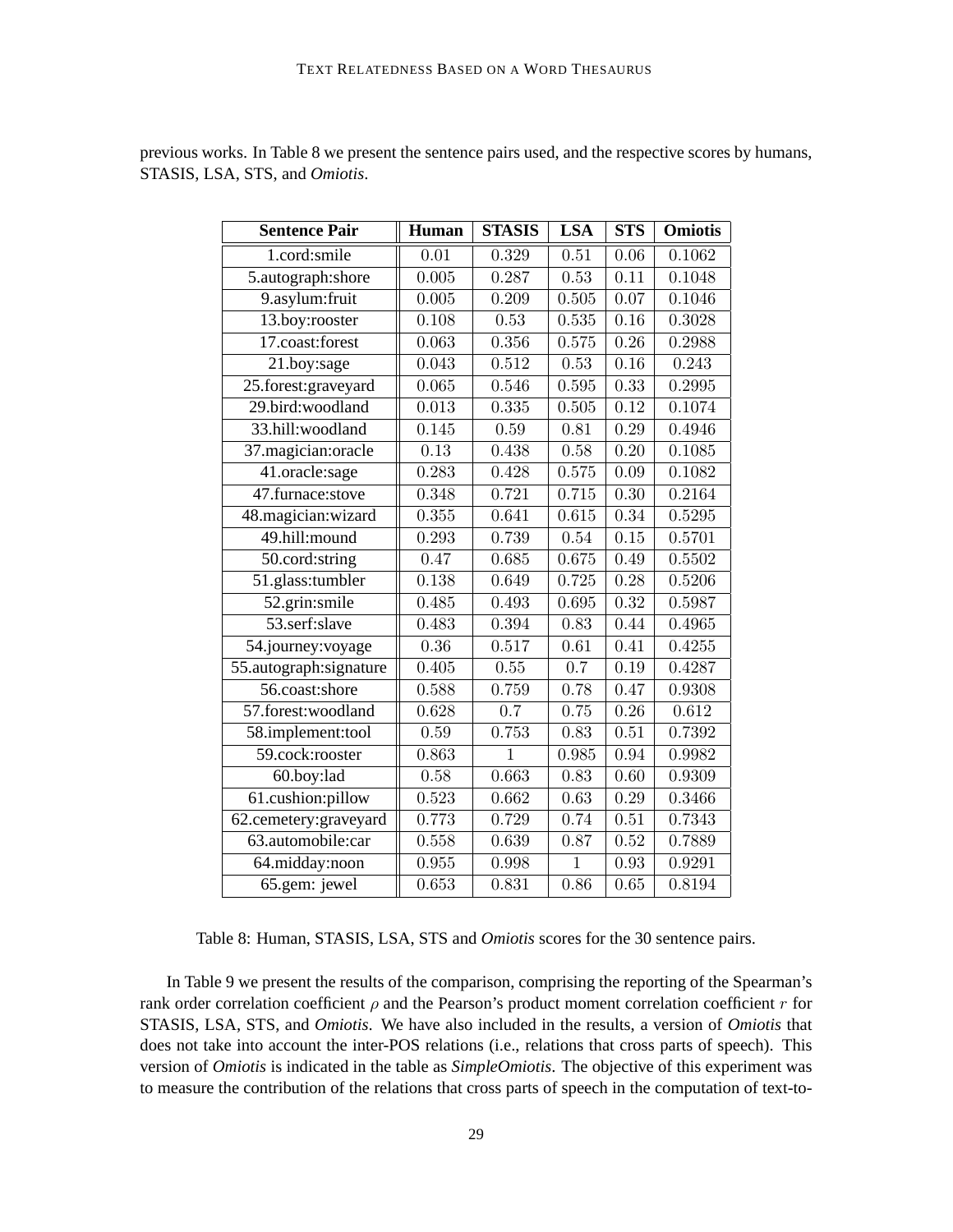|                            | <b>Spearman's</b> $\rho$ | <b>Pearson's</b> r    |
|----------------------------|--------------------------|-----------------------|
| <b>STASIS</b>              | $0.8126^{\ddagger}$      | 0.8162                |
| <b>LSA</b>                 | 0.8714                   | 0.8384                |
| <b>STS</b>                 | 0.838                    | 0.853                 |
| <b>Simple Omiotis</b>      | $0.6889$ <sup>§</sup>    | $0.7277$ <sup>§</sup> |
| <b>Omiotis</b>             | 0.8905                   | 0.856                 |
| <b>Average Participant</b> | N/A                      | 0.825                 |
| <b>Worst Participant</b>   | N/A                      | 0.594                 |
| <b>Best Participant</b>    | N/A                      | 0.921                 |

Table 9: Spearman's and Pearson's correlations with human similarity ratings. Confidence levels:  $\pm$  =0.95,  $\frac{5}{2}$ =0.99

text semantic relatedness values, though these types of relations have been reported in the previous bibliography as advantageous (Jarmasz, 2003; Jarmasz & Szpakowicz, 2003), but their individual contribution had never been measured.

We also show the  $r$  correlation between the average participant (mean of individuals with group;  $n = 32$ , leave-one-out resampling and standard deviation 0.072), the worst participant (worst participant with group;  $n = 32$ , leave-one-out resampling) and the best participant (best participant with group;  $n = 32$ , leave-one-out resampling), taken from the work of O'Shea et al. (2008). In addition, we have also conducted a z-test regarding the difference between *Omiotis* correlations and the compared measures' correlations. The symbols used in the previous tables indicate the confidence level of the statistical significance. Note, also, that the reported correlations (STASIS, LSA, STS, and *Omiotis*) individually constitute statistically significant positive correlations with the human scores  $(r)$  and rankings  $(\rho)$ . As the results indicate, *Omiotis* has the best correlation, according to  $\rho$  and  $r$  values, compared to STASIS, LSA, and STS. Furthermore, the contribution of the semantic relations that cross parts of speech is obvious, since the difference between the simple version of *Omiotis* that omits them and the defined *Omiotis* measure is large and statistically significant at the 0.99 confidence level. Overall, the results indicate that *Omiotis* can be applied successfully to the computation of similarities between small text segments, like sentences.

#### 4.2.2 EVALUATION ON PARAPHRASE RECOGNITION

In order to further evaluate the performance of *Omiotis* in measuring the semantic relatedness between small text segments, we conducted additional experiments on the paraphrase recognition task using the test pairs of the Microsoft Research Paraphrase Corpus (Dolan et al., 2004). From the original data set, containing both training and test pairs, we run experiments only on the 1725 test pairs of text segments, which have been collected from news sources on the Web over a period of 18 months. For each pair, human subjects have determined whether any of the two texts in the pair consists a paraphrase of the other (direction is not an issue). The reported inter-judge agreement between annotators is 83%. The paraphrase recognition task has been widely studied in the past, since it is very important in many natural language applications, like question answering (Harabagiu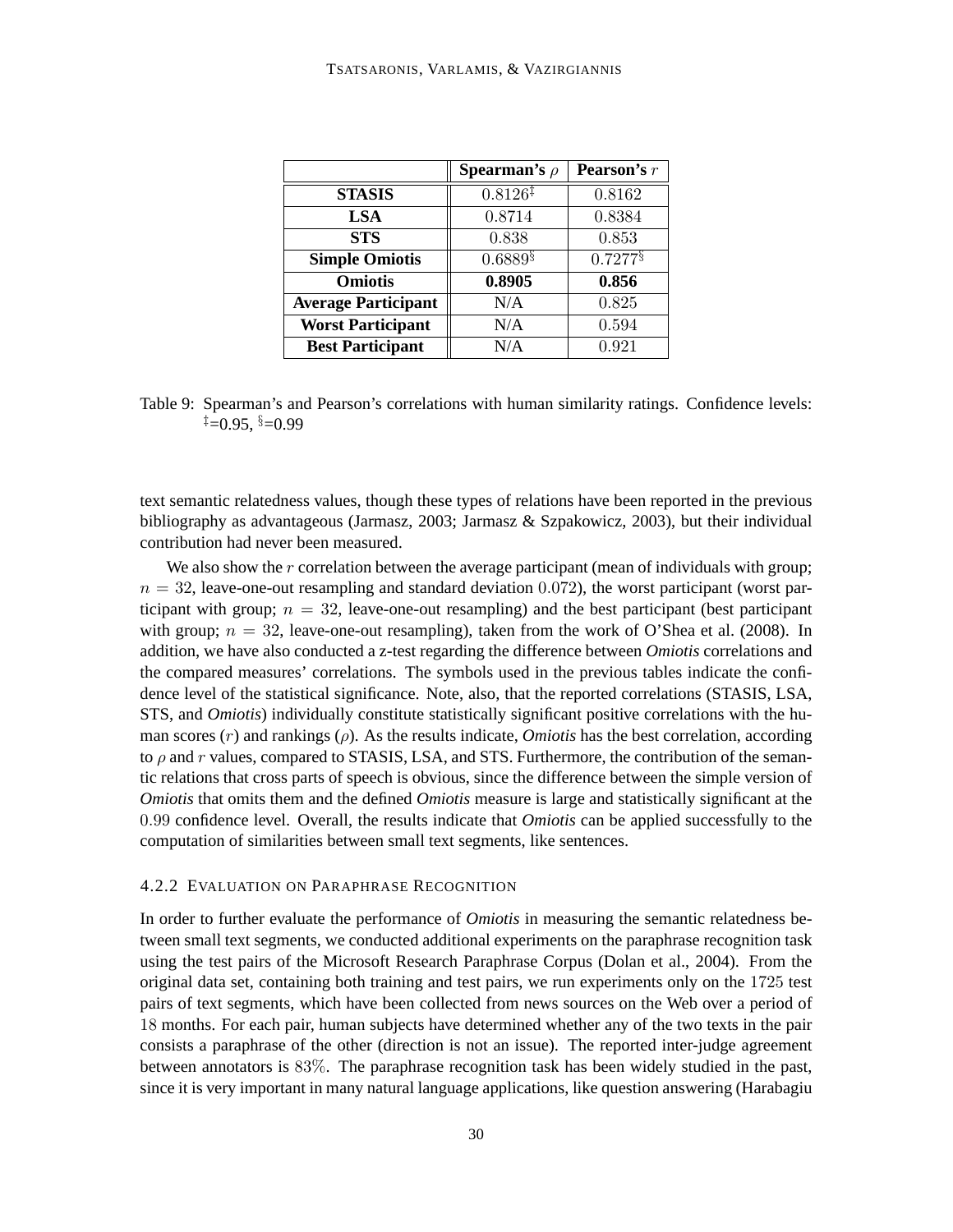| Category                      | <b>Method</b>            | <b>Accuracy</b> | <b>Precision</b> | <b>Recall</b> | <b>F-Measure</b> |
|-------------------------------|--------------------------|-----------------|------------------|---------------|------------------|
| <b>Baselines</b>              | <b>Random</b>            | 51.3            | 68.3             | 50            | 57.8             |
|                               | <b>VSM and Cosine</b>    | 65.4            | 71.6             | 79.5          | 75.3             |
|                               | <b>PMI-IR</b>            | 69.9            | 70.2             | 95.2          | 81               |
| <b>Corpus-based</b>           | <b>LSA</b>               | 68.4            | 69.7             | 95.2          | 80.5             |
|                               | <b>STS</b>               | 72.6            | 74.7             | 89.1          | 81.3             |
|                               | JC                       | 69.3            | 72.2             | 87.1          | 79               |
| <b>Lexicon-based</b>          | LC                       | 69.5            | 72.4             | 87            | 79               |
|                               | Lesk                     | 69.3            | 72.4             | 86.6          | 78.9             |
|                               | L                        | 69.3            | 71.6             | 88.7          | 79.2             |
|                               | <b>WP</b>                | 69              | 70.2             | 92.1          | 80               |
|                               | $\mathbf R$              | 69              | 69               | 96.4          | 80.4             |
|                               | Comb.                    | 70.3            | 69.6             | 97.7          | 81.3             |
|                               | Wan et al.               | 75              | 77               | 90            | 83               |
| <b>Machine learning-based</b> | <b>Zhang and Patrick</b> | 71.9            | 74.3             | 88.2          | 80.7             |
|                               | Qiu et al.               | 72              | 72.5             | 93.4          | 81.6             |
|                               | Finch et al.             | 74.96           | 76.58            | 89.8          | 82.66            |
|                               | <b>Omiotis</b>           | 69.97           | 70.78            | 93.4          | 80.52            |

Table 10: *Omiotis* and competitive methods performance on the Microsoft Research Paraphrase Corpus (MSR).

& Hickl, 2006), and text summarization (Madnani, Zajic, Dorr, Fazil Ayan, & Lin, 2007). For this task we computed *Omiotis* between the sentences of every pair and marked as paraphrases only those pairs with *Omiotis* value greater than a threshold. The threshold was set to 0.2, after tuning in the training set. We used a simple approach for the tuning, namely *forward hill-climbing* and *beam search* (Guyon, Gunn, Nikravesh, & Zadeh, 2006).

We compare the performance of *Omiotis* against several other methods of various categories; more precisely, against: (a) two baseline methods, a random selection method that marks randomly each pair as being paraphrase of not (Random), and a vector-based similarity measure, using the cosine similarity measure and TF-IDF weighting for the features (VSM and Cosine) <sup>13</sup>, (b) corpusbased methods; the PMI-IR proposed by Turney (2001), an LSA-based approach introduced by Mihalcea et al. (2006), and the STS measure proposed by Islam and Inkpen (2008), (c) lexiconbased methods; Jiang and Conrath (1997) (JC), Leacock et al. (1998) (LC), Lin (1998) (L), Resnik (1995, 1999) (R), Lesk (1986) (Lesk), Wu and Palmer (1994) (WP), and a metric that combines the measures of this category, proposed by Mihalcea et al. (2006) (Comb.), and (d) machine-learning based techniques, which also constitute the state of the art in paraphrase recognition, like the method of Wan et al. (2006), which trains a classifier with lexical and dependency similarity measures, the method of Zhang and Patrick (2005), who also build a feature vector with lexical similarities between the sentence pairs (e.g., edit distance, number of common words), the method of Qiu et al.

<sup>13.</sup> The features are all words of the used data set.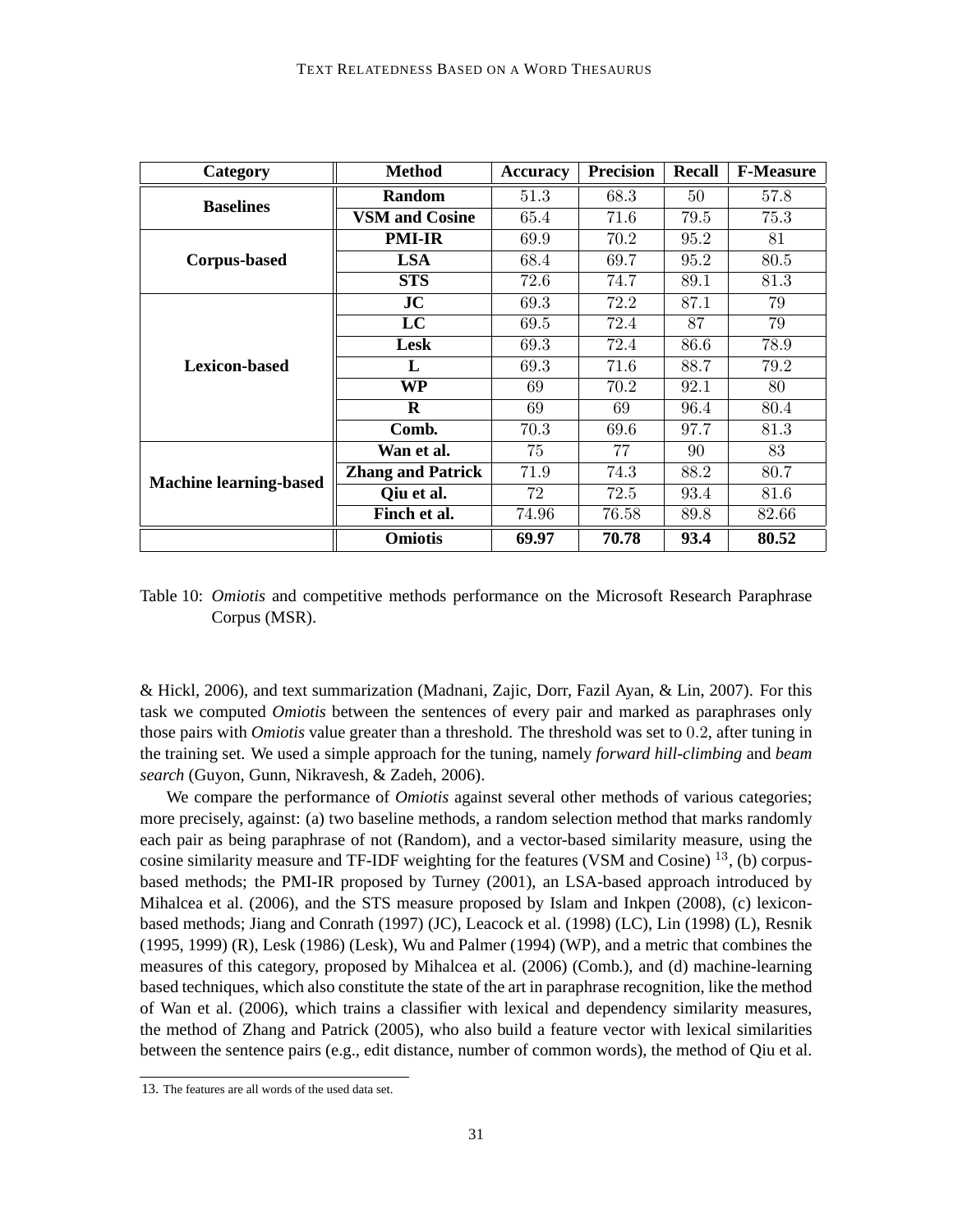(2006), who use an SVM classifier (Vapnik, 1995) to decide whether or not a set of features for each sentence that has been created by parsing and semantic role labelling matches or not the respective set of the second sentence in the pair, and with what importance, and, finally, the method of Finch et al. (2005), who also train an SVM classifier based on machine translation evaluation metrics.

The results of the evaluation are shown in Table 10. The results indicate that *Omiotis* surpasses all the lexicon-based methods, and matches the combined method of Mihalcea et al. (2006). At this point we must mention that we also tuned *Omiotis* with a goal to maximize F-Measure in the test set, at the cost of dropping precision in favor of recall. This type of tuning reported an F-Measure of 81.7, which is larger than the F-Measures of the lexicon-based, the corpus-based and two of the machine learning-based approaches. Even though the reported results used a different and simpler tuning explained previously, still the results indicate that *Omiotis* manages very well in the paraphrase recognition task and produces comparable results with the state of the art. We believe that it can be used as part of a machine learning-based method, since it is one of the best choices in lexicon-based methods for paraphrase recognition, and this also constitutes part of our plan for future work in this application.

## **5. Conclusions and Future Work**

In this paper we presented a new measure of text semantic relatedness. The major strength of this measure lies in the formulation of the semantic relatedness between words. Experimental evaluation, proved that our measure approximates human understanding of semantic relatedness between words better than previous related measures. The combination of path length, nodes' depth and edges' type in a single formula allowed us to apply our semantic relatedness measure to different text-based tasks with very good performance. More specifically, the *SR* measure outperformed overall in the used data sets all state of the art measures in word-to-word tasks and the *Omiotis* measure performed very well in the sentence similarity and the paraphrase recognition tasks. Although, the results in the word analogy task are satisfactory, since no special tuning has been performed, we are confident that there is still place for improvement. The extensive evaluation of *SR* and *Omiotis* in several applications shows the capabilities of our measures and proves that both can be applied to several text related tasks. It is on our next plans to apply our relatedness measures to more applications, such as text classification and clustering, keyword and sentence extraction, and query expansion, and compare with state of the art techniques in each field. Finally, we are improving our supporting infrastructure in order to facilitate large scale tasks such as document clustering and text retrieval.

## **Acknowledgments**

Part of this work was done while George Tsatsaronis was at the Department of Informatics of Athens University of Economics and Business. We would like to thank Kjetil Nørvåg for his constructive comments, and Ion Androutsopoulos for his feedback on the early stage of this work. We would also like to thank the anonymous reviewers for their detailed feedback.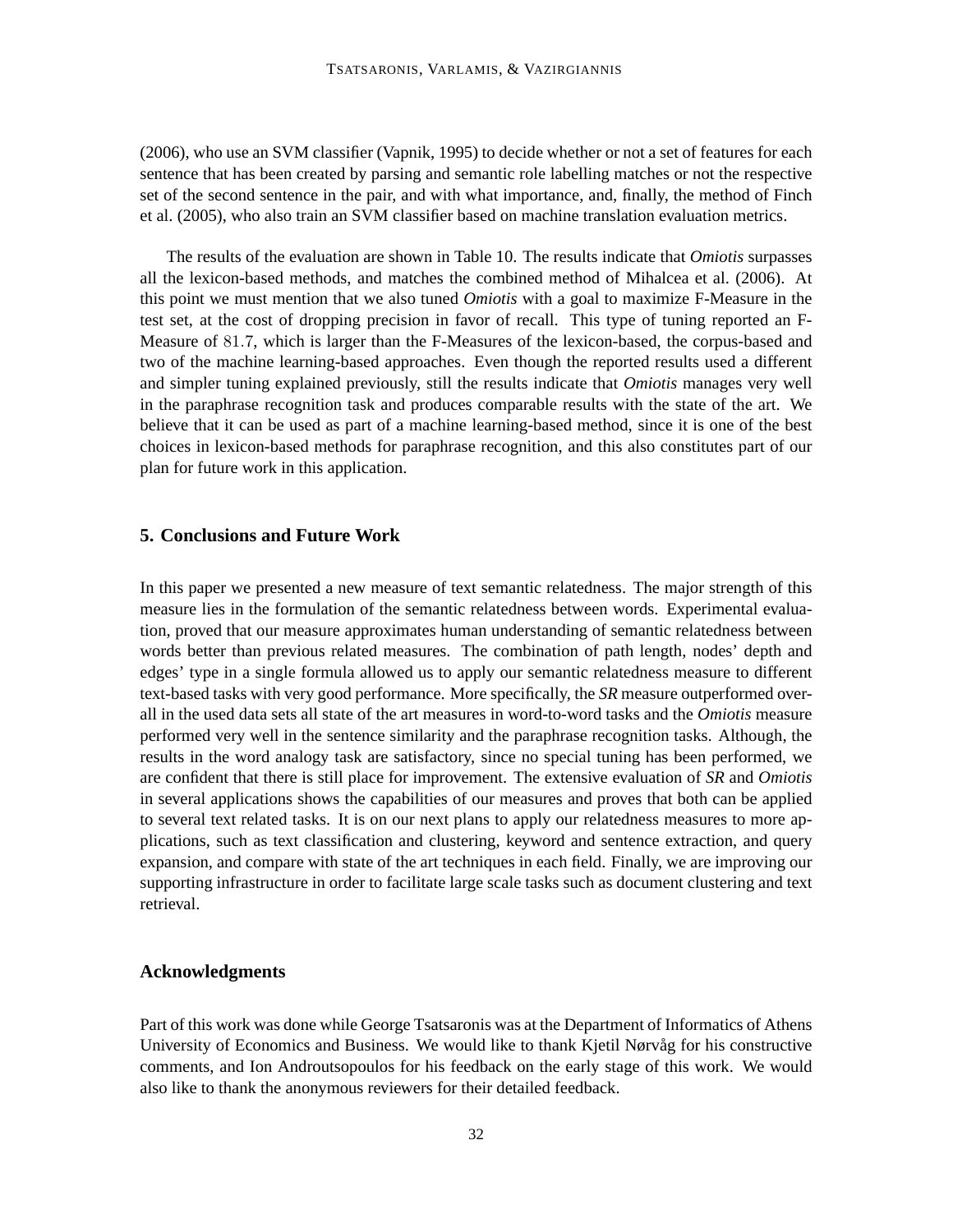## **References**

- Agirre, E., Alfonseca, E., Hall, K., Kravalova, J., Pasca, M., & Soroa, A. (2009). A study on similarity and relatedness using distributional and wordnet-based approaches.. In *Proceedings of Human Language Technologies: The 2009 Annual Conference of the North American Chapter of the Association for Computational Linguistics (NAACL)*, pp. 19–27.
- Agirre, E., & Rigau, G. (1995). A proposal for word sense disambiguation using conceptual distance. In *Proceedings of the International Conference on Recent Advances in Natural Language Processing (RANLP)*.
- Agresti, A. (1990). *Categorical Data Analysis*. Wiley, Hoboken, NJ.
- Aizawa, A. (2003). An information-theoretic perspective of TF-IDF measures. *Information Processing and Management*, *39*(1), 45–65.
- Banerjee, S., & Pedersen, T. (2003). Extended gloss overlaps as a measure of semantic relatedness. In *Proceedings of the Eighteenth International Joint Conference on Artificial Intelligence (IJCAI)*, pp. 805–810.
- Barzilay, R., & Elhadad, M. (1997). Using lexical chains for text summarization. In *Proceedings of the ACL 97/EACL 97 Workshop on Intelligent Scalable Text Summarization*, pp. 10–17.
- Barzilay, R., Elhadad, M., & McKeown, K. (2002). Inferring strategies for sentence ordering in multidocument news summarization. *Journal of Artificial Intelligence Research*, *17*, 35–55.
- Basili, R., Cammisa, M., & Moschitti, A. (2005). A semantic kernel to exploit linguistic knowledge. In *Proceedings of Advances in Artificial Intelligence, Ninth Congress of the Italian Association for Artificial Intelligence (AI\*IA)*, pp. 290–302.
- Bicici, E., & Yuret, D. (2006). Clustering word pairs to answer analogy questions. In *Proceedings of the Fifteenth Turkish Symposium on Artificial Intelligence and Neural Networks*.
- Bollegala, D., Matsuo, Y., & Ishizuka, M. (2008). WWW sits the sat: Measuring relational similarity from the web. In *Proceedings of the Eighteenth European Conference on Artificial Intelligence (ECAI)*, pp. 333–337.
- Budanitsky, A., & Hirst, G. (2006). Evaluating wordnet-based measures of lexical semantic relatedness. *Computational Linguistics*, *32*(1), 13–47.
- Clough, P., & Stevenson, M. (2004). Cross-language information retrieval using EuroWordNet and word sense disambiguation. In *Proceedings of the Twenty Sixth European Conference on Information Retrieval (ECIR)*, pp. 327–337.
- Cormen, T., Leiserson, C., & Rivest, R. (1990). *Introduction to Algorithms*. The MIT Press.
- Dolan, W., Quirk, C., & Brockett, C. (2004). Unsupervised construction of large paraphrase corpora: Exploiting massively parallel news sources. In *Proceedings of the Twentieth International Conference on Computational Linguistics (COLING)*.
- Fellbaum, C. (1998). *WordNet an electronic lexical database*. MIT Press.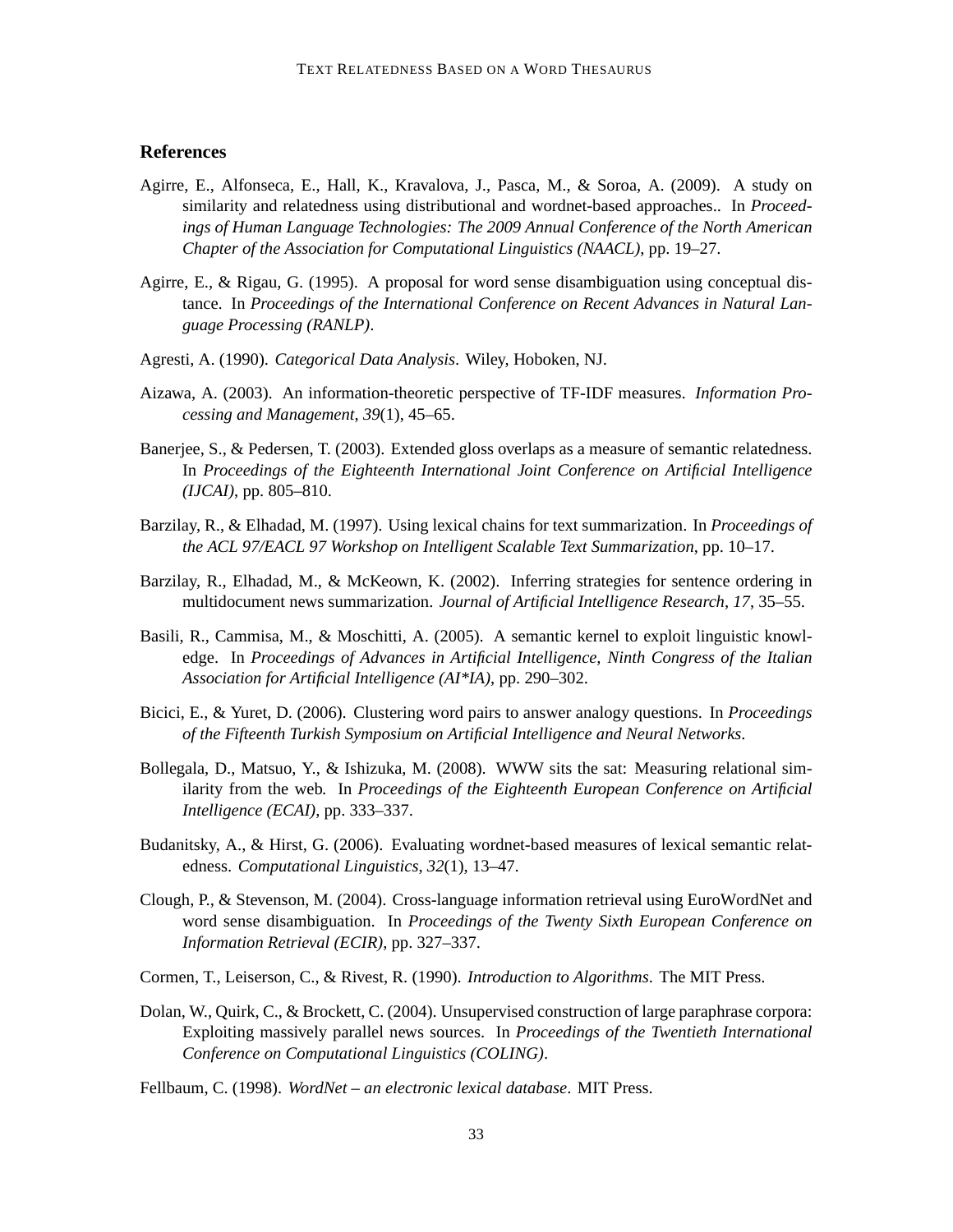- Finch, A., Hwang, Y., & Sumita, E. (2005). Using machine translation evaluation techniques to determine sentence-level semantic equivalence. In *Proceedings of the 3rd International Workshop on Paraphrasing,*.
- Finkelstein, L., Gabrilovich, E., Matias, Y., Rivlin, E., Solan, Z., Wolfman, G., & Ruppin, E. (2002). Placing search in context: The concept revisited. *ACM Transactions on Information Systems*, *20*(1), 116–131.
- Fisher, R. (1915). Frequency distribution of the values of the correlation coefficient in samples of an indefinitely large population. *Biometrika*, *10*, 507–521.
- Gabrilovich, E., & Markovitch, R. (2007). Computing semantic relatedness using Wikipedia-based explicit semantic analysis. In *Proceedings of the Twentieth International Joint Conference on Artificial Intelligence (IJCAI)*, pp. 1606–1611.
- Gabrilovich, E., & Markovitch, R. (2009). Wikipedia-based semantic interpretation for natural language processing. *Journal of Artificial Intelligence Research*, *34*, 443–498.
- Gentner, D. (1983). Structure-mapping: A theoretical framework for analogy. *Cognitive Science*, *7*(2), 155–170.
- Guyon, I., Gunn, S., Nikravesh, M., & Zadeh, L. (2006). *Feature Extraction, Foundations and Applications.* Springer.
- Harabagiu, S., & Hickl, A. (2006). Methods for using textual entailment in open-domain question answering.. In *Proceedings of the Joint Conference of the International Committee on Computational Linguistics and the Association for Computational Linguistics (COLING-ACL)*, pp. 905–912.
- Hirao, T., Fukusima, T., Okumura, M., Nobata, C., & Nanba, H. (2005). Corpus and evaluation measures for multiple document summarization with multiple sources. In *Proceedings of the Twentieth International Conference on Computational Linguistics (COLING)*, pp. 535–541.
- Hirst, G., & St-Onge, D. (1998). Lexical chains as representations of context for the detection and correction of malapropisms. In *WordNet: An Electronic Lexical Database, chapter 13*, pp. 305–332 Cambridge. The MIT Press.
- Hughes, T., & Ramage, D. (2007). Lexical semantic relatedness with random graph walks. In *Proceedings of the Conference on Empirical Methods in Natural Language Processing (EMNLP)*, pp. 581–589.
- Ide, N., & Veronis, J. (1998). Word Sense Disambiguation: The State of the Art. *Computational Linguistics*, *24*(1), 1–40.
- Islam, A., & Inkpen, D. (2008). Semantic text similarity using corpus-based word similarity and string similarity. *ACM Transactions on Knowledge Discovery from Data*, *2*(2), 1–25.
- Jaccard, P. (1901). Étude comparative de la distribution florale dans une portion des alpes et des jura.. *Bulletin del la Societ´ e Vaudoise des Sciences Naturelles ´* , *37*, 547–579.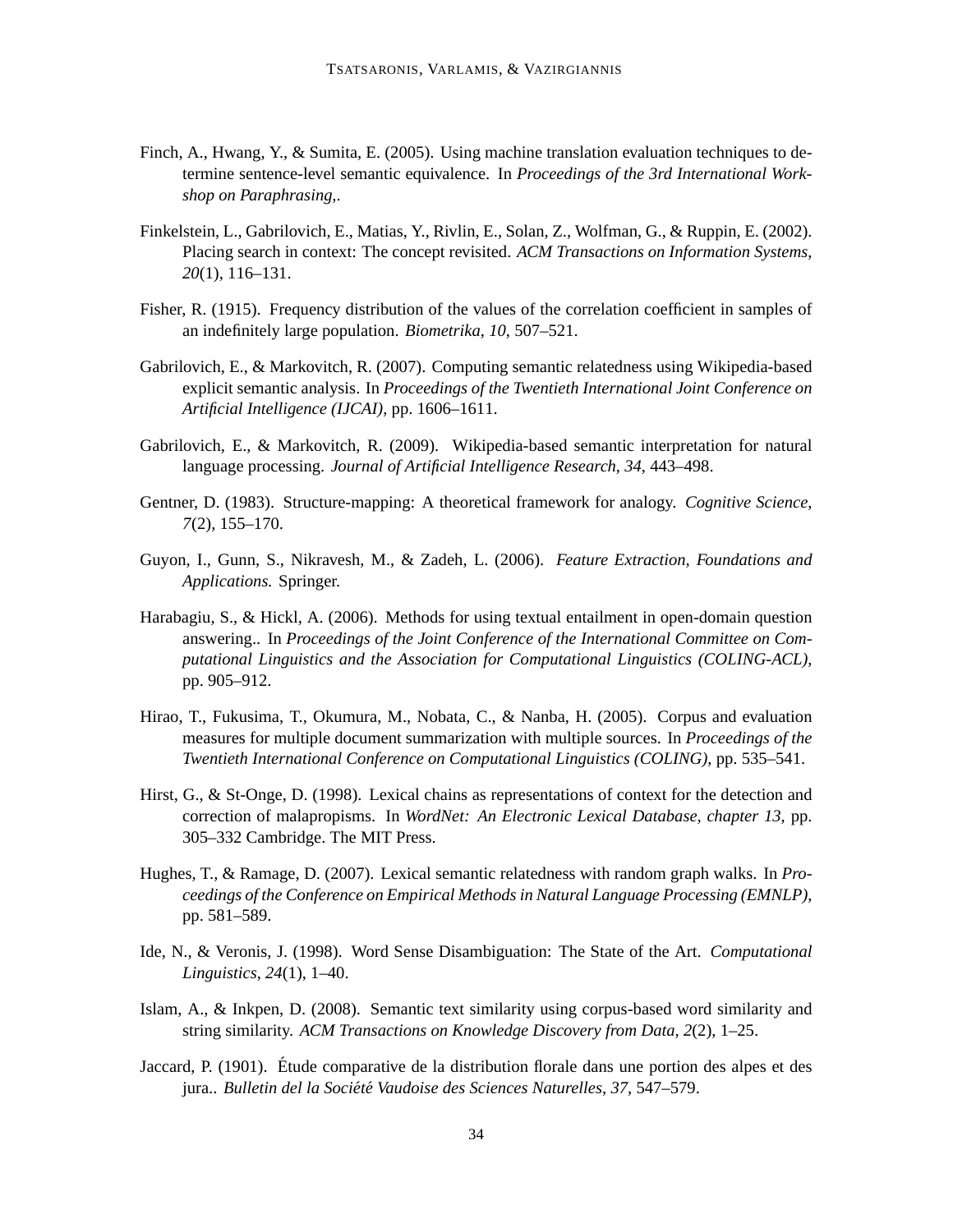- Jarmasz, M. (2003). *Roget's thesaurus and semantic similarity.* Master's Thesis, University of Ottawa.
- Jarmasz, M., & Szpakowicz, S. (2003). Roget's thesaurus and semantic similarity. In *Proceedings of the International Conference on Recent Advances in Natural Language Processing (RANLP)*, pp. 212–219.
- Jiang, J., & Conrath, D. (1997). Semantic similarity based on corpus statistics and lexical taxonomy. In *Proceedings of the International Conference Research on Computational Linguistics (ROCLING X)*, pp. 19–33.
- Kucera, H., Francis, W., & Caroll, J. (1967). *Computational Analysis of Present Day American English.* Brown University Press.
- Landauer, T., & Dumais, S. (1997). A solution to Plato's problem: The latent semantic analysis theory of the acquisition, induction, and representation of knowledge. *Psychological Review*, *104*(2), 211–240.
- Landauer, T., Foltz, P., & Laham, D. (1998). Introduction to latent semantc analysis. *Discourse Processes*, *25*, 259–284.
- Leacock, C., Miller, G., & Chodorow, M. (1998). Using corpus statistics and WordNet relations for sense identification. *Computational Linguistics*, *24*(1), 147–165.
- Lesk, M. (1986). Automated sense disambiguation using machine-readable dictionaries: How to tell a pine cone from an ice cream cone. In *Proceedings of the Fifth Annual International Conference on Systems Documentation (SIGDOC)*, pp. 24–26.
- Li, P. (2008). Estimators and tail bounds for dimension reduction in  $l\alpha$  ( $0 < \alpha < 2$ ) using stable random projections. In *Proceedings of the Nineteenth Annual ACM-SIAM Symposium on Discrete Algorithms (SODA)*, pp. 10–19.
- Li, Y., McLean, D., Bandar, Z., O'Shea, J., & Crockett, K. (2006). Sentence similarity based on semantic nets and corpus statistics. *IEEE Transactions on Knowledge and Data Engineering*, *18*(8), 1138–1150.
- Lin, D. (1998). An information-theoretic definition of similarity. In *Proceedings of the Fifteenth International Conference on Machine Learning (ICML)*, pp. 296–304.
- Madnani, N., Zajic, D., Dorr, B., Fazil Ayan, N., & Lin, J. (2007). Multiple alternative sentence compressions for automatic text summarization. In *Proceedings of the HLT/NAACL Document Understanding Conference (DUC)*.
- Matveeva, I., Levow, G., Farahat, A., & Royer, C. (2005). Generalized latent semantic analysis for term representation. In *Proceedings of the International Conference on Recent Advances in Natural Language Processing (RANLP)*.
- Mavroeidis, D., Tsatsaronis, G., Vazirgiannis, M., Theobald, M., & Weikum, G. (2005). Word sense disambiguation for exploiting hierarchical thesauri in text classification. In *Proceedings of the Ninth European Conference on Principles and Practice of Knowledge Discovery in Databases (PKDD)*, pp. 181–192.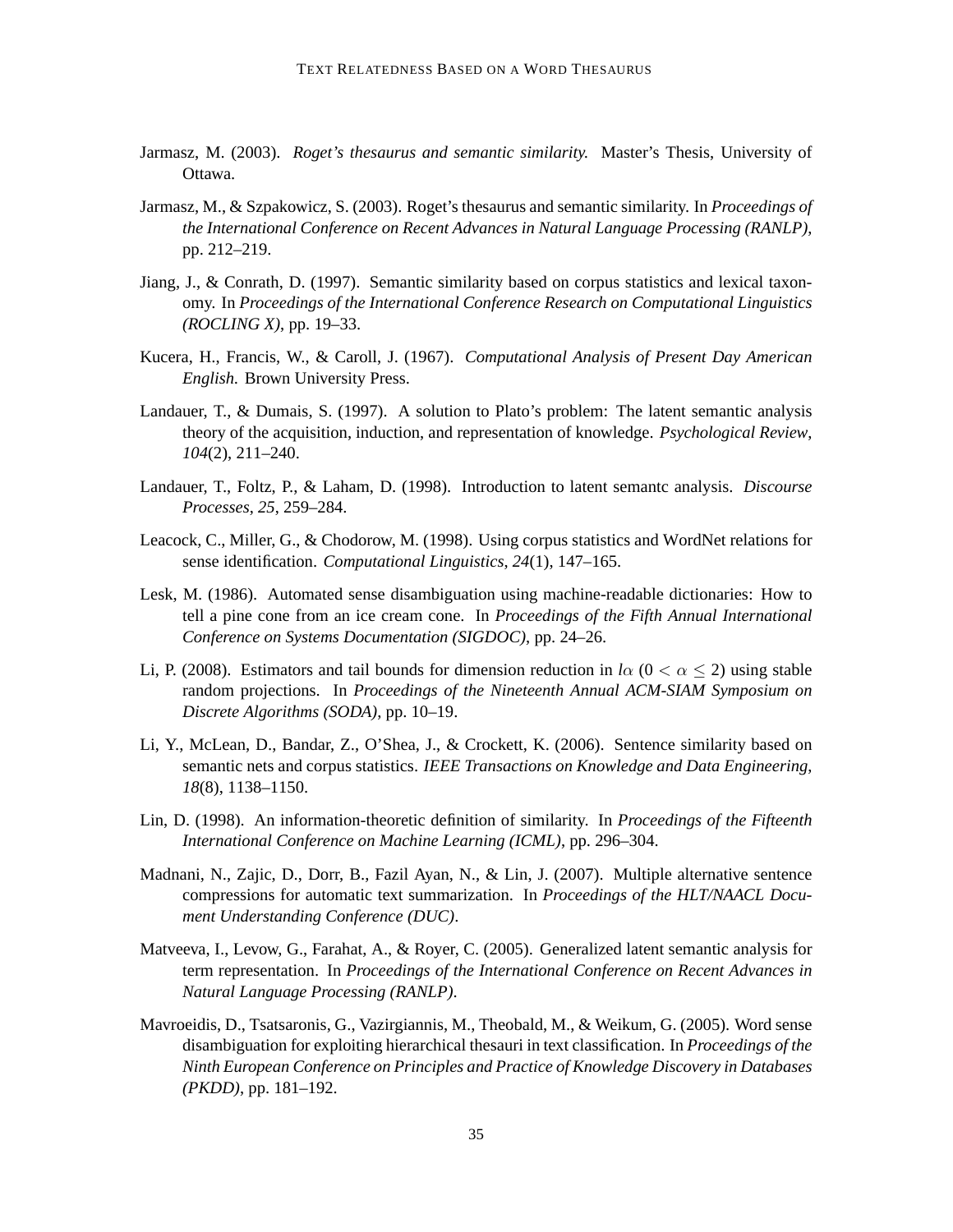- Mihalcea, R., Corley, C., & Strapparava, C. (2006). Corpus-based and knowledge-based measures of text semantic similarity. In *Proceedings of the Twenty First Conference on Artificial Intelligence (AAAI)*, pp. 775–780.
- Mihalcea, R., & Moldovan, D. (1999). A method for word sense disambiguation of unrestricted text. In *Proceedings of the 37th annual meeting of the Association for Computational Linguistics (ACL)*, pp. 152–158.
- Mihalcea, R., Tarau, P., & Figa, E. (2004). PageRank on semantic networks with application to word sense disambiguation. In *Proceedings of the Twentieth International Conference on Computational Linguistics (COLING)*.
- Miller, G., & Charles, W. (1991). Contextual correlates of semantic similarity. *Language and Cognitive Processes*, *6*(1), 1–28.
- Milne, D., & Witten, I. (2008). An effective, low-cost measure of semantic relatedness obtained from Wikipedia links. In *Proceedings of the first AAAI Workshop on Wikipedia and Artificial Intelligence (WIKIAI)*.
- Morris, J., & Hirst, G. (1991). Lexical cohesion computed by thesaural relations as an indicator of the structure of text. *Computational Linguistics*, *17*, 21–48.
- Navigli, R. (2008). A structural approach to the automatic adjudication of word sense disagreements. *Natural Language Engineering*, *14*(4), 547–573.
- O'Shea, J., Bandar, Z., Crocket, K., & McLean, D. (2008). A comparative study of two short text semantic similarity measures. In *Proceedings of the Agent and Multi-Agent Systems: Technologies and Applications, Second KES International Symposium (KES-AMSTA)*, pp. 172–181.
- Pado, S., & Lapata, M. (2007). Dependency-based construction of semantic space models. *Computational Linguistics*, *33*(2), 161–199.
- Palmer, M., Fellbaum, C., & Cotton, S. (2001). English tasks: All-words and verb lexical sample. In *Proceedings of Senseval-2*, pp. 21–24.
- Pasca, M. (2003). Open-domain question answering from large text collections. In *CSLI Studies in Computational Linguistics. CSLI Publications, Distributed by the University of Chicago Press*.
- Pasca, M. (2005). Mining paraphrases from self-anchored web sentence fragments. In *Proceedings of the Ninth European Conference on Principles and Practice of Knowledge Discovery in Databases (PKDD)*, pp. 193–204.
- Patwardhan, S., Banerjee, S., & Pedersen, T. (2003). Using measures of semantic relatedness for word sense disambiguation. In *Proceedings of the Fourth International Conference on Intelligent Text Processing and Computational Linguistics (CICLing)*, pp. 241–257.
- Patwardhan, S., & Pedersen, T. (2006). Using WordNet based context vectors to estimate the semantic relatedness of concepts. In *Proceedings of the EACL 2006 Workshop Making Sense of Sense - Bringing Computational Linguistics and Psycholinguistics Together*, pp. 1–8.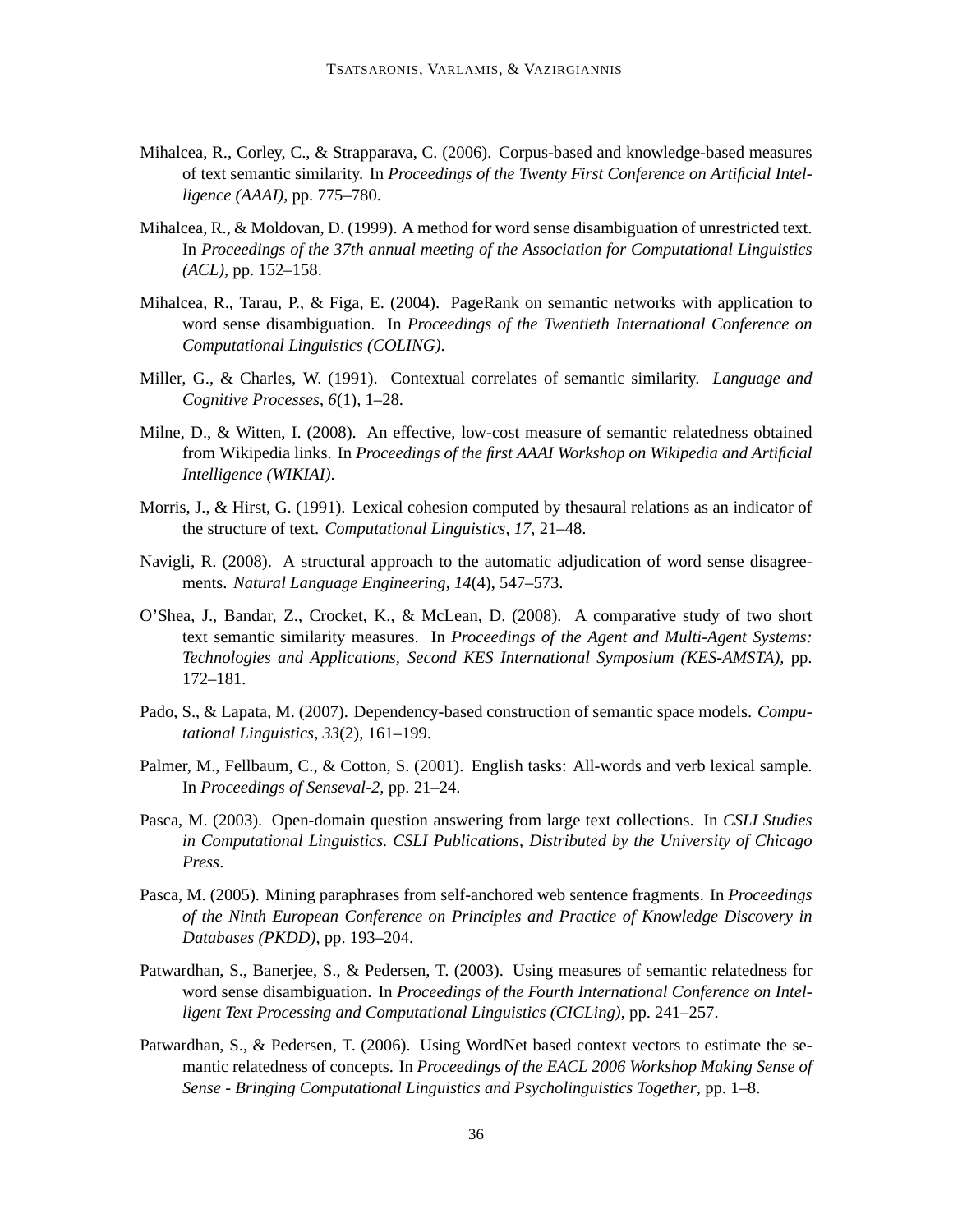- Ponzetto, S., & Strube, M. (2007a). Knowledge derived from Wikipedia for computing semantic relatedness. *Journal of Artificial Intelligence Research*, *30*, 181–212.
- Ponzetto, S., & Strube, M. (2007b). Deriving a large-scale taxonomy from Wikipedia. In *Proceedings of the Twenty Second Conference on Artificial Intelligence (AAAI)*, pp. 1440–1445.
- Qiu, L., Kan, M., & Chua, T. (2006). Paraphrase recognition via dissimilarity significance classification. In *Proceedings of the Conference on Empirical Methods in Natural Language Processing (EMNLP)*, pp. 18–26.
- Quilian, R. (1969). The teachable language comprehender: a simulation program and theory of language. *Communications of ACM*, *12*(8), 459–476.
- Resnik, P. (1995). Using information content to evaluate semantic similarity. In *Proceedings of the Fourteenth International Joint Conference on Artificial Intelligence (IJCAI)*, pp. 448–453.
- Resnik, P. (1999). Semantic similarity in a taxonomy: An information-based measure and its application to problems of ambiguity in natural language. *Journal of Artificial Intelligence Research*, *11*, 95–130.
- Richardson, R., & Smeaton, A. (1995). Using WordNet in a knowledge-based approach to information retrieval. In *Proceedings of the BCS-IRSG Colloquium.*
- Rubenstein, H., & Goodenough, J. (1965). Contextual correlates of synonymy. *Communications of the ACM*, *8*(10), 627–633.
- Ruiz-Casado, M., Alfonseca, E., & Castells, P. (2005). Using context-window overlapping in synonym discovery and ontology extension. In *Proceedings of the International Conference on Recent Advances in Natural Language Processing (RANLP)*.
- Salton, G., Buckley, C., & Yu, C. (1982). An evaluation of term dependence models in information retrieval. In *Proceedings of the Fifth Annual International ACM SIGIR Conference on Research and Development in Information Retrieval*, pp. 151–173.
- Salton, G., & McGill, M. (1983). *Introduction to Modern Information Retrieval*. McGraw-Hill.
- Sanderson, M. (1994). Word sense disambiguation and information retrieval. In *Proceedings of the Seventeenth Annual International ACM SIGIR Conference on Research and Development in Information Retrieval*, pp. 142–151.
- Sanderson, M. (2008). Ambiguous queries: Test collections need more sense. In *Proceedings of the Thirty First Annual International ACM SIGIR Conference on Research and Development in Information Retrieval*, pp. 499–506.
- Shinyama, Y., & Sekine, S. (2003). Paraphrase acquisition for information extraction. In *Proceedings of the ACL 2nd Workshop on Paraphrasing: Paraphrase Acquisition and Applications*, pp. 65–71.
- Sinclair, J. (2001). *Collins Cobuild English Dictionary for Advanced Learners, 3rd edn.* Harper Collins, New York.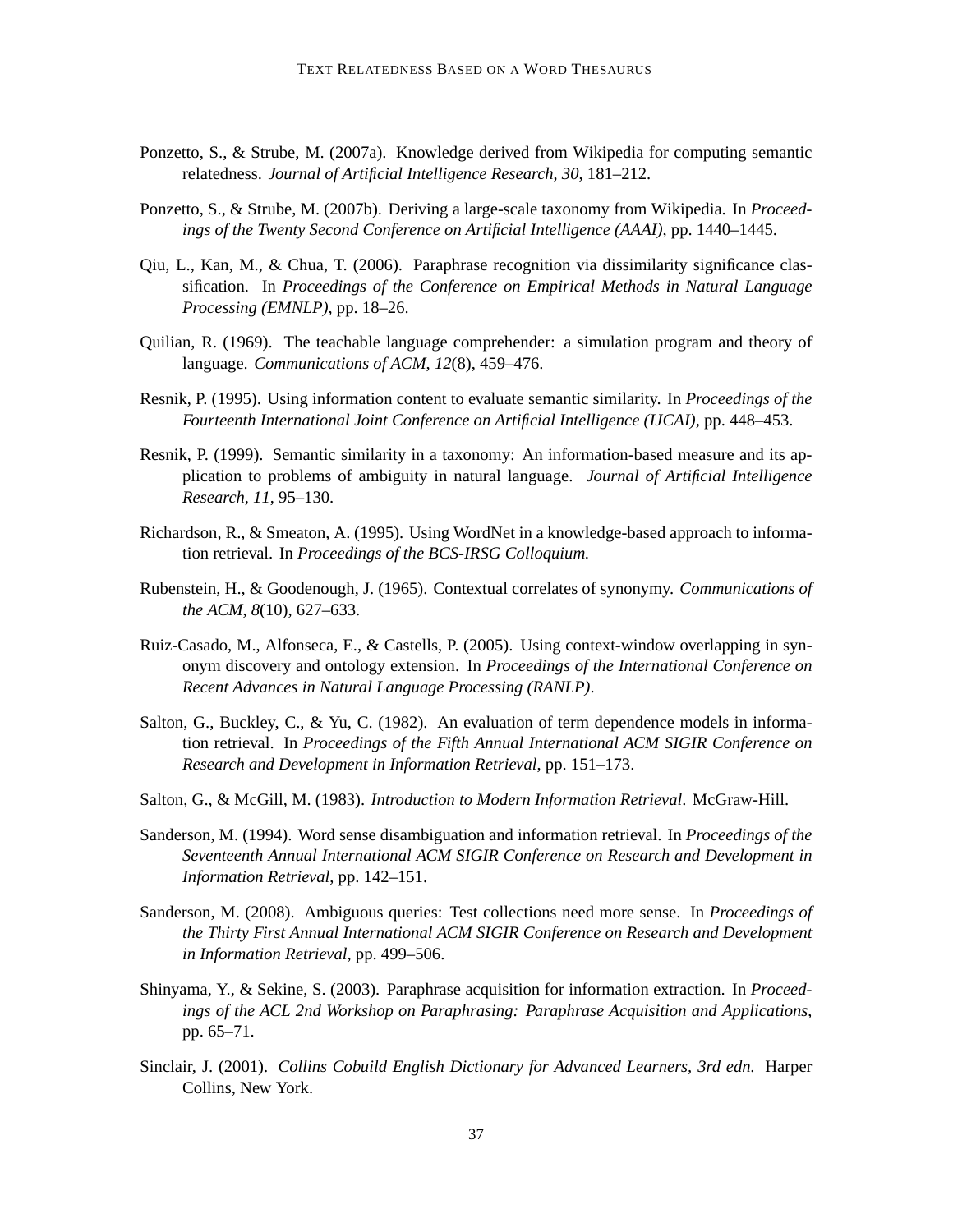- Smeaton, A., Kelledy, F., & O'Donnell, R. (1995). TREC-4 experiments at Dublin City University: Thresholding posting lists, query expansion with WordNet and POS tagging of Spanish. In *Proceedings of the Fourth Text REtrieval Conference (TREC).*
- Snyder, B., & Palmer, M. (2004). The English All-words task. In *Proceedings of Senseval-3*, pp. 41–43.
- Song, Y., Han, K., & Rim, H. (2004). A term weighting method based on lexical chain for automatic summarization. In *Proceedings of the Fifth International Conference on Intelligent Text Processing and Computational Linguistics (CICLing)*, pp. 636–639.
- Stokoe, C., Oakes, M., & Tait, J. (2003). Word sense disambiguation in information retrieval revisited. In *Proceedings of the Twenty Sixth Annual International ACM SIGIR Conference on Research and Development in Information Retrieval*, pp. 159–166.
- Strube, M., & Ponzetto, S. (2006). WikiRelate! Computing semantic relatedness using Wikipedia. In *Proceedings of the Twenty First Conference on Artificial Intelligence (AAAI)*, pp. 1419– 1424.
- Sussna, M. (1993). Word sense disambiguation for free-text indexing using a massive semantic network. In *Proceedings of the Second International Conference on Information and Knowledge Management (CIKM)*, pp. 67–74.
- Terra, E., & Clarke, C. (2003). Frequency estimates for statistical word similarity measures. In *Proceedings of the North American Chapter of the Association for Computational Linguistics - Human Language Technologies Conference (HLT/NAACL).*, pp. 244–251.
- Tsang, V. (2008). *A Graph Approach to Measuring Text Distance.* PhD Thesis, University of Toronto.
- Tsatsaronis, G., & Panagiotopoulou, V. (2009). A generalized vector space model for text retrieval based on semantic relatedness. In *Proceedings of the the 12th Conference of the European Chapter of the Association for Computational Linguistics (EACL - Student Research Workshop)*, pp. 70–78.
- Tsatsaronis, G., Varlamis, I., Nørvag, K., & Vazirgiannis, M. (2009). Omiotis: A thesaurus-based ˚ measure of text relatedness. In *Proceedings of the European Conference on Machine Learning and Principles and Practice of Knowledge Discovery in Databases (ECML-PKDD)*, pp. 742– 745.
- Tsatsaronis, G., Varlamis, I., & Vazirgiannis, M. (2008). Word sense disambiguation with semantic networks. In *Proceedings of the 11th International Conference on Text, Speech and Dialogue (TSD)*, pp. 219–226.
- Tsatsaronis, G., Vazirgiannis, M., & Androutsopoulos, I. (2007). Word sense disambiguation with spreading activation networks generated from thesauri. In *Proceedings of the Twentieth International Joint Conference on Artificial Intelligence (IJCAI)*, pp. 1725–1730.
- Turney, P. (2001). Mining the Web for synonyms: PMI-IR versus LSA on TOEFL. In *Proceedings of the Twelfth European Conference on Machine Learning (ECML)*, pp. 491–502.